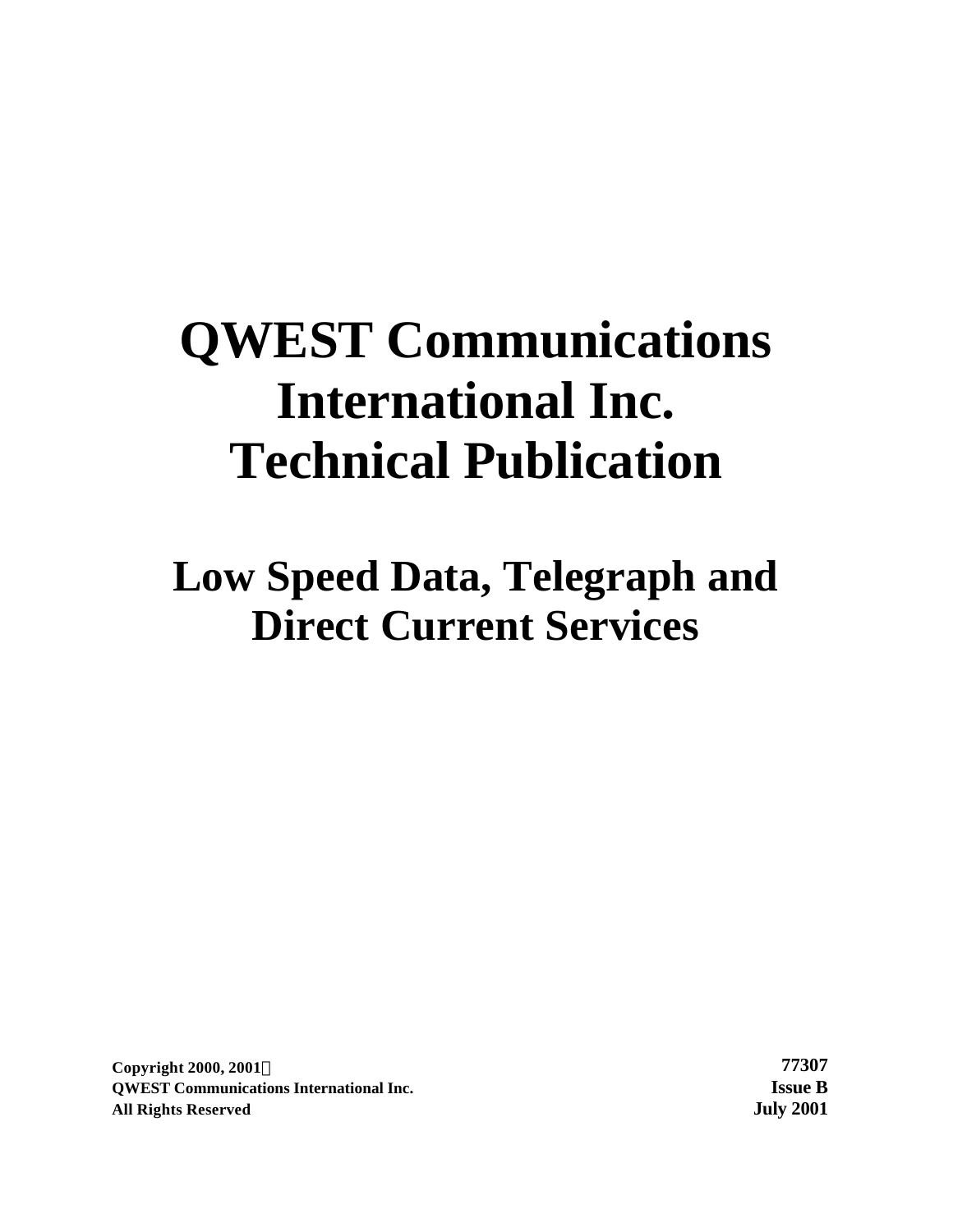#### NOTICE

This publication describes the Low Speed Data, Telegraph and Metallic Services offered by QWEST. This publication replaces the QWEST Technical Publications 77313, *Low Speed Data Channels Interface Specifications and Combinations*, and 77317, *InterLATA Signaling Channels.*

QWEST Communications International Inc. reserves the right to revise this document for any reason, including but not limited to, conformity with standards promulgated by various governmental or regulatory agencies; utilization of advances in the state of the technical arts; or to reflect changes in the design of equipment, techniques, or procedures described or referred to herein.

Liability to anyone arising out of use or reliance upon any information set forth herein is expressly disclaimed, and no representation or warranties, expressed or implied, are made with respect to the accuracy or utility of any information set forth herein.

This document is not to be construed as a suggestion to any manufacturer to modify or change any of its products, nor does this publication represent any commitment by QWEST. to purchase any specific products. Further, conformance to this publication does not constitute a guarantee of a given supplier's equipment and/or its associated documentation.

Future issues of Technical Publication 77307 will be announced to the industry at least 45 days before the issuance date. This notice, which will come through our standard customer notification channels, will allow the customer time to comment on the proposed revisions.

Ordering information for QWEST Publications can be obtained from the Reference Section of this document.

If further information is required, please contact:

QWEST Communications International Inc. Manager - New Services Planning 700 W Mineral Ave., Room MN-F15.15 Littleton, CO 80120 (303) 707-7107 Fax: (303) 707-9497 E-Mail: jhsmit2@qwest.com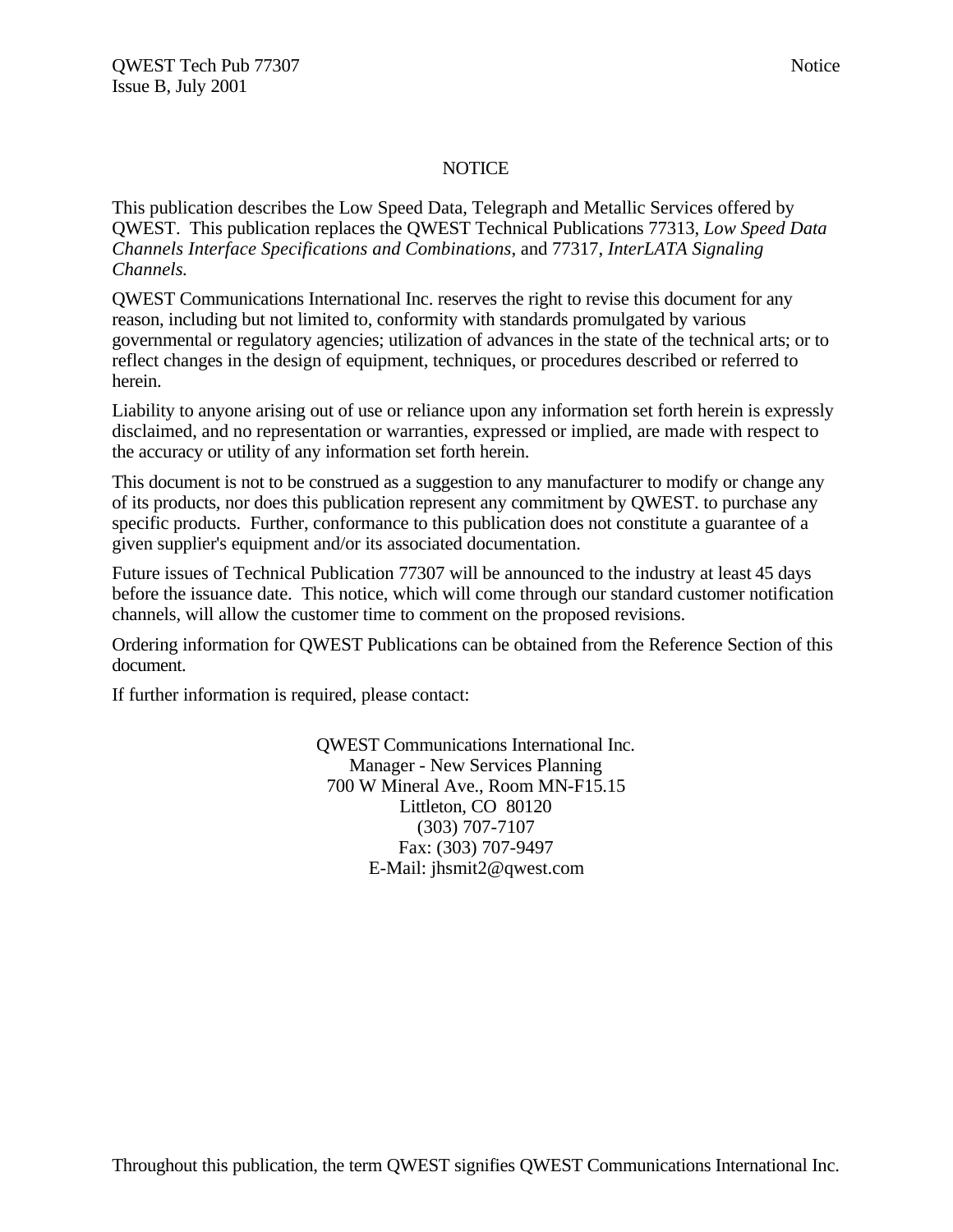#### COMMENTS on PUB 77307

#### PLEASE TEAR OUT AND SEND YOUR COMMENTS/SUGGESTIONS TO:

QWEST Corporation Manager - New Services Planning 700 W Mineral Ave., Room MN-F15.15 Littleton, CO 80120 (303) 707-7107 Fax: (303) 707-9497 E-Mail: jhsmit2@qwest.com

Information from you helps us to improve our Publications. Please take a few moments to answer the following questions and return to the above address.

| Was this Publication valuable to you in understanding<br>the technical parameters of our service? | <b>YES</b> | NO.        |     |  |  |  |
|---------------------------------------------------------------------------------------------------|------------|------------|-----|--|--|--|
| Was the information accurate and up-to-date?                                                      |            | YES.       | NO. |  |  |  |
| Was the information easily understood?                                                            |            | <b>YES</b> | NO. |  |  |  |
| Were the contents logically sequenced?                                                            |            | <b>YES</b> | NO. |  |  |  |
| Were the tables and figures understandable and helpful                                            |            |            | NO. |  |  |  |
| Were the pages legible?<br>YES<br>NO.                                                             |            |            |     |  |  |  |
| What format do you have?<br><b>IBM</b> Disk<br>Mac Disk<br>Paper                                  |            |            |     |  |  |  |

If you answered NO to any of the questions and/or if you have any other comments or suggestions, please explain:

| (Attach additional sheet, if necessary) |
|-----------------------------------------|
|                                         |
|                                         |
|                                         |
|                                         |
|                                         |

\_\_\_\_\_\_\_\_\_\_\_\_\_\_\_\_\_\_\_\_\_\_\_\_\_\_\_\_\_\_\_\_\_\_\_\_\_\_\_\_\_\_\_\_\_\_\_\_\_\_\_\_\_\_\_\_\_\_\_\_\_\_\_\_\_\_\_\_\_\_ \_\_\_\_\_\_\_\_\_\_\_\_\_\_\_\_\_\_\_\_\_\_\_\_\_\_\_\_\_\_\_\_\_\_\_\_\_\_\_\_\_\_\_\_\_\_\_\_\_\_\_\_\_\_\_\_\_\_\_\_\_\_\_\_\_\_\_\_\_\_ \_\_\_\_\_\_\_\_\_\_\_\_\_\_\_\_\_\_\_\_\_\_\_\_\_\_\_\_\_\_\_\_\_\_\_\_\_\_\_\_\_\_\_\_\_\_\_\_\_\_\_\_\_\_\_\_\_\_\_\_\_\_\_\_\_\_\_\_\_\_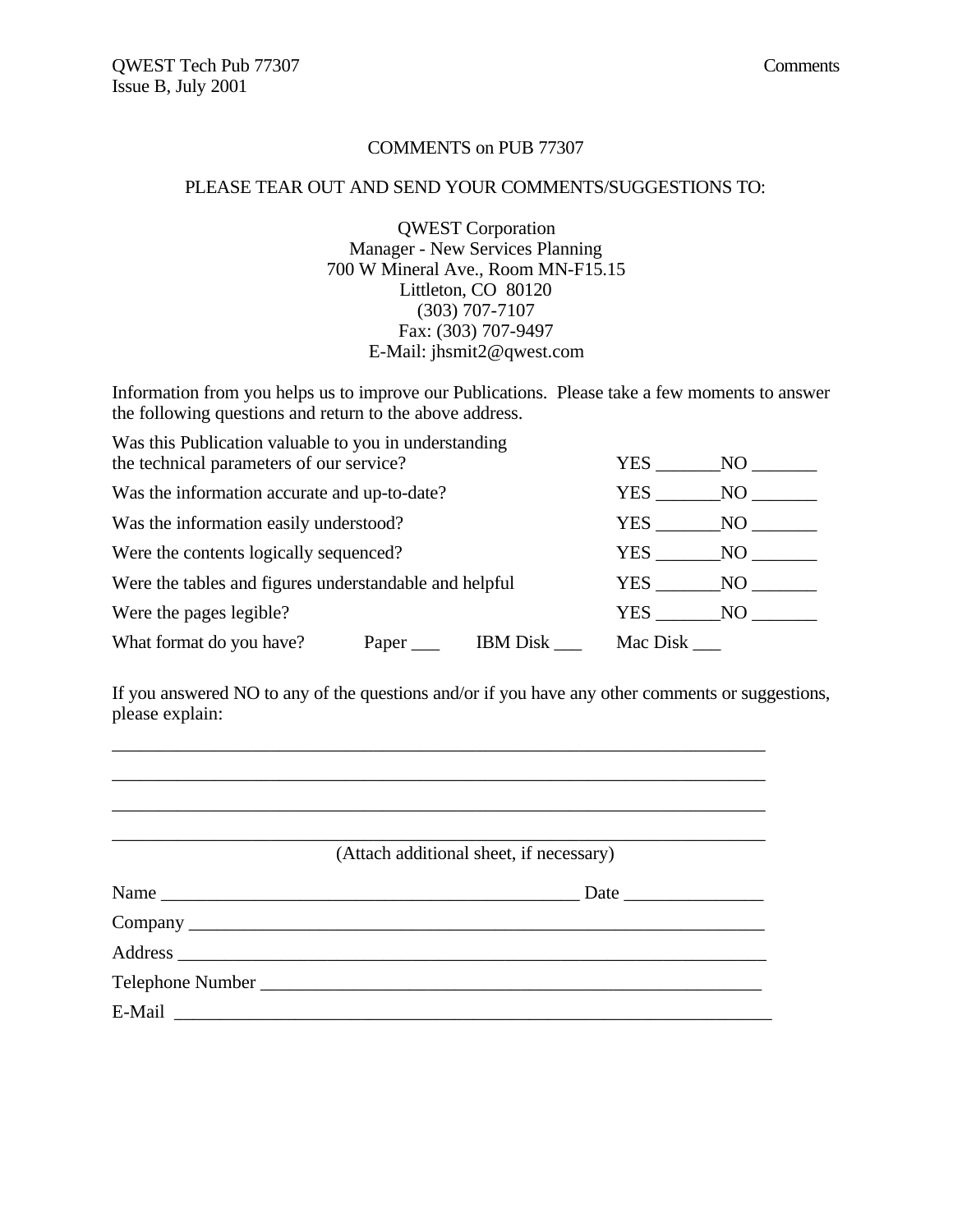#### **CONTENTS**

#### **Chapter and Section**

#### Page

| 1. |     |       | $1-1$   |
|----|-----|-------|---------|
|    | 1.1 |       | $1 - 1$ |
|    | 1.2 |       | $1-1$   |
|    | 1.3 |       | $1-1$   |
|    | 1.4 |       | $1-1$   |
|    | 1.5 |       | $1 - 2$ |
| 2. |     |       | $2 - 1$ |
|    | 2.1 |       | $2 - 1$ |
|    |     | 2.1.1 | $2 - 1$ |
|    |     | 2.1.2 | $2 - 1$ |
|    |     | 2.1.3 | $2 - 2$ |
|    | 2.2 |       | $2 - 3$ |
|    |     | 2.2.1 | $2 - 3$ |
|    |     | 2.2.2 | $2 - 3$ |
|    |     | 2.2.3 | $2 - 3$ |
|    |     | 2.2.4 | $2 - 3$ |
|    | 2.3 |       | $2 - 4$ |
|    |     | 2.3.1 | $2 - 4$ |
|    |     | 2.3.2 | $2 - 4$ |
|    |     | 2.3.3 | $2 - 4$ |
|    |     | 2.3.4 | $2 - 5$ |
|    | 2.4 |       | $2 - 5$ |
|    | 2.5 |       | $2 - 5$ |
|    |     | 2.5.1 | $2 - 5$ |
|    |     | 2.5.2 | $2 - 5$ |
|    |     | 2.5.3 | $2 - 6$ |
|    |     | 2.5.4 | $2 - 6$ |
|    | 2.6 |       | $2 - 6$ |
|    |     | 2.6.1 | $2 - 6$ |
|    |     | 2.6.2 | $2 - 6$ |
|    |     | 2.6.3 | $2 - 7$ |
|    |     | 2.6.4 | $2 - 8$ |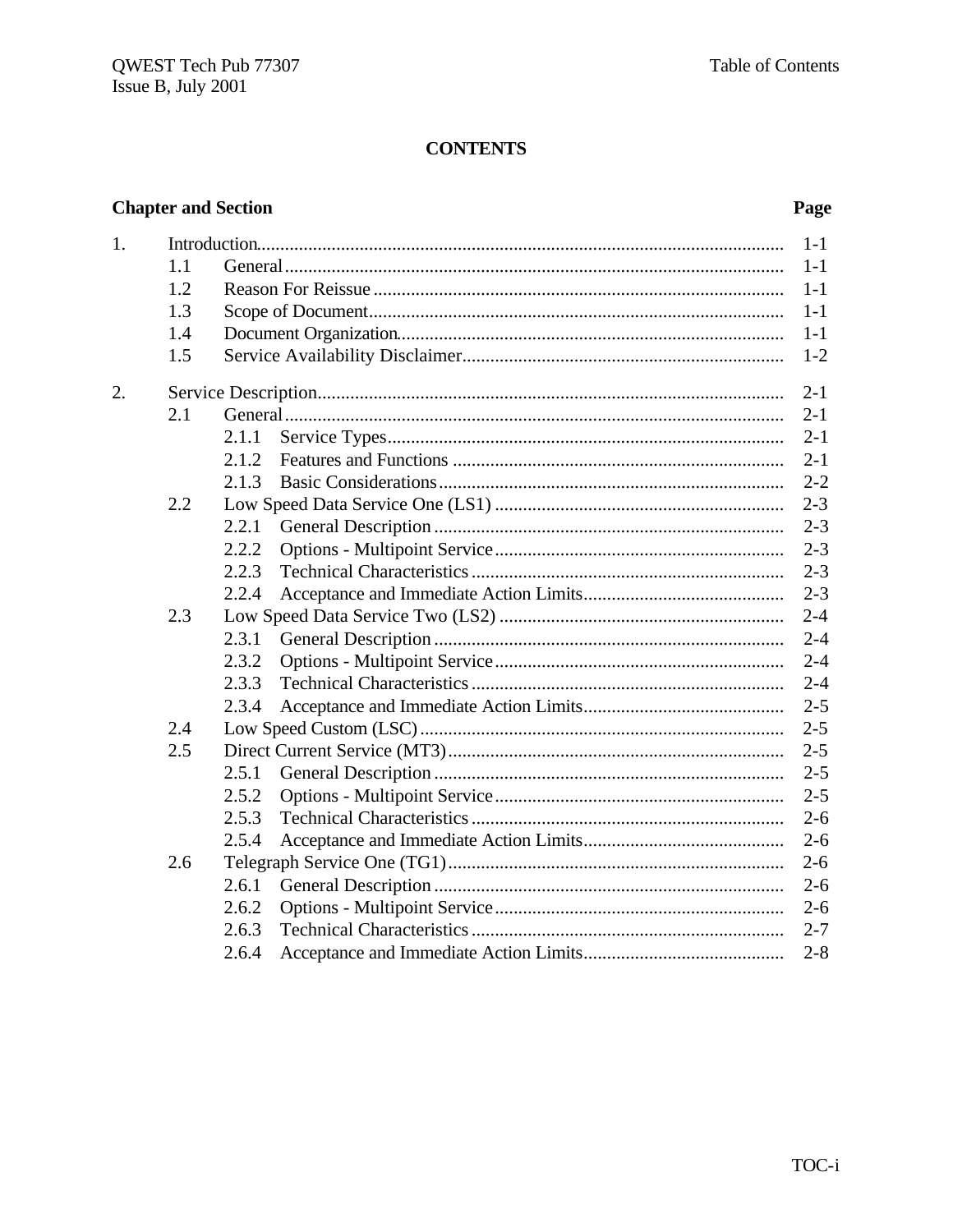#### **Chapter and Section Page** 2.7 Telegraph Service Two (TG2)....................................................................... 2-9 2.7.1 General Description ........................................................................... 2-9 2.7.2 Options - Multipoint Service.............................................................. 2-9 2.7.3 Technical Characteristics................................................................... 2-9 2.7.4 Acceptance and Immediate Action Limits........................................... 2-10 2.8 Telegraph Grade Custom (TGC) .................................................................... 2-11 2.9 IntraLATA Low Speed Data Service (LS31) ................................................. 2-11 2.9.1 General Description ........................................................................... 2-11 2.9.2 Options - Multipoint Service.............................................................. 2-11 2.9.3 Technical Characteristics................................................................... 2-12 2.9.4 Low Speed Data Custom.................................................................... 2-12 2.10 Interconnection with a Certified Local Exchange Carrier............................... 2-12 3. Network Channel/Network Channel Interface Codes................................................. 3-1 3.1 Network Channel (NC) Codes........................................................................ 3-1 3.1.1 General............................................................................................... 3-1 3.1.2 Format ................................................................................................ 3-1 3.2 Applicable Network Channel Codes.............................................................. 3-2 3.3 Network Channel Interface (NCI) Codes........................................................ 3-3 3.3.1 General............................................................................................... 3-3 3.3.2 Format ................................................................................................ 3-3 3.4 Applicable Network Channel Interface Codes............................................... 3-6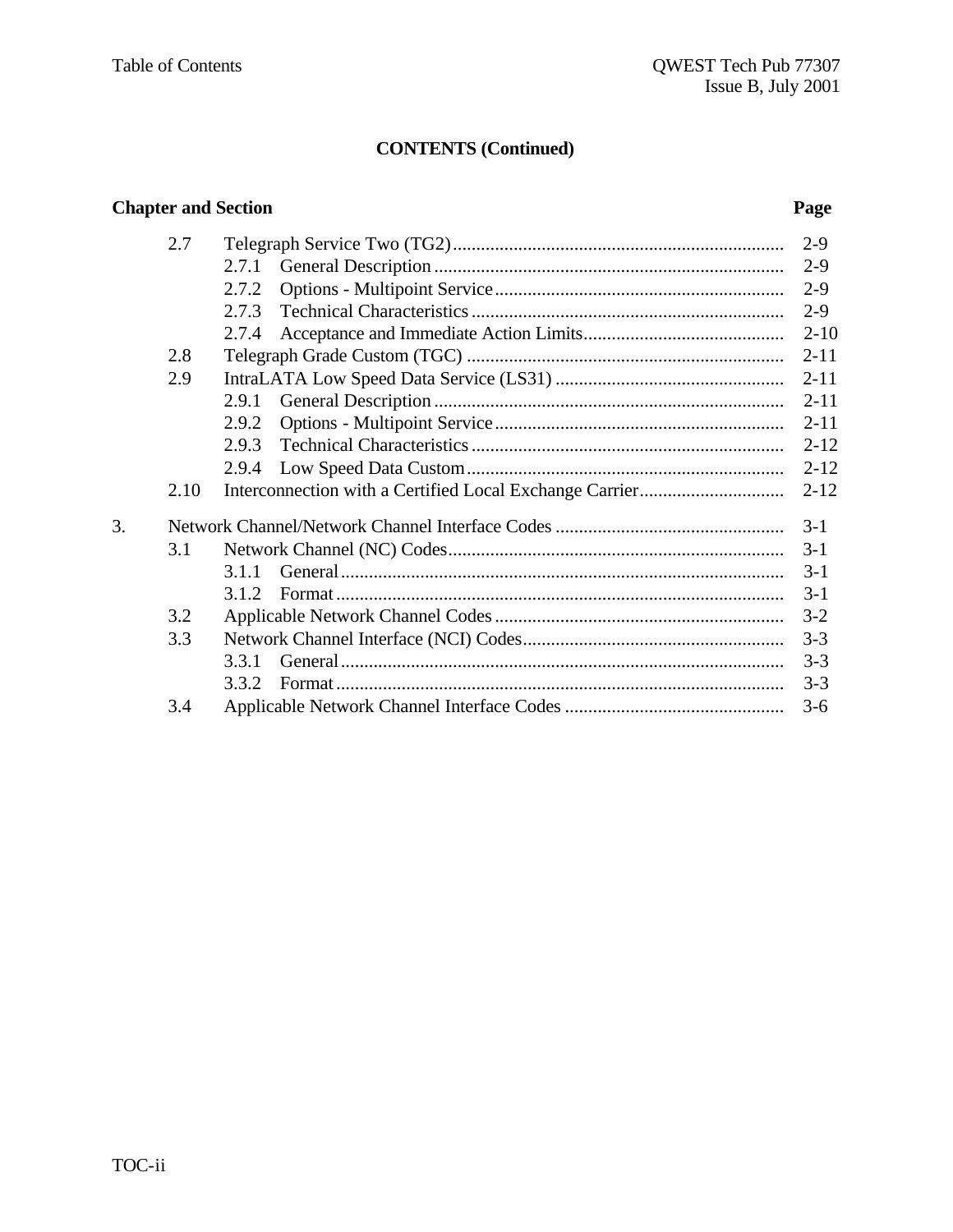#### **Chapter and Section**

4.

#### Page

|      |       | $4 - 1$  |
|------|-------|----------|
| 4.1  |       | $4-1$    |
| 4.2  |       | $4-1$    |
| 4.3  |       | $4 - 2$  |
| 4.4  |       | $4 - 3$  |
| 4.5  |       | $4 - 4$  |
| 4.6  |       | $4 - 5$  |
|      | 4.6.1 | $4 - 5$  |
|      | 4.6.2 | $4-6$    |
|      | 4.6.3 | $4-6$    |
| 4.7  |       | $4 - 7$  |
|      | 4.7.1 | $4 - 7$  |
|      | 4.7.2 | $4 - 8$  |
|      | 4.7.3 | $4-9$    |
| 4.8  |       | $4 - 10$ |
| 4.9  |       | $4 - 10$ |
|      | 4.9.1 | $4 - 10$ |
|      |       | $4 - 11$ |
| 4.10 |       | $4 - 12$ |
| 4.11 |       | $4 - 13$ |
|      |       | $4 - 13$ |
|      |       | $4 - 14$ |
|      |       | $4 - 14$ |
|      |       | $4 - 15$ |
| 4.12 |       | $4 - 16$ |
|      |       | $4 - 16$ |
|      |       | $4 - 17$ |
| 4.13 |       | $4 - 18$ |
| 4.14 |       | $4 - 19$ |
|      |       | $4-19$   |
|      |       | $4-19$   |
|      |       | $4 - 19$ |
|      |       |          |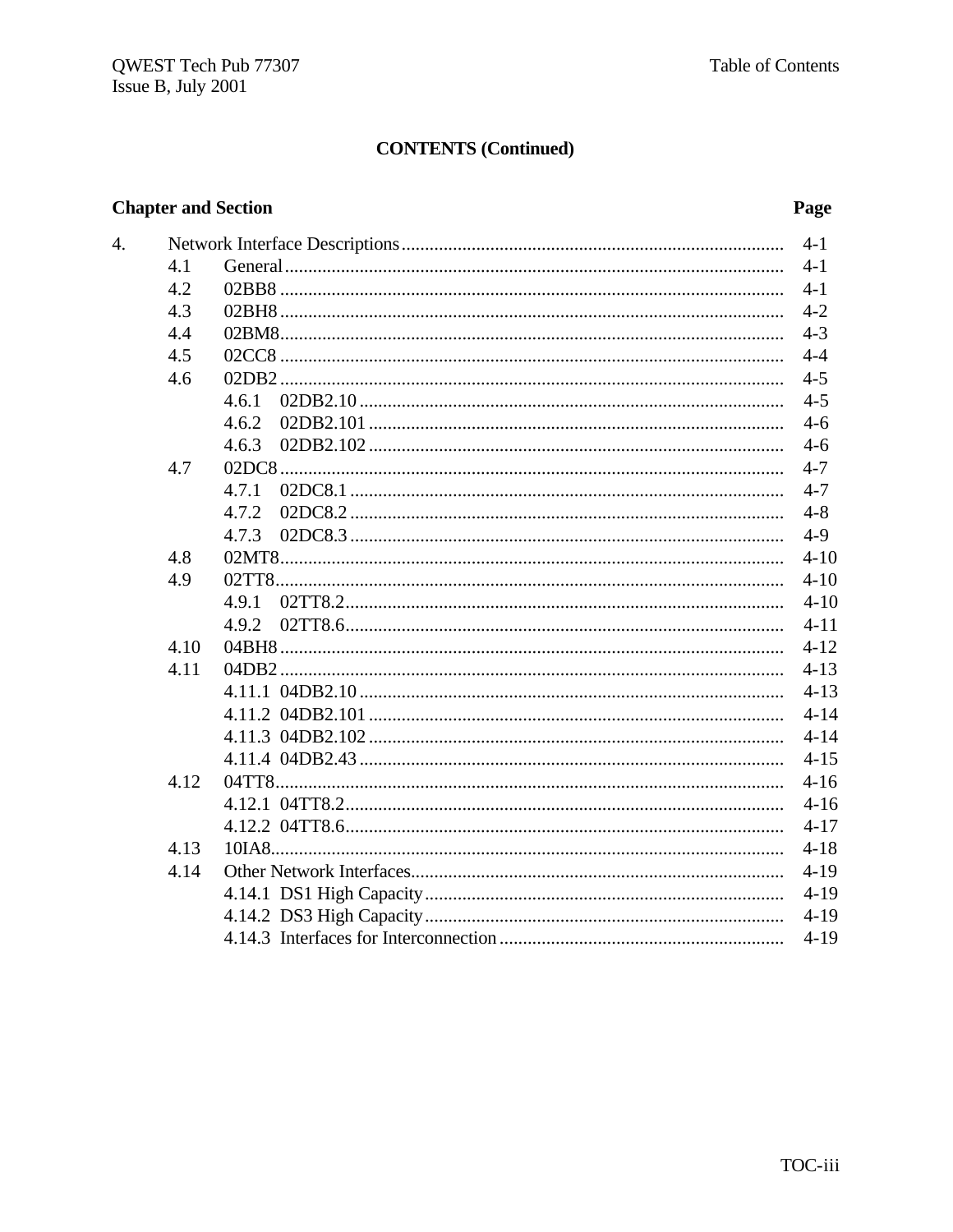#### **Chapter and Section**

#### Page

| 5. |     |  |          |  |  |
|----|-----|--|----------|--|--|
|    | 5.1 |  | $5-1$    |  |  |
|    | 5.2 |  |          |  |  |
|    | 5.3 |  |          |  |  |
|    | 5.4 |  |          |  |  |
|    | 5.5 |  | $5 - 7$  |  |  |
|    | 5.6 |  | $5-9$    |  |  |
|    | 5.7 |  | $5 - 10$ |  |  |
| 6. |     |  | $6-1$    |  |  |
|    | 6.1 |  | $6-1$    |  |  |
|    | 6.2 |  | $6-1$    |  |  |
| 7. |     |  | $7 - 1$  |  |  |
|    | 7.1 |  |          |  |  |
|    | 7.2 |  |          |  |  |
|    | 7.3 |  |          |  |  |
|    | 7.4 |  |          |  |  |
|    | 7.5 |  | $7 - 2$  |  |  |
|    |     |  |          |  |  |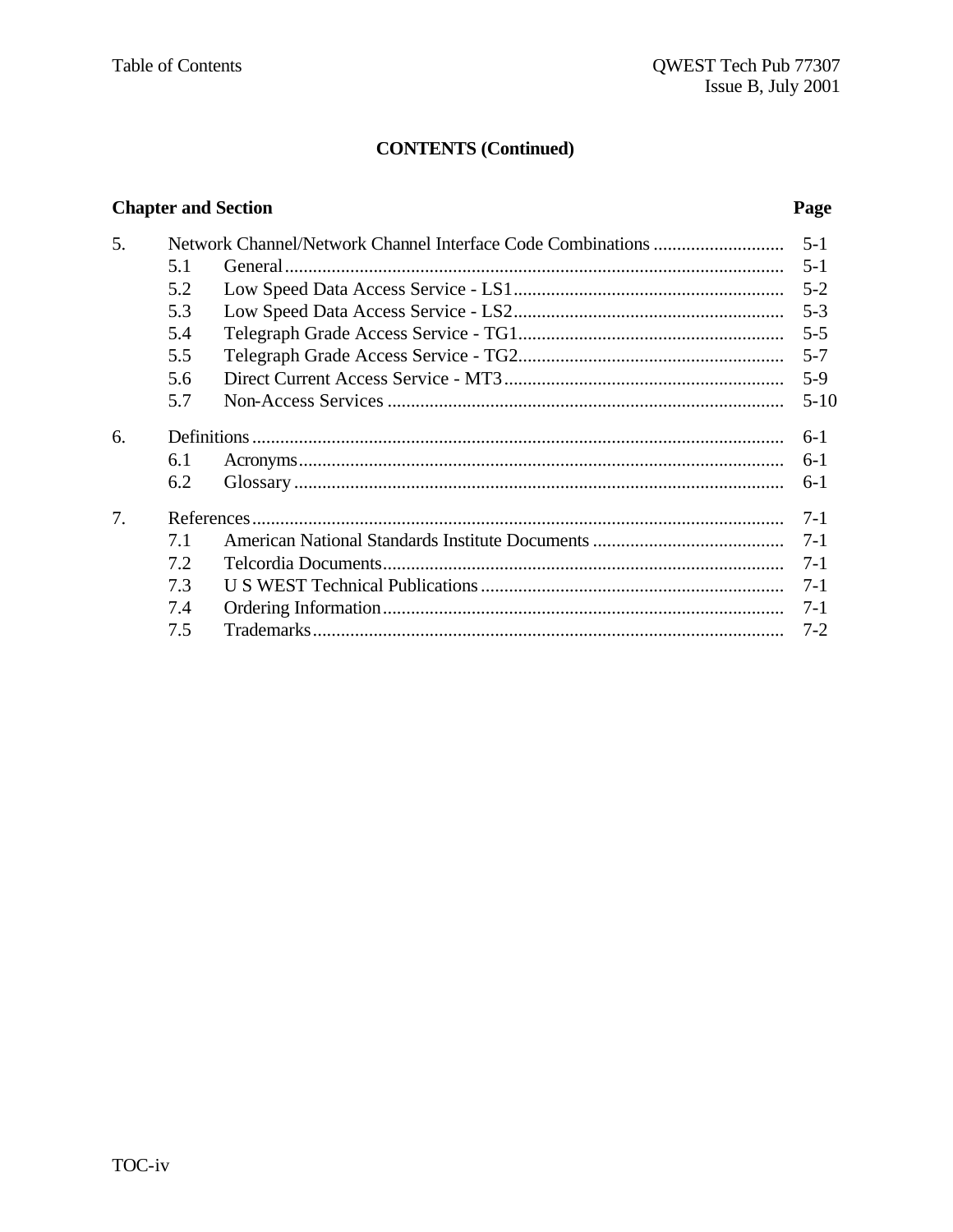Page

### **CONTENTS (Continued)**

## **Figures**

#### **Tables**

| $2 - 1$  | $2 - 1$  |
|----------|----------|
| $2 - 2$  | $2 - 7$  |
| $2 - 3$  | $2 - 8$  |
| $2 - 4$  | $2-9$    |
| $2 - 5$  | $2 - 10$ |
| $3 - 1$  | $3 - 2$  |
| $3 - 2$  | $3-4$    |
| $3 - 3$  | $3 - 5$  |
| $3-4$    | $3-6$    |
| $4 - 1$  | $4-19$   |
| $5 - 1$  | $5 - 2$  |
| $5 - 2$  | $5 - 3$  |
| $5 - 3$  | $5 - 4$  |
| $5 - 4$  | $5 - 5$  |
| $5 - 5$  | $5 - 6$  |
| $5 - 6$  | $5 - 7$  |
| $5 - 7$  | $5 - 8$  |
| $5 - 8$  | $5-9$    |
| $5-9$    | $5-9$    |
| $5-10$   | $5-10$   |
| $5 - 11$ | $5 - 11$ |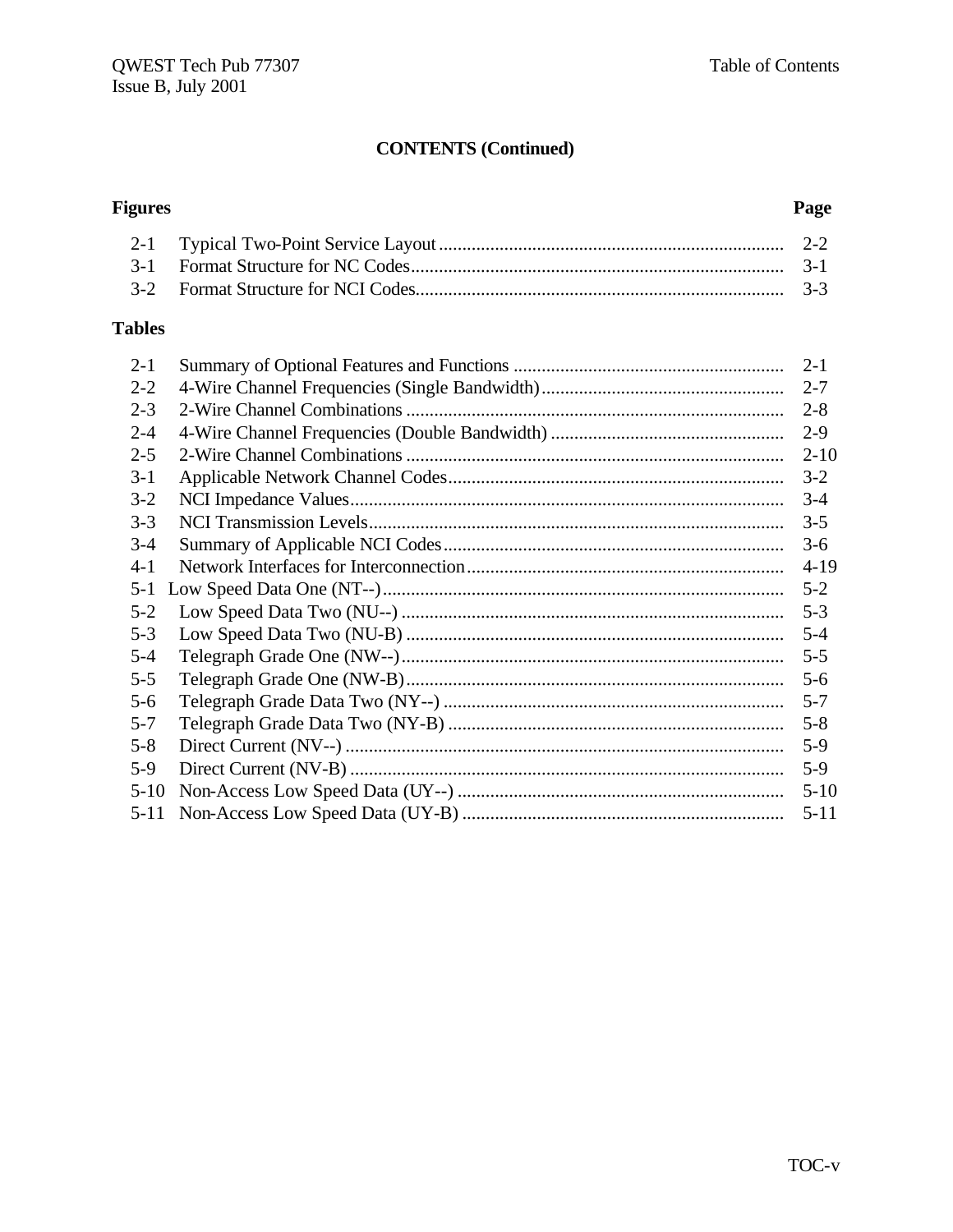#### **CONTENTS**

#### **Chapter and Section**

#### Page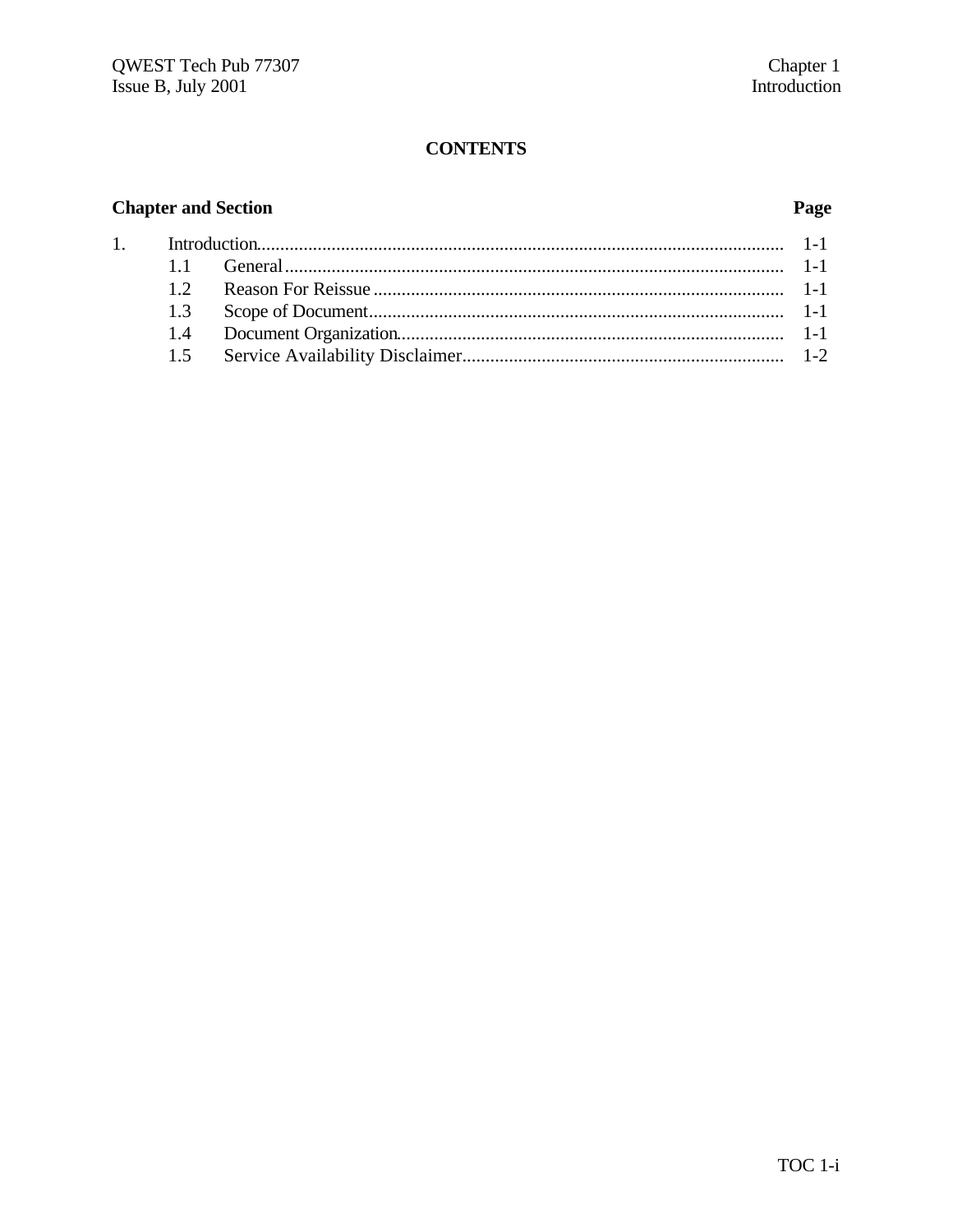#### **1. Introduction**

#### **1.1 General**

This publication describes the Low Speed Data, Telegraph and Metallic Services offered by QWEST. This publication replaces the QWEST Technical Publications 77313, *Low Speed Data Channels Interface Specifications and Combinations*, and 77317, *InterLATA Signaling Channels.*

#### **1.2 Reason For Reissue**

This publication has been rewritten to show changes in Company information.

#### **1.3 Scope of Document**

This document describes several low-speed and narrow bandwidth services sold by QWEST in state and federal tariffs. These services are Low Speed Data, Telegraph and Metallic Services. Included is information about the features, functions and technical characteristics of these services. Network Channel and Network Channel Interface codes are described and provided to use in ordering these services.

The appropriate state or federal tariff should be consulted for further information.

#### **1.4 Document Organization**

This document is organized as follows:

- Chapter 1: General information about this document.
- Chapter 2: Description of the services.
- Chapter 3: List and description of Network Channel and Network Channel Interface codes.
- Chapter 4: Network Interface descriptions.
- Chapter 5: Valid Network Channel and Network Channel Interface combinations.
- Chapter 6: Glossary.

Chapter 7: References and trademarks.

#### **1.5 Service Availability Disclaimer**

The customer must be aware that some equipment used to provide some of these services is no longer manufactured. QWEST reserves the right to not accept new orders for services requiring this obsolete equipment. QWEST also reserves the right to discontinue such existing services if repair of defective obsolete equipment is not feasible.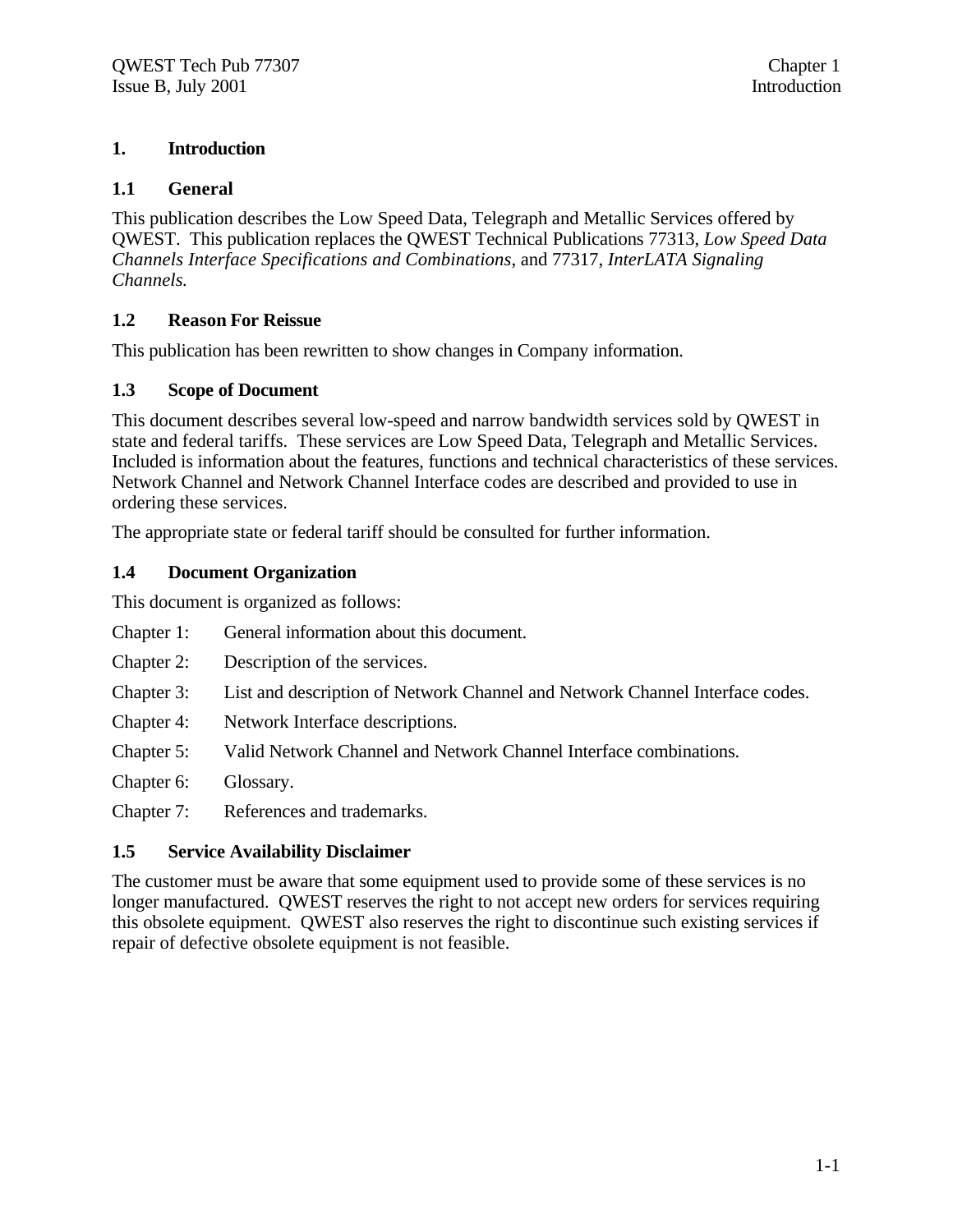#### **CONTENTS**

#### **Chapter and Section Page**

| 2. |     |       | $2 - 1$ |
|----|-----|-------|---------|
|    | 2.1 |       | $2 - 1$ |
|    |     | 2.1.1 | $2 - 1$ |
|    |     | 2.1.2 | $2 - 1$ |
|    |     | 2.1.3 | $2 - 2$ |
|    | 2.2 |       | $2 - 2$ |
|    |     | 2.2.1 | $2 - 2$ |
|    |     | 2.2.2 | $2 - 2$ |
|    |     | 2.2.3 | $2 - 2$ |
|    |     | 2.2.4 | $2 - 2$ |
|    | 2.3 |       | $2 - 2$ |
|    |     | 2.3.1 | $2 - 2$ |
|    |     | 2.3.2 | $2 - 2$ |
|    |     | 2.3.3 | $2 - 2$ |
|    |     | 2.3.4 | $2 - 2$ |
|    | 2.4 |       | $2 - 2$ |
|    | 2.5 |       | $2 - 2$ |
|    |     | 2.5.1 | $2 - 2$ |
|    |     | 2.5.2 | $2 - 2$ |
|    |     | 2.5.3 | $2 - 2$ |
|    |     | 2.5.4 | $2 - 2$ |
|    | 2.6 |       | $2 - 2$ |
|    |     | 2.6.1 | $2 - 2$ |
|    |     | 2.6.2 | $2 - 2$ |
|    |     | 2.6.3 | $2 - 2$ |
|    |     | 2.6.4 | $2 - 2$ |
|    | 2.7 |       | $2 - 2$ |
|    |     | 2.7.1 | $2 - 2$ |
|    |     | 2.7.2 | $2 - 2$ |
|    |     | 2.7.3 | $2 - 2$ |
|    |     | 2.7.4 | $2 - 2$ |
|    | 2.8 |       | $2 - 2$ |
|    |     |       |         |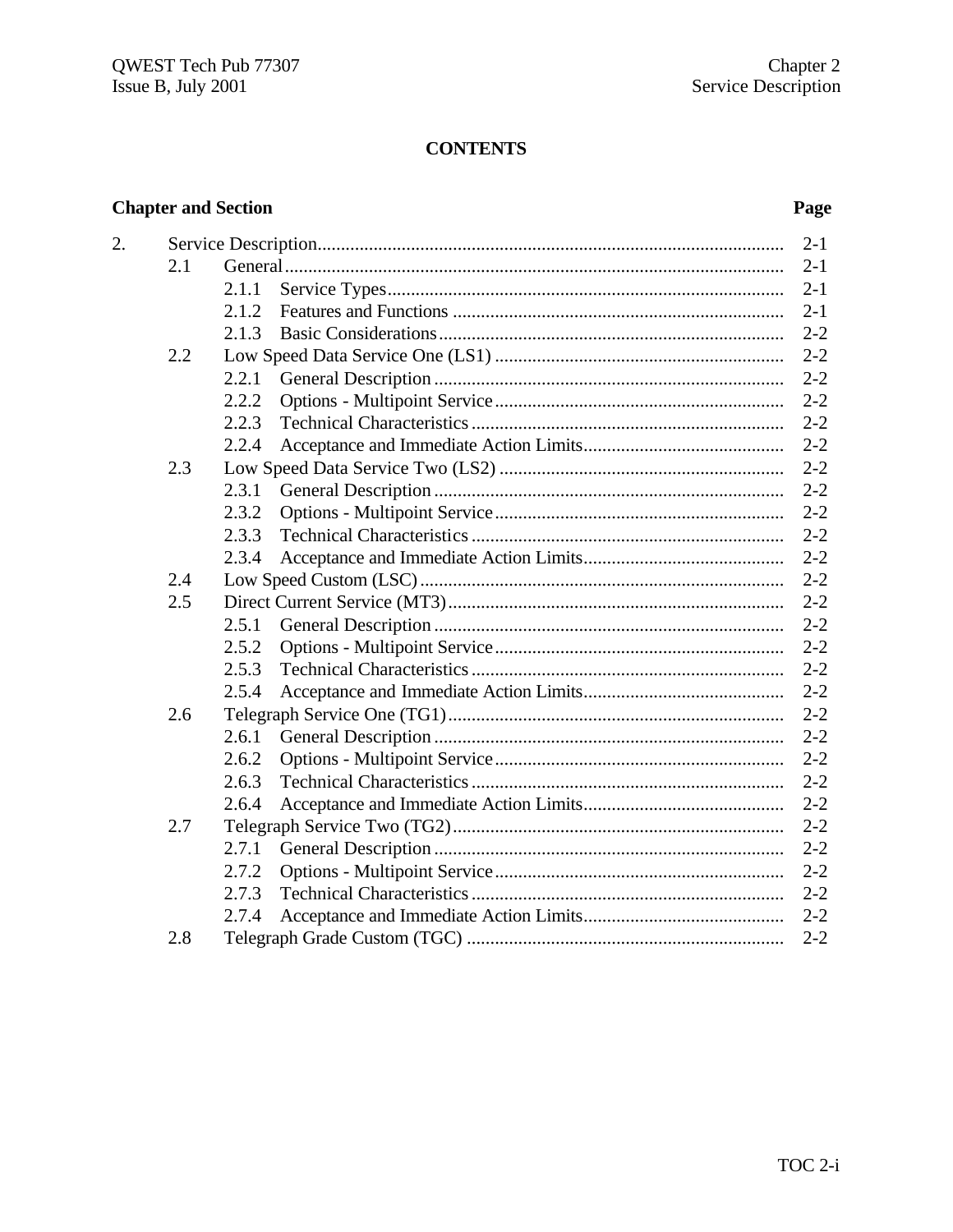### **Chapter and Section Page** 2.9 IntraLATA Low Speed Data Service (LS31) ................................................. 2-2 2.9.1 General Description ........................................................................... 2-2 2.9.2 Options - Multipoint Service.............................................................. 2-2 2.9.3 Technical Characteristics................................................................... 2-2 2.9.4 Low Speed Data Custom.................................................................... 2-2 2.10 Interconnection with a Certified Local Exchange Carrier............................... 2-2 **Figures**

|  |  | $\overline{\phantom{0}}$ |  |  |
|--|--|--------------------------|--|--|
|--|--|--------------------------|--|--|

#### **Tables**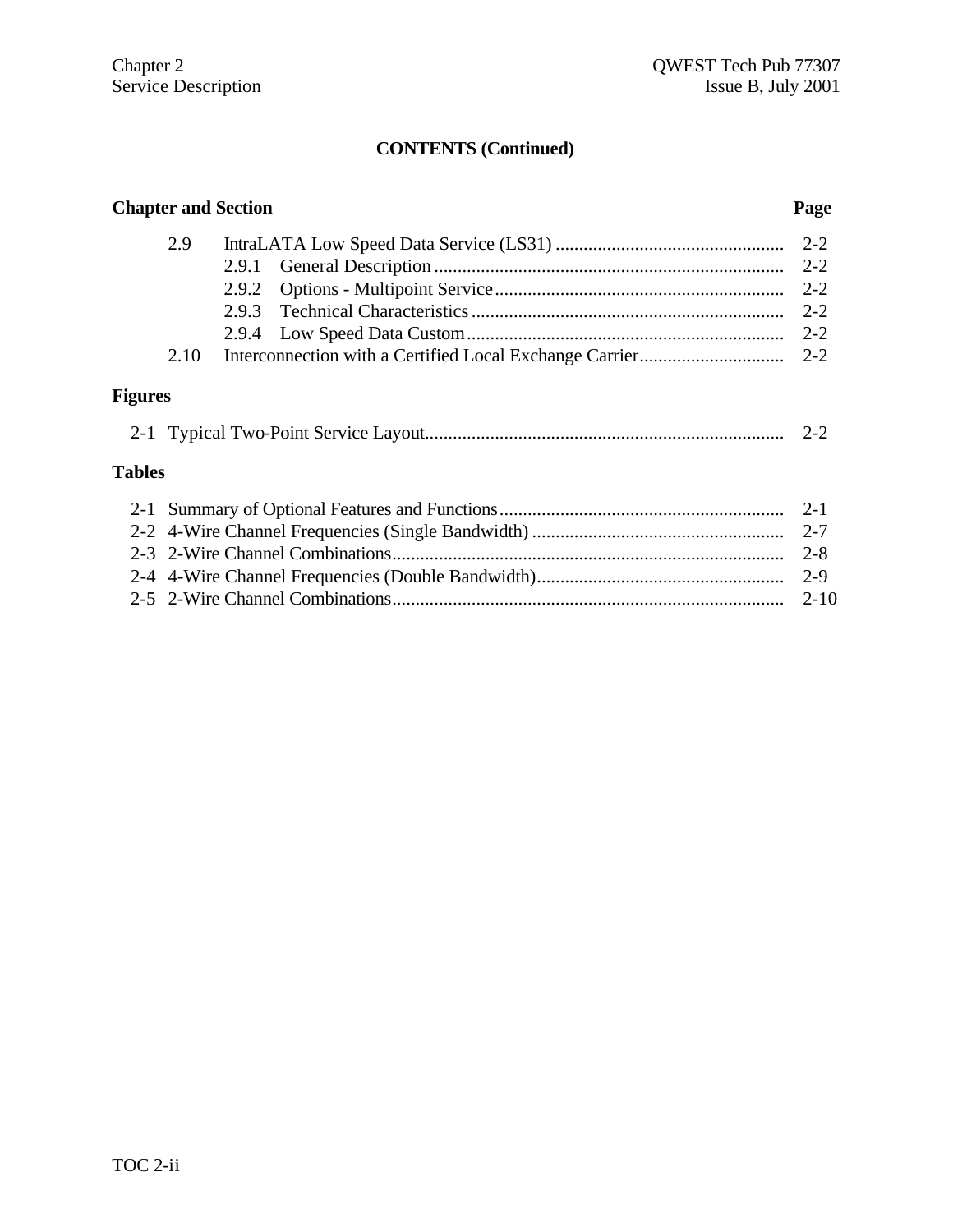#### **2. Service Description**

#### **2.1 General**

#### **2.1.1 Service Types**

Low Speed Data Special Access Services, LS1 and LS2, are non-switched services used for applications such as alarm, pilot wire protective relaying, and Direct Current tripping protective relaying. These services are described in Sections 2.2 and 2.3 respectively. A similar service, Low Speed Custom (LSC), is described in Section 2.4.

Direct Current Service, MT3, is a non-switched service used for applications such as direct current or low frequency (60 Hz) control signals. This service is described in Section 2.5.

Telegraph Special Access Services, TG1 and TG2, are also non-switched services used for applications such as teletypewriter, telegraph grade control/remote metering, telegraph grade channel, and telegraph grade extension. These services are described in Sections 2.6 and 2.7 respectively. A similar service, Telegraph Grade Custom (TGC), is described in Section 2.8.

IntraLATA (Local Access and Transport Area) Low Speed Data Service, LS31, provides services similar to the Access Low Speed Data and Telegraph Services but for the IntraLATA non-Access applications. This service is described in Section 2.9.

Certain services must be provided using metallic facilities. These will be provided only where appropriate metallic facilities are available.

Customers requiring an analog bandwidth (300 to 3000 Hz), higher data rates or longer lengths should order voice grade services as described in PUB 77310, *Private Line Voice Grade Analog Channels For Access Service,* or PUB 77311, *Analog Channels for Non-Access Service.*

Additional information about these services may be found in TR-NPL-000336, *Metallic and Telegraph Grade Special Access Services.* This publication is specific to QWEST while TR-NPL-000336 is a more generic document.

These services are based on old technology. Some options may require the use of equipment no longer manufactured. QWEST reserves the right to decline service if the required equipment is no longer available.

#### **2.1.2 Features and Functions**

Table 2-1 provides a brief summary of the optional features and functions available with these services.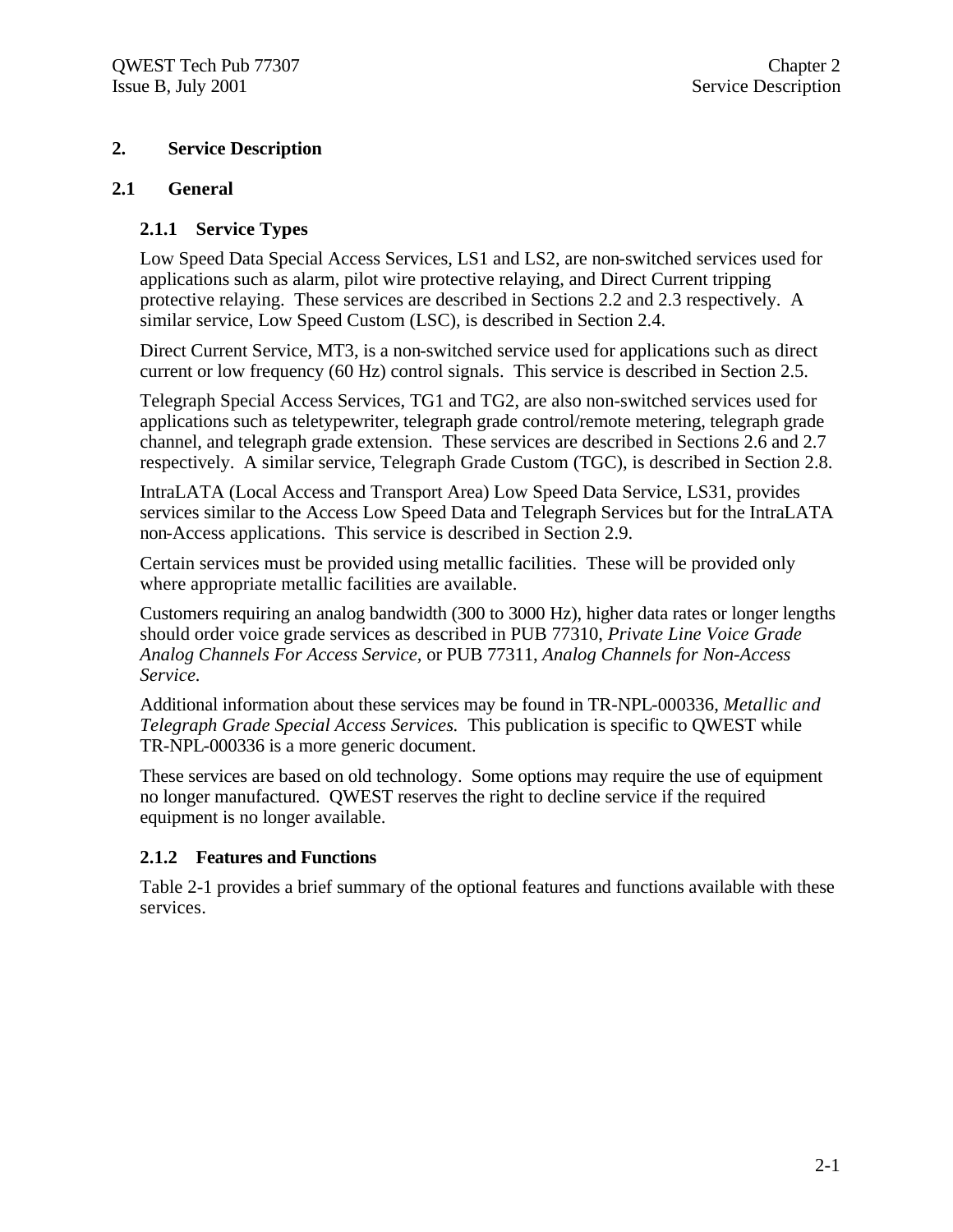| Feature or        | <b>SERVICE</b> |     |            |     |     |                 |            |             |
|-------------------|----------------|-----|------------|-----|-----|-----------------|------------|-------------|
| <b>Function</b>   | LS1            | LS2 | <b>LSC</b> | MT3 | TG1 | TG <sub>2</sub> | <b>TGC</b> | <b>LS31</b> |
| 2-wire            | X              | X   | X          | X   | X   | X               | X          | X           |
| 4-wire            |                |     | X          |     | X   | X               | X          | X           |
| <b>Two Point</b>  | X              | X   | X          | X   | X   | X               | X          | X           |
| Multipoint        |                | X   | X          | X   | X   | X               | X          | X           |
| One-way Signaling | X              | X   | X          |     | X   | X               | X          | X           |
| Two-way Signaling | X              |     | X          |     | X   | X               | X          | X           |
| 0 - 30 Baud       | X              | X   | X          | X   |     |                 |            | X           |
| 0 - 75 Baud       |                |     |            |     | X   |                 |            | X           |
| 0 - 150 Baud      |                |     |            |     |     | X               | X          | X           |

**Table 2-1** Summary of Optional Features and Functions

#### **2.1.3 Basic Considerations**

Figure 2-1 illustrates a typical two-point service. The service provided by QWEST goes between two Network Interfaces (NIs) (or Points of Termination) passing through one (or more in the case of the LS2 service) QWEST Central Offices or wire centers. The customer provides equipment on their side of the NI. The channel between the two NIs and the NIs themselves are described by Network Channel and Network Channel Interface codes respectively. These codes are described in Chapter 3.



**Figure 2-1** Typical Two-Point Service Layout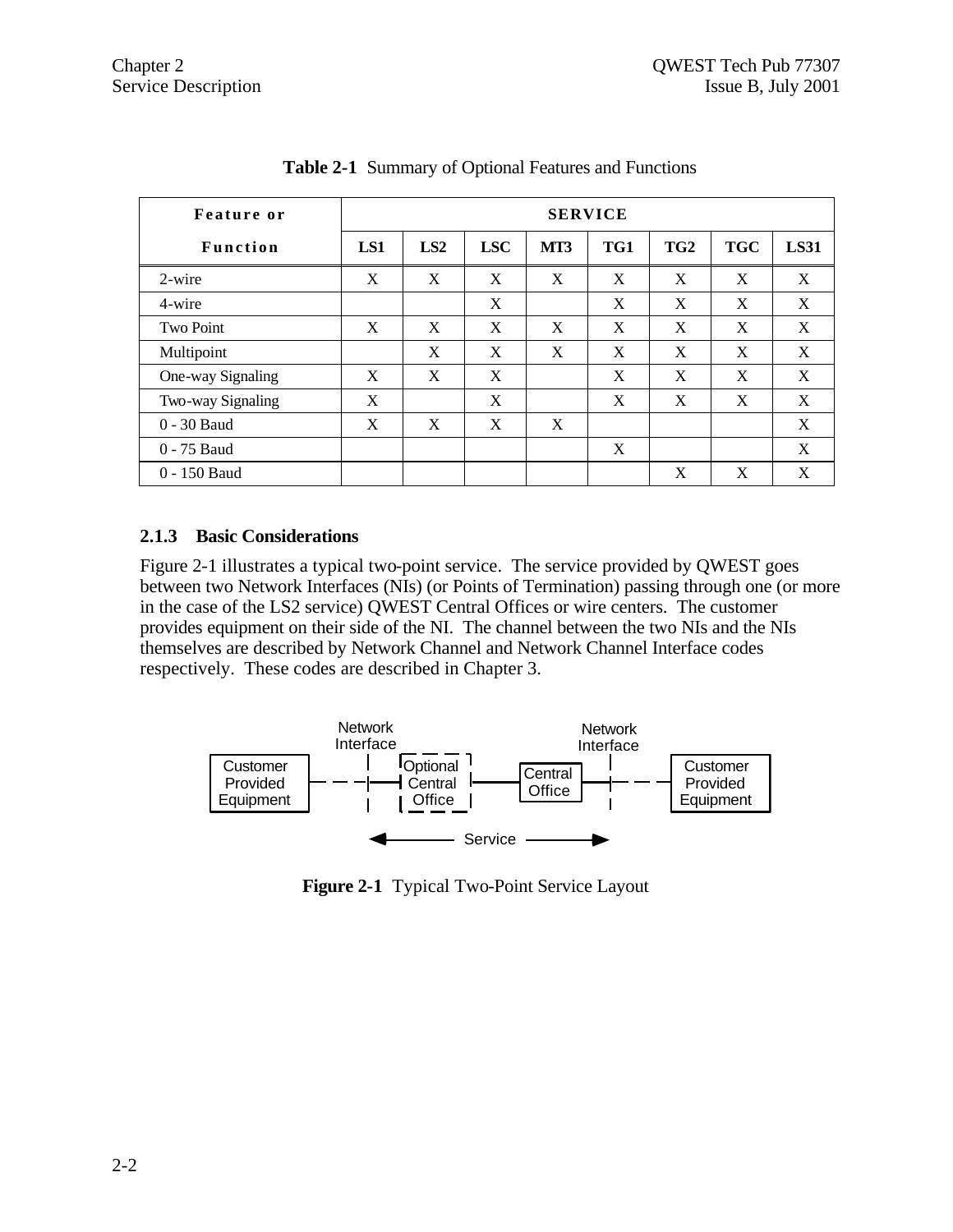Constraints must be placed on the signal power applied by the customer to prevent excessive noise and crosstalk in the network. This information is included later in this chapter.

The service is transported on a facility that may be metallic or carrier derived at the option of QWEST. Direct current continuity is not inherent in the Low Speed Data and Telegraph Grade services.

The availability of these services and their options varies between jurisdictions. Consult the appropriate tariff of catalog for further information.

#### **2.2 Low Speed Data Service One (LS1)**

#### **2.2.1 General Description**

Access service LS1 provides a two-point metallic or equivalent pair between an End-User and an Access Customer Point of Termination (POT) or Network Interface (NI). Service can also be provided between a customer premises and a QWEST Central Office. Signal transfer rates up to 30 baud are accommodated.

The LS1 Service is nationally known as Metallic Access Service MT1.

Service will be furnished on metallic or equivalent facilities at QWEST 's option.

#### **2.2.2 Options - Multipoint Service**

Multipoint service is not available with the LS1 service.

#### **2.2.3 Technical Characteristics**

The following requirements apply:

| 270 Vdc                          | Maximum direct current (dc) voltage between conductors     |
|----------------------------------|------------------------------------------------------------|
| 135 Vdc                          | Maximum, dc voltage, conductor to ground                   |
| $62.5 \text{ ma}$                | Maximum dc current                                         |
| $70.7$ v $(20 \text{ Hz})$       | Maximum peak signal voltage                                |
| $100 \text{ ma} (20 \text{ Hz})$ | Maximum alternating current (ac)                           |
| 30 k ohms                        | Least dc resistance per loop between conductors and ground |

#### **2.2.4 Acceptance and Immediate Action Limits**

The design limit for dc resistance between the conductors in each customer pair and the resistance between individual serving pair conductors and ground is 30k ohms or greater. The immediate action limit is any dc resistance less than 30k ohms on any individual customer pair.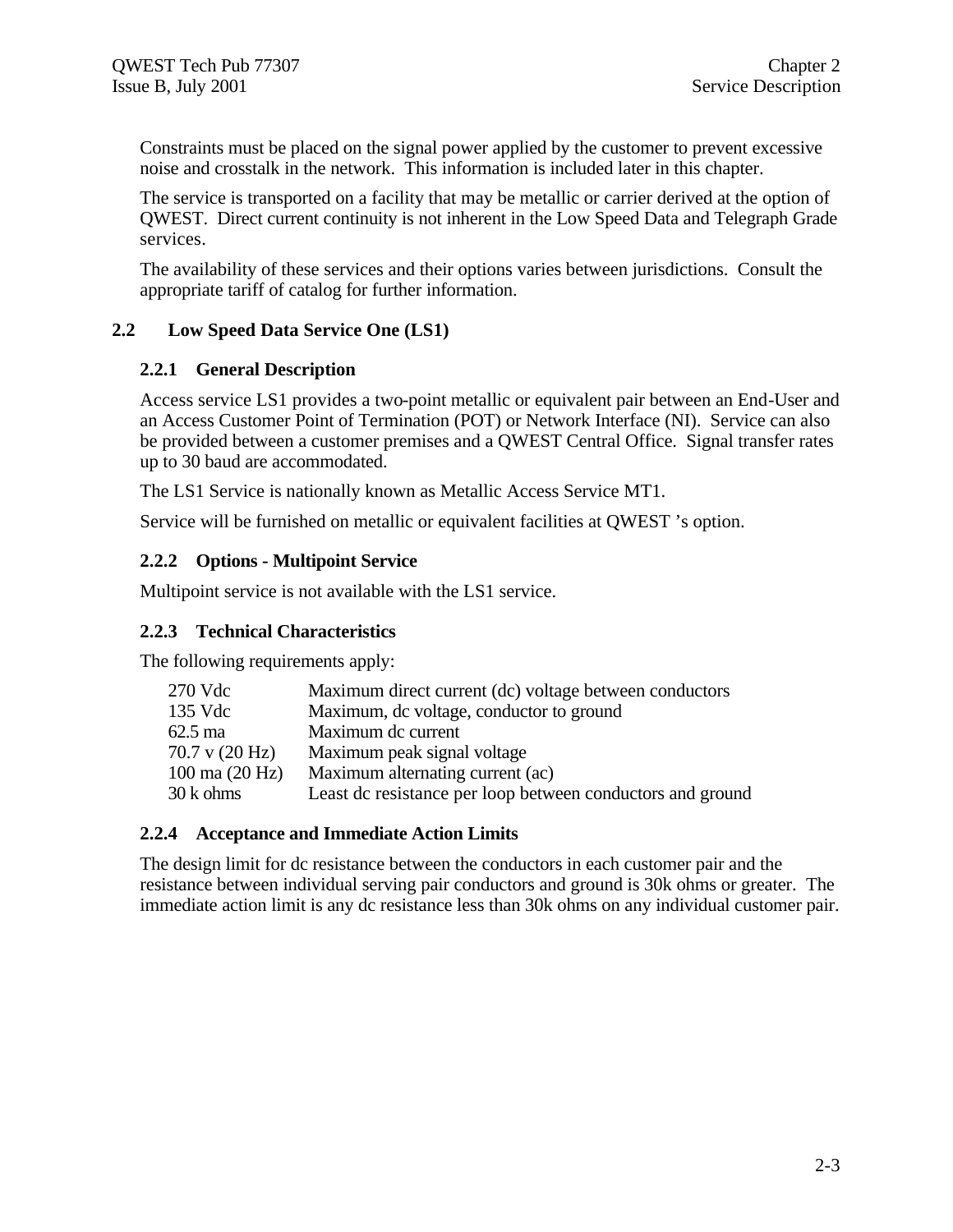#### **2.3 Low Speed Data Service Two (LS2)**

#### **2.3.1 General Description**

Access service LS2 provides a metallic or derived low frequency, narrowband electrical transmission path, which may connect an number of End-User locations to an Access Customer or between a customer's premises and a QWEST Central Office. The service is suitable for one-way signaling. The transmission function of the path is dependent upon the End-User's requirements. McCulloh alarm signaling, and Bell and Lights are examples of access services provided by LS2. The resulting simplex transmission path may or may not have direct current continuity. Signaling speeds are up to 30 bit/s.

McCulloh applications are limited to a maximum of 26 Network Interfaces wired in a series (or equivalent) electrical path. The number of remote stations may be further limited by QWEST to less than 25 to the extent necessary to allow the Central Office equipment to function properly.

The receiver at the customer's master station and the transmitters at the customer's remote stations are provided by the customer. QWEST will provide an energized channel from the serving wire center to each remote station.

Master and remote stations will be connected by 2-wire metallic or equivalent facilities to QWEST 's Central Office bridging equipment in a series configuration. When interoffice carrier facilities are provided, two separate channels are required to convey loop-ground (G-lead) and loop-open (N-lead) conditions. Facilities will be provided by metallic or non-metallic means at QWEST 's option.

The LS2 Service is nationally known as Metallic Access Service MT2.

#### **2.3.2 Options - Multipoint Service**

LS2 Service may be provided as a multipoint service using Central Office Bridging. McCulloh applications are limited to 26 network interfaces wired in a series (or equivalent) electrical path.

#### **2.3.3 Technical Characteristics**

The following requirements apply:

| 270 Vdc   | Maximum dc voltage between conductors                      |
|-----------|------------------------------------------------------------|
| 135 Vdc   | Maximum, dc voltage, conductor to ground                   |
| 21 ma     | Maximum de current                                         |
| 30 k ohms | Least dc resistance per loop between conductors and ground |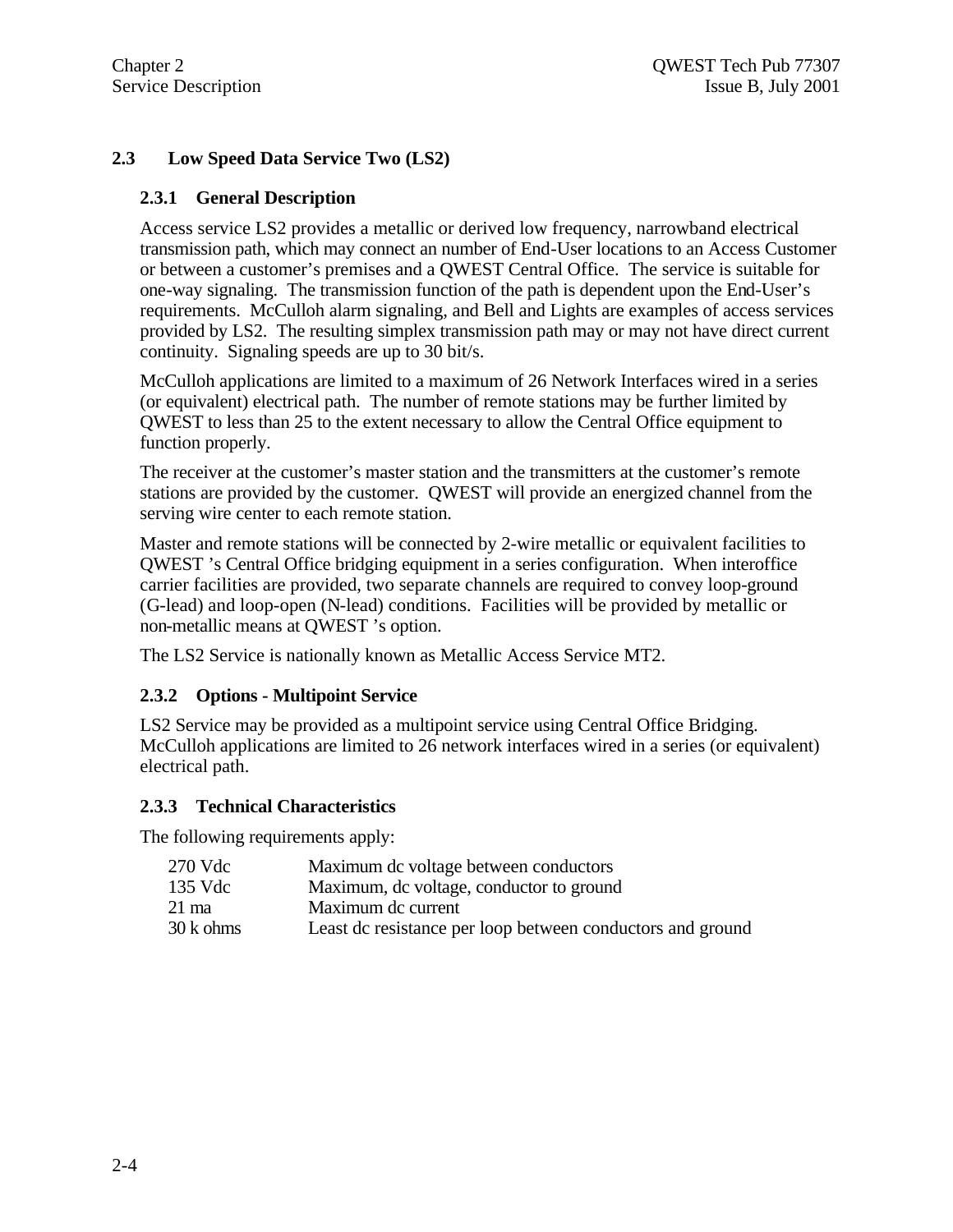#### **2.3.4 Acceptance and Immediate Action Limits**

The acceptance limit for dc resistance between the conductors in each serving pair and the resistance between individual serving pair conductors and ground is 30k ohms or greater. The immediate action limit is any dc resistance less than 30k ohms on any individual customer pair.

#### **2.4 Low Speed Custom (LSC)**

The Low Speed Custom (LSC) category is designed to accommodate unusual circuit arrangements and interfaces. The upper limit of signaling speed is determined by the interface codes selected (not to exceed 30 baud). Service requested under LSC may be one-way or two-way, 2-wire or 4-wire, half-duplex or full-duplex, 2-point or multipoint. The facility may be metallic or carrier derived at the option of QWEST. End-to-end direct current continuity is not inherent in this service.

QWEST may reject a service request if not feasible.

#### **2.5 Direct Current Service (MT3)**

#### **2.5.1 General Description**

Access Service MT3 provides for the transmission of direct current and/or low-frequency (60 Hz) control signals between an End-User and an Access Customer, serving the same serving wire center. The service is also available between a customer's premises and the QWEST serving wire center. This service provides direct current continuity, which may be continuously monitored by the End-User.

This service is nationally known as Metallic Access Service MT3.

#### **2.5.2 Options - Multipoint Service**

MT3 Service may be provided as a multipoint service, limited to three customer locations.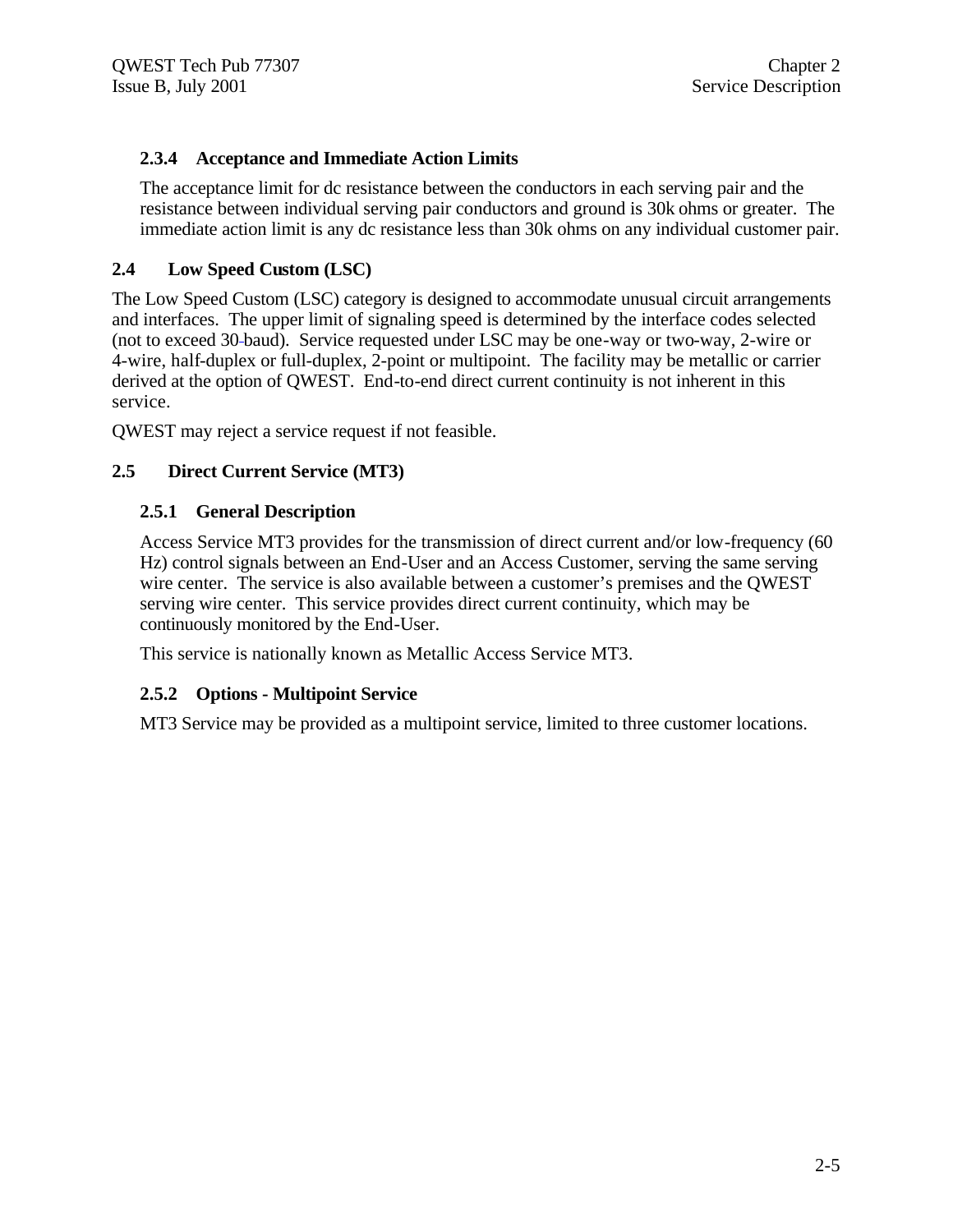#### **2.5.3 Technical Characteristics**

The following requirements apply:

| 270 Vdc                          | Maximum dc voltage between conductors                       |
|----------------------------------|-------------------------------------------------------------|
| 135 Vdc                          | Maximum, dc voltage, conductor to ground                    |
| $62.5 \text{ ma}$                | Maximum dc current                                          |
| 70.7 v (60 Hz)                   | Maximum peak signal voltage                                 |
| $100 \text{ ma} (60 \text{ Hz})$ | Maximum ac                                                  |
| 2000 ohms                        | Maximum de loop resistance for two-point channels           |
| 500 ohms                         | Maximum de loop resistance per leg for three-point channels |
| $1.5 \mu F$                      | Maximum shunt capacitance between the conductors on a       |
|                                  | two-point channel                                           |
| $1.8 \mu F$                      | Maximum shunt capacitance between the conductors on a       |
|                                  | three-point channel                                         |

#### **2.5.4 Acceptance and Immediate Action Limits**

The acceptance limit for dc loop resistance is 1900 ohms or less for two-point channels. For three-point channels, the acceptance limit for dc loop resistance per leg is 450 ohms or less. The immediate action limit for two-point channels is any dc loop resistance greater than 2000 ohms. For three-point channels, it is any dc loop resistance greater than 500 ohms per leg.

The design limit for shunt capacitance between the two conductors on two-point channels is 1.3  $\mu$ F or less. For three-point channels, it is 1.5  $\mu$ F or less. The immediate action limit for two-point channels is any shunt capacitance greater than 1.5 µF. For three-point channels, it is any shunt capacitance greater than 1.8 µF.

#### **2.6 Telegraph Service One (TG1)**

#### **2.6.1 General Description**

Access Service TG1 provides for the transmission of asynchronous transitions between two current levels are rates up to 75 baud between an End-User and an Access Customer locations or between a customer's premises and a QWEST Central Office. This service is furnished for half-duplex or duplex operation. Neither direct current continuity, nor the capability to transport (continuously) varying alternating current is assured.

#### **2.6.2 Options - Multipoint Service**

TG1 Service may have active or passive multipoint bridging. The maximum number of bridge ports is determined by design limitations.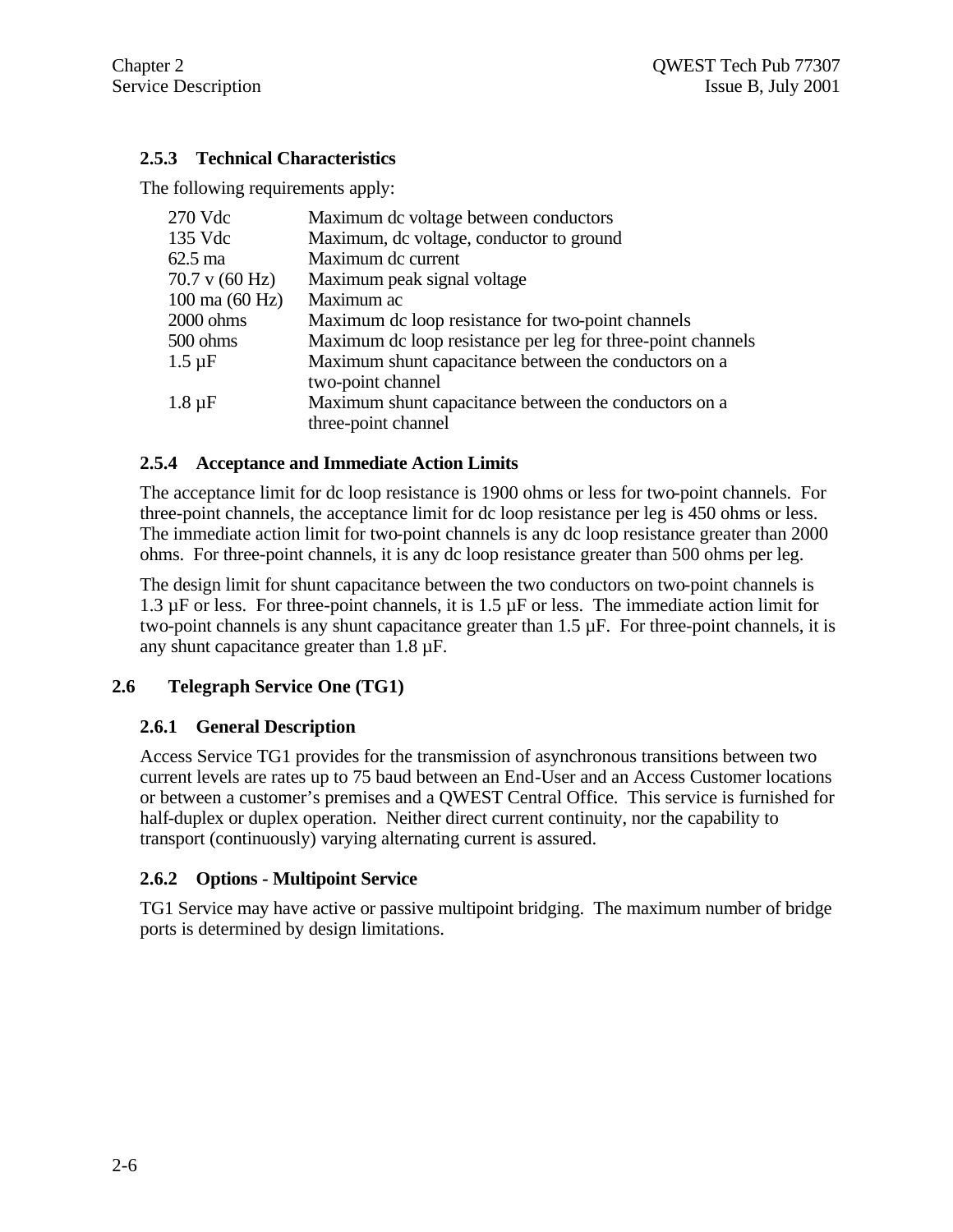#### **2.6.3 Technical Characteristics**

The following requirements apply:

| 270 Vdc     | Maximum dc voltage between conductors    |
|-------------|------------------------------------------|
| 135 Vdc     | Maximum, dc voltage, conductor to ground |
| 21 or 63 ma | Maximum dc current (chosen by QWEST)     |

The number of network interface ports determined by service application design limitations.

Frequency-Shift Keying signal 1070 Hz and 1270 Hz (mark and space signals, respectively) in one direction, 2025 Hz and 2225 Hz for the other direction for single-channel service.

Multiplexed 4-wire services up to 17 channels use frequencies as shown in Table 2-2.

| <b>Channel Number</b> | <b>Space Frequency</b><br>(Hz) | <b>Center Frequency</b><br>(Hz) | <b>Mark Frequency</b><br>(Hz) |
|-----------------------|--------------------------------|---------------------------------|-------------------------------|
| 1                     | 390                            | 425                             | 460                           |
| $\overline{2}$        | 560                            | 595                             | 630                           |
| 3                     | 730                            | 765                             | 800                           |
| $\overline{4}$        | 900                            | 935                             | 970                           |
| 5                     | 1070                           | 1105                            | 1140                          |
| 6                     | 1240                           | 1275                            | 1310                          |
| $\tau$                | 1410                           | 1445                            | 1480                          |
| 8                     | 1580                           | 1615                            | 1650                          |
| 9                     | 1750                           | 1785                            | 1820                          |
| 10                    | 1920                           | 1955                            | 1990                          |
| 11                    | 2090                           | 2125                            | 2160                          |
| 12                    | 2260                           | 2295                            | 2330                          |
| 13                    | 2430                           | 2465                            | 2500                          |
| 14                    | 2600                           | 2635                            | 2670                          |
| 15                    | 2770                           | 2805                            | 2840                          |
| 16                    | 2940                           | 2975                            | 3010                          |
| 17                    | 3110                           | 3145                            | 3180                          |

**Table 2-2** 4-Wire Channel Frequencies (Single Bandwidth)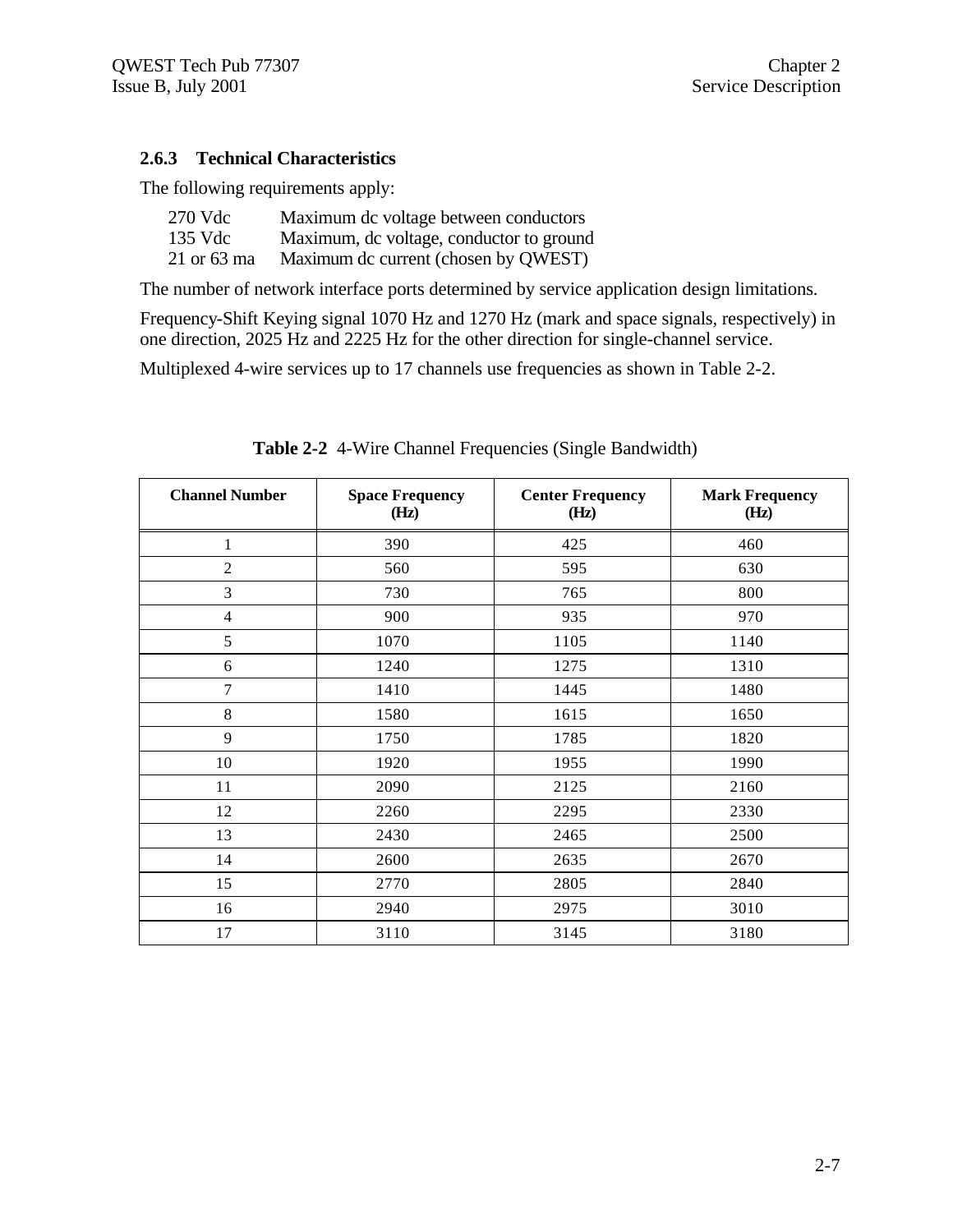Multiplexed 2-wire services may have up to eight 2-way and one 1-way channels having the same frequency assignments as shown in Table 2-2. Table 2-3 illustrates the combinations of channels possible for 2-wire services (one voice-frequency channel).

|              | <b>Network Interface / Point of Termination</b> |                             |                          |                             |  |  |  |
|--------------|-------------------------------------------------|-----------------------------|--------------------------|-----------------------------|--|--|--|
|              |                                                 | QWEST Side                  |                          | <b>Access Customer Side</b> |  |  |  |
|              |                                                 |                             | $\mathbf{0}$ r           |                             |  |  |  |
|              |                                                 | <b>Access Customer Side</b> | <b>QWEST Side</b>        |                             |  |  |  |
| Direction of |                                                 | Channels                    |                          | Channels                    |  |  |  |
| Transmission | Send                                            | Receive                     | Send                     | Receive                     |  |  |  |
| One-way      | 1                                               | ۰                           | $\overline{\phantom{0}}$ | 1                           |  |  |  |
| Two-way      | $\overline{c}$                                  | 17                          | 17                       | $\overline{2}$              |  |  |  |
| Two-way      | 3                                               | 16                          | 16                       | 3                           |  |  |  |
| Two-way      | 4                                               | 15                          | 15                       | $\overline{4}$              |  |  |  |
| Two-way      | 5                                               | 14                          | 14                       | 5                           |  |  |  |
| Two-way      | 6                                               | 13                          | 13                       | 6                           |  |  |  |
| Two-way      | 7                                               | 12                          | 12                       | 7                           |  |  |  |
| Two-way      | 8                                               | 11                          | 11                       | 8                           |  |  |  |
| Two-way      | 9                                               | 10                          | 10                       | 9                           |  |  |  |

**Table 2-3** 2-Wire Channel Combinations

#### **2.6.4 Acceptance and Immediate Action Limits**

Telegraph distortion will not exceed 5 percent when the service is activated (acceptance limit) and remedial action will be taken whenever the telegraph distortion is observed to be greater than 9 percent (immediate action limit).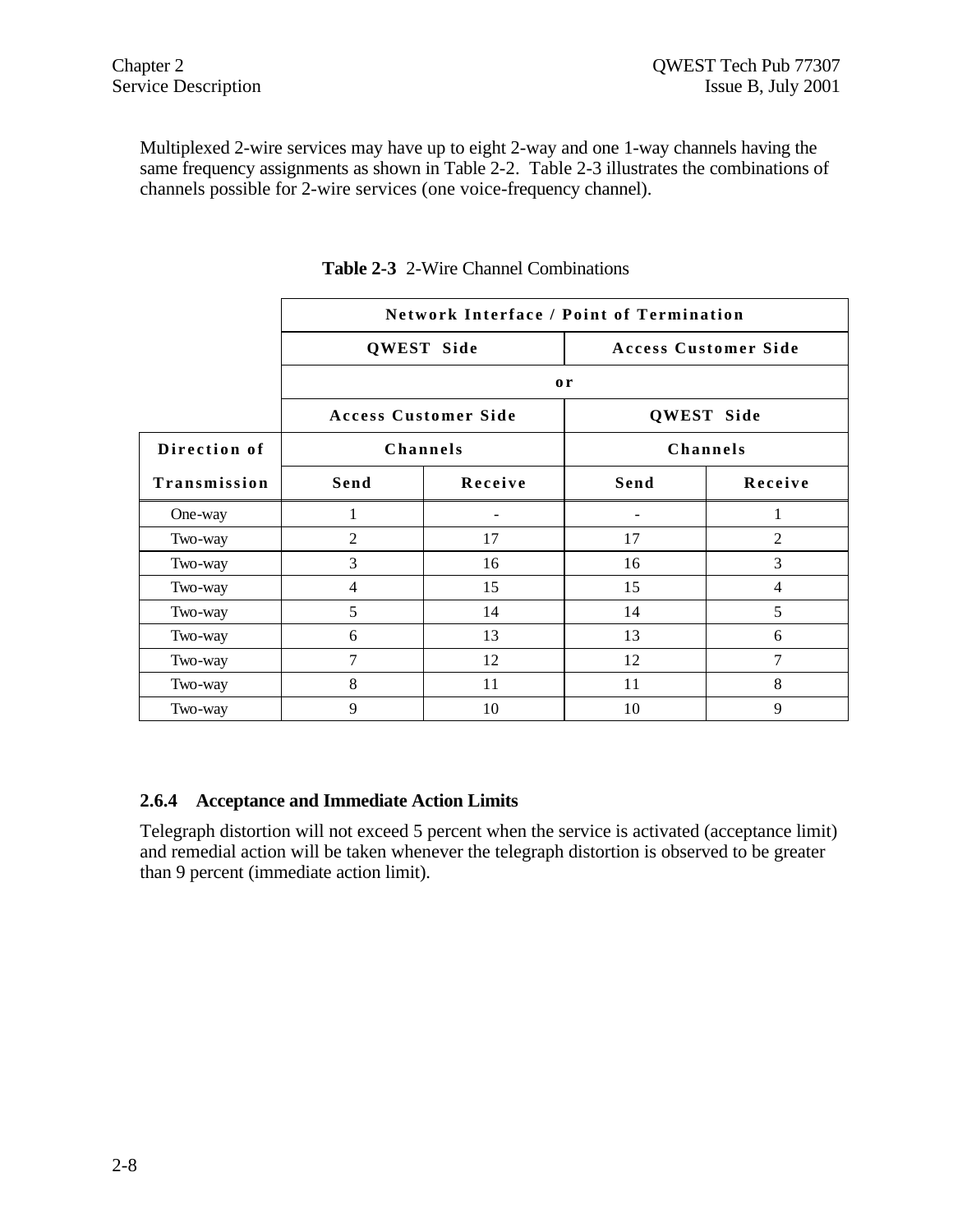#### **2.7 Telegraph Service Two (TG2)**

#### **2.7.1 General Description**

Access Service TG2 provides for the transmission of asynchronous transitions between two current levels at rates up to 150 baud between an End-User and an Access Customer locations or between a customer's premises and a QWEST Central Office. This service is furnished for half-duplex or duplex operation. Neither direct current continuity, nor the capability to transport (continuously) varying alternating current is assured.

#### **2.7.2 Options - Multipoint Service**

TG2 Service may have active or passive multipoint bridging. The maximum number of bridge ports is determined by design limitations.

#### **2.7.3 Technical Characteristics**

The number of network interface ports is determined by design limitations.

Frequency Shift Keying Signal 1070 Hz and 1270 Hz (mark and space signals, respectively) in one direction, 2025 Hz and 2225 Hz for the other direction for single-channel service. Multiplexed 4-wire services up to eight channels use the frequencies as shown in Table 2-4.

| <b>Channel Number</b> | <b>Space Frequency</b><br>(Hz) | <b>Center Frequency</b><br>(Hz) | <b>Mark Frequency</b><br>(Hz) |
|-----------------------|--------------------------------|---------------------------------|-------------------------------|
| 57                    | 610                            | 680                             | 750                           |
| 58                    | 950                            | 1020                            | 1090                          |
| 51                    | 1290                           | 1360                            | 1430                          |
| 52                    | 1630                           | 1700                            | 1770                          |
| 53                    | 1970                           | 2040                            | 2110                          |
| 54                    | 2310                           | 2380                            | 2450                          |
| 55                    | 2650                           | 2720                            | 2790                          |
| 56                    | 2990                           | 3060                            | 3130                          |

**Table 2-4** 4-Wire Channel Frequencies (Double Bandwidth)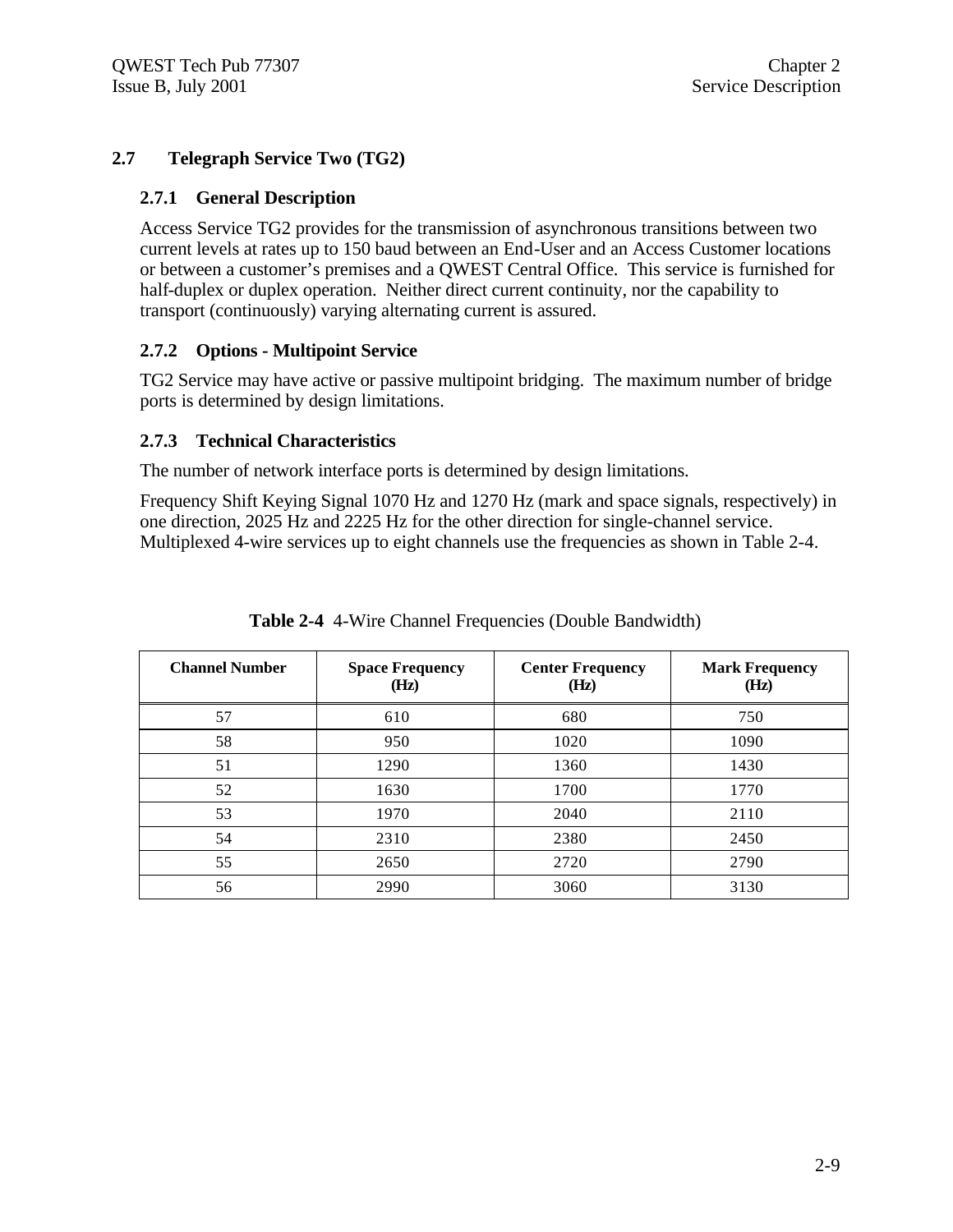Multiplexed 2-wire services may have up to five 2-way and one 1-way channels having the same frequency assignments as shown in Tables 2-2 and 2-4. Table 2-5 illustrates the combinations of channels possible for 2-wire service (one voice-frequency channel).

|              | <b>Network Interface / Point of Termination</b> |                             |                          |                             |  |  |  |
|--------------|-------------------------------------------------|-----------------------------|--------------------------|-----------------------------|--|--|--|
|              |                                                 | QWEST Side                  |                          | <b>Access Customer Side</b> |  |  |  |
|              |                                                 |                             | 0r                       |                             |  |  |  |
|              |                                                 | <b>Access Customer Side</b> |                          | QWEST Side                  |  |  |  |
| Direction of |                                                 | Channels                    |                          | Channels                    |  |  |  |
| Transmission | Send                                            | Receive                     | Send                     | Receive                     |  |  |  |
| One-way      | 1                                               |                             | $\blacksquare$           | 1                           |  |  |  |
| Two-way      | 57                                              | 56                          | 56                       | 57                          |  |  |  |
| Two-way      | 58                                              | 55                          | 55                       | 58                          |  |  |  |
| Two-way      | 51                                              | 54                          | 54                       | 51                          |  |  |  |
| Two-way      | 52                                              | 53                          | 53                       | 52                          |  |  |  |
|              |                                                 | or                          |                          |                             |  |  |  |
| One-way      | 1                                               |                             | $\overline{\phantom{a}}$ | 1                           |  |  |  |
| Two-way      | $\overline{2}$                                  | $\overline{4}$              | $\overline{4}$           | $\overline{2}$              |  |  |  |
| Two-way      | 3                                               | 5                           | 5                        | 3                           |  |  |  |
| Two-way      | 51                                              | 54                          | 54                       | 51                          |  |  |  |
| Two-way      | 52                                              | 55                          | 55                       | 52                          |  |  |  |
| Two-way      | 53                                              | 56                          | 56                       | 53                          |  |  |  |

**Table 2-5** 2-Wire Channel Combinations

#### **2.7.4 Acceptance and Immediate Action Limits**

Telegraph distortion will not exceed 8 percent when the service is activated (acceptance limit) and remedial action will be taken whenever the telegraph distortion is observed to be greater than 12 percent (immediate action limit).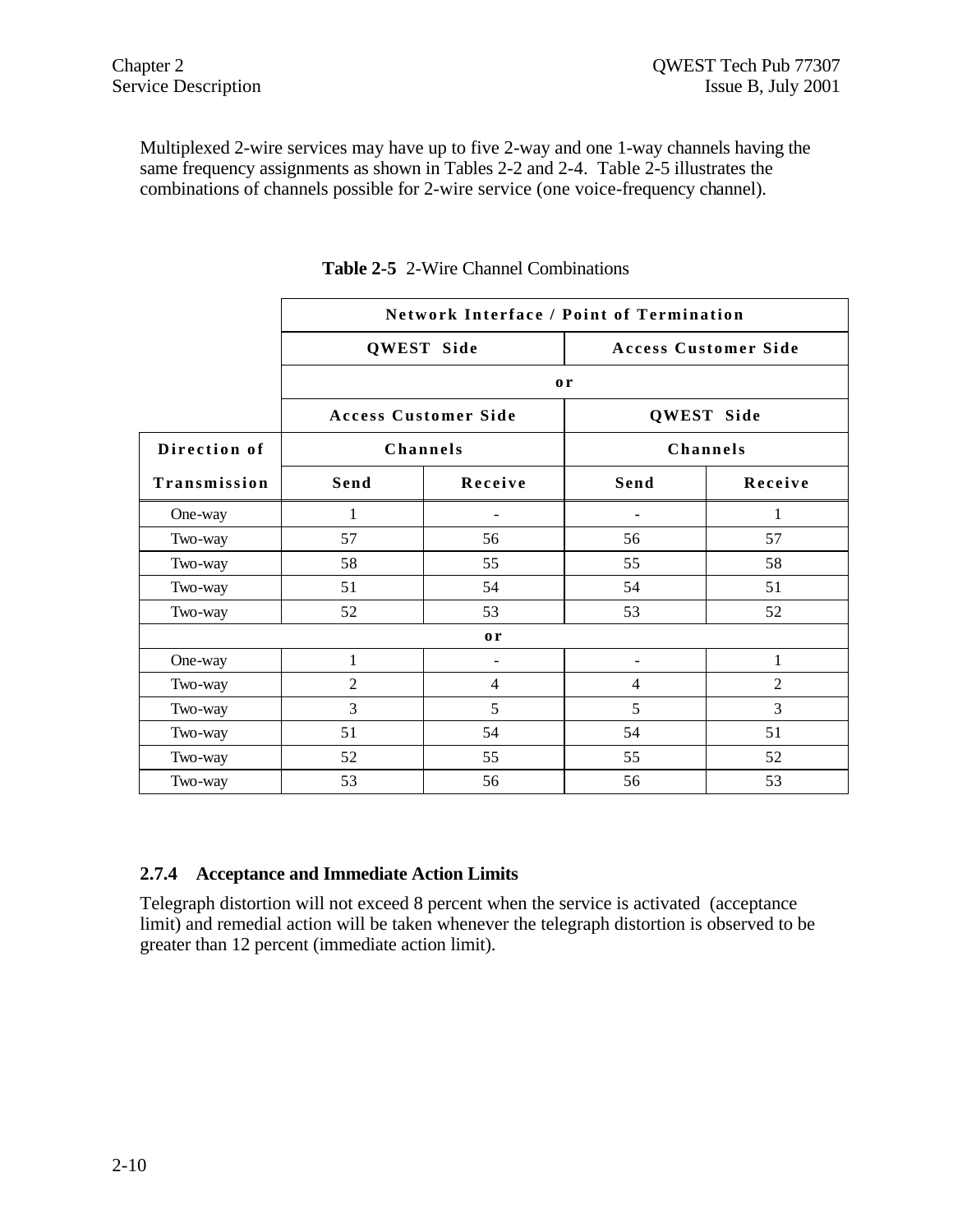#### **2.8 Telegraph Grade Custom (TGC)**

Access Service Telegraph Grade Custom (TGC) allows the customer to request telegraph grade service up to 150 baud with parameters and/or features not available in the standard channels. The selected Network Interfaces may limit the baud rate (e.g., maximum rate for 02CC8 is 30 baud).

QWEST may reject a service request if not feasible.

#### **2.9 IntraLATA Low Speed Data Service (LS31)**

#### **2.9.1 General Description**

IntraLATA Low Speed Data Service includes much of the previously mentioned Access Services except that they apply to End -User to End-User or End-User to QWEST Central Office IntraLATA applications sold under state jurisdictions.

Rates may be as high as 150 baud. Typical applications include control, status, alarm, metering, telegraph and teletypewriter. A Low Speed Custom Service is also available.

The availability of the services and options may vary from state to state jurisdiction.

These services are transported on facilities, which may be metallic, or carrier derived at the option of QWEST. Direct Current continuity is not inherent in this service.

Low Speed data channels may be two-point or multipoint service which accommodates 0 - 30 baud, 0 - 75 baud or 0 - 150 baud rates. The attributes of the service are defined by the Network Channel Interface codes rather than in the Network Channel code. Both codes are defined in Chapter 3.

#### **2.9.2 Options - Multipoint Service**

Central Office Bridging and Transfer Arrangement provide the customer with multipoint circuit capability. These options are available only at selected offices identified as QWEST Low-Speed Data Bridging locations.

Several types of bridging are available:

#### **Direct Bridging**

Provides parallel bridging (Bunch Block) for the 3-point Metallic Facilities Service.

#### **Telegraph Hub**

Provides multipoint capability for telegraph/teletypewriter service via a Telegraph Hub function in selected QWEST Central Offices.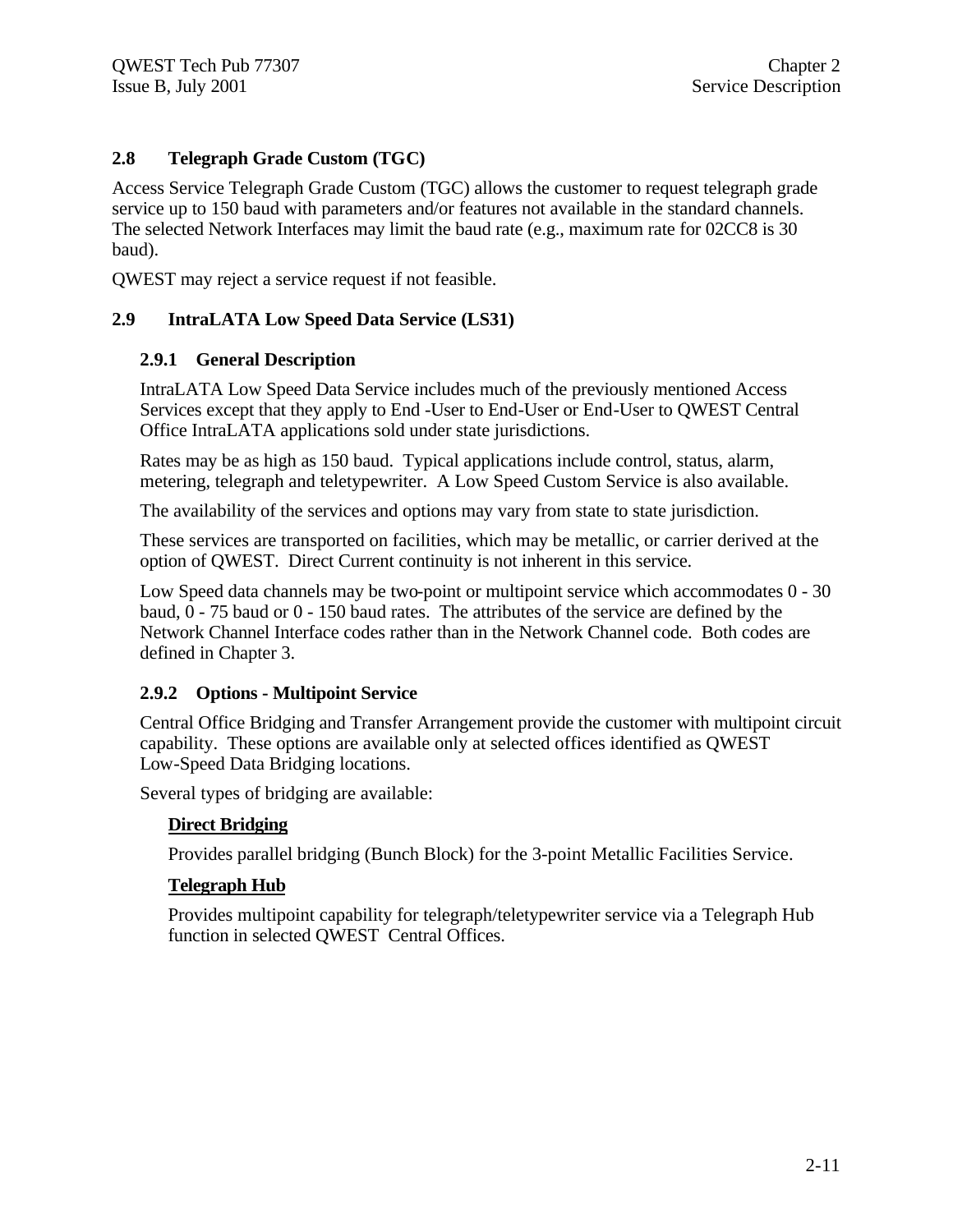#### **McCulloh Bridging**

Provides the multipoint capability for McCulloh alarm services of up to 26 customer locations. This bridging is available only with McCulloh alarm-type formatted service, as a series or equivalent series electrical path.

#### **2.9.3 Technical Characteristics**

The technical characteristics for this service are similar to the comparable Access Services (LS and TG) and vary with the Network Interfaces. See also Chapter 4 for further information.

#### **2.9.4 Low Speed Data Custom**

Low Speed Data Custom is designed to accommodate unusual circuit arrangements and interfaces. The upper limit of signaling speed is determined by the Network Channel Interface codes selected but not to exceed 150 baud. Some interfaces (such as 02CC8) are restricted to a 30 baud maximum. Service may be requested for one-way or two-way, 2-wire or 4-wire, half duplex or full duplex, two-point or multipoint.

The facility may be metallic or carrier derived at the option of QWEST. Direct current continuity is not inherent in this service.

Metallic facility interfaces may be provided on a 2-wire basis only. Available only on an intra-wire center basis where, at QWEST 's option, facilities and operations permit.

QWEST may reject a service request if not feasible.

#### **2.10 Interconnection with a Certified Local Exchange Carrier**

Certified Local Exchange Carriers (CLECs) may interconnect with QWEST in QWEST 's wire centers. Further information about interconnection may be found in PUB 77386, *Interconnection and Collocation for Transport and Switched Unbundled Network Elements and Finished Services.*

Selected services and options described in this publication may be ordered by a CLEC from the appropriate tariff or catalog to be delivered to the CLEC's collocation site within a QWEST wire center. These services are described as *Finished Services* in PUB 77386. Chapter 16 of PUB 77386 includes the more relevant information.

Chapter 5 of this publication describes some valid NC/NCI code combinations. Some new NCI codes are introduced for use in the QWEST wire center. These new codes are listed in Section 4.14.3. The new NCI codes are further described in PUB 77386.

The tables in Chapter 5 identify valid code combinations listing a *QC*-type of NCI code in the *Interconnector* column.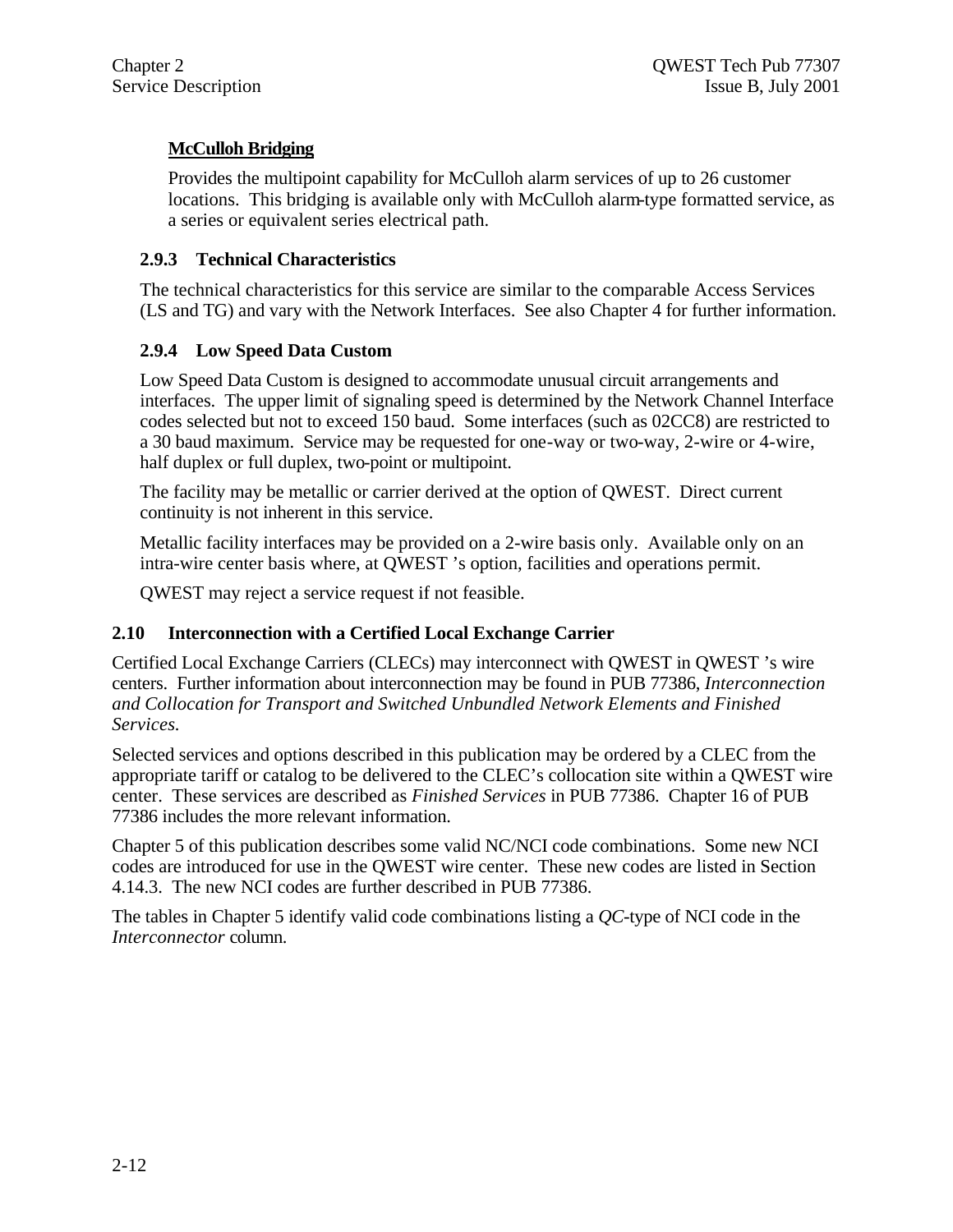#### **CONTENTS**

|                |     | <b>Chapter and Section</b> | Page    |  |  |  |
|----------------|-----|----------------------------|---------|--|--|--|
| 3.             |     |                            |         |  |  |  |
|                | 3.1 |                            | $3-1$   |  |  |  |
|                |     | 3.1.1                      | $3-1$   |  |  |  |
|                |     | 3.1.2                      | $3-1$   |  |  |  |
|                | 3.2 |                            | $3 - 2$ |  |  |  |
|                | 3.3 |                            | $3 - 3$ |  |  |  |
|                |     | 3.3.1                      | $3 - 3$ |  |  |  |
|                |     |                            | $3-3$   |  |  |  |
|                | 3.4 |                            | $3-6$   |  |  |  |
| <b>Figures</b> |     |                            |         |  |  |  |
| $3-1$          |     |                            | $3-1$   |  |  |  |
| $3-2$          |     |                            | $3-3$   |  |  |  |
| <b>Tables</b>  |     |                            |         |  |  |  |
| $3-1$          |     |                            | $3-2$   |  |  |  |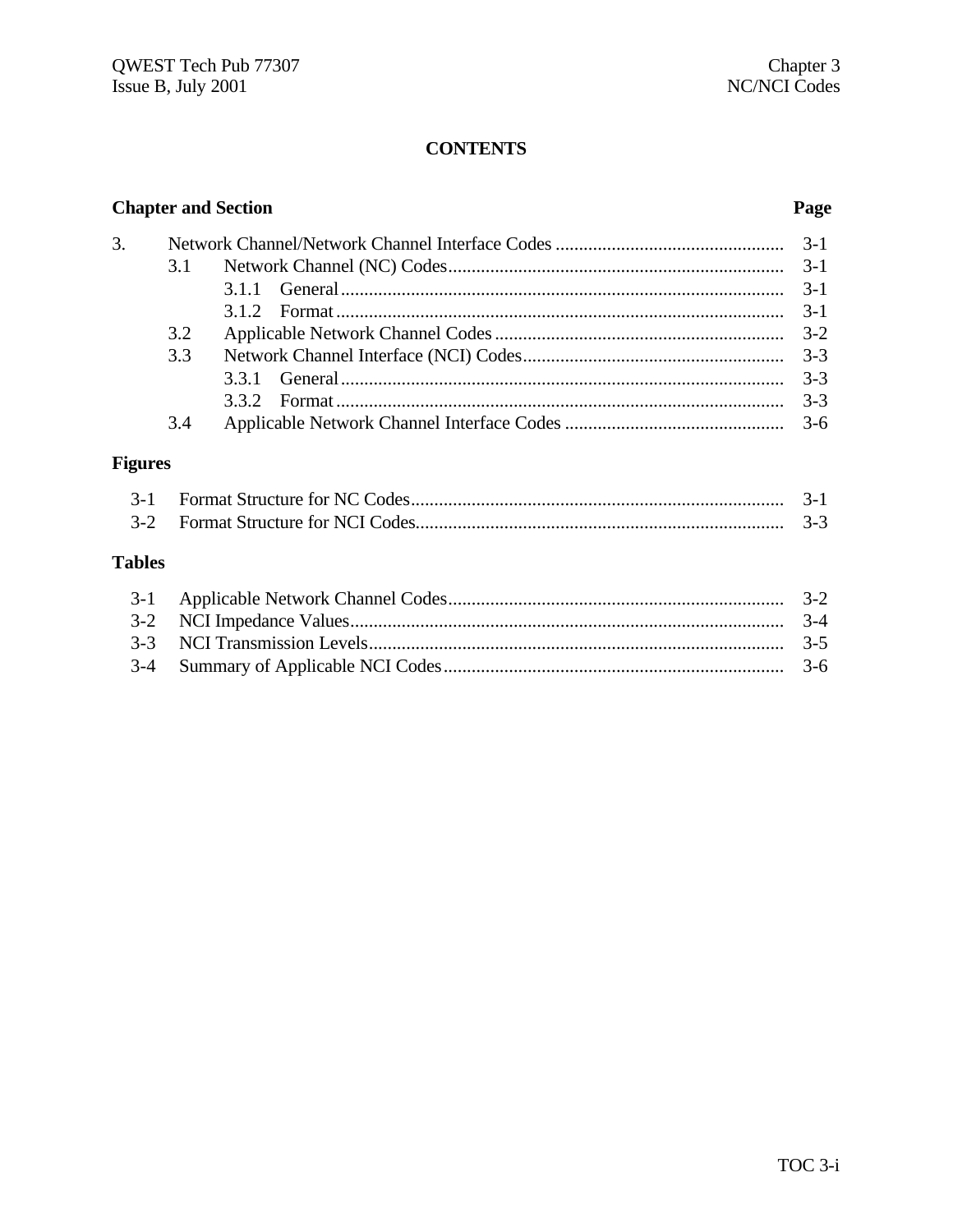#### **3. Network Channel/Network Channel Interface Codes**

#### **3.1 Network Channel (NC) Codes**

#### **3.1.1 General**

Network Channel (NC) codes are a part of the Bellcore COMMON LANGUAGE<sup>®</sup> code set. The NC code is used to identify a channel used with the service. This section identifies the available channels and their NC codes.

#### **3.1.2 Format**

An NC code is a four-character code with two data elements:

Channel Code Optional Feature Code

The format is illustrated in Figure 3-1.

|  |  |  | Network Channel Code |  |
|--|--|--|----------------------|--|
|  |  |  |                      |  |

| Data Element              | Channel Code |            | <b>Optional Feature Code</b> |
|---------------------------|--------------|------------|------------------------------|
| <b>Character Position</b> |              |            |                              |
| Character Key             |              | $X$ or $-$ | $X$ or $-$                   |

 $X =$ Alphanumeric

 $-$  = Hyphen

| <b>Figure 3-1: Format Structure for NC Codes</b> |  |  |  |  |
|--------------------------------------------------|--|--|--|--|
|--------------------------------------------------|--|--|--|--|

The **Channel Code** (character positions 1 and 2) is a two character alpha or alphanumeric code that describes the channel service in an abbreviated form. The channel code will frequently, but not always, be specified as the service code of the special service circuits or the transmission grade of the message trunk circuit. The NC channel code field is always filled.

The **Optional Feature Code** (character positions 3 and 4) is a two character alpha or alphanumeric or hyphen code that represents the option codes available for each channel code. Varying combinations of this code will allow the customer to enhance the technical performance of the requested channel, or to further identify the type of service. It is also used to specify options such as conditioning, effective 4-wire, multiplexing, etc. The NC optional code field is always filled.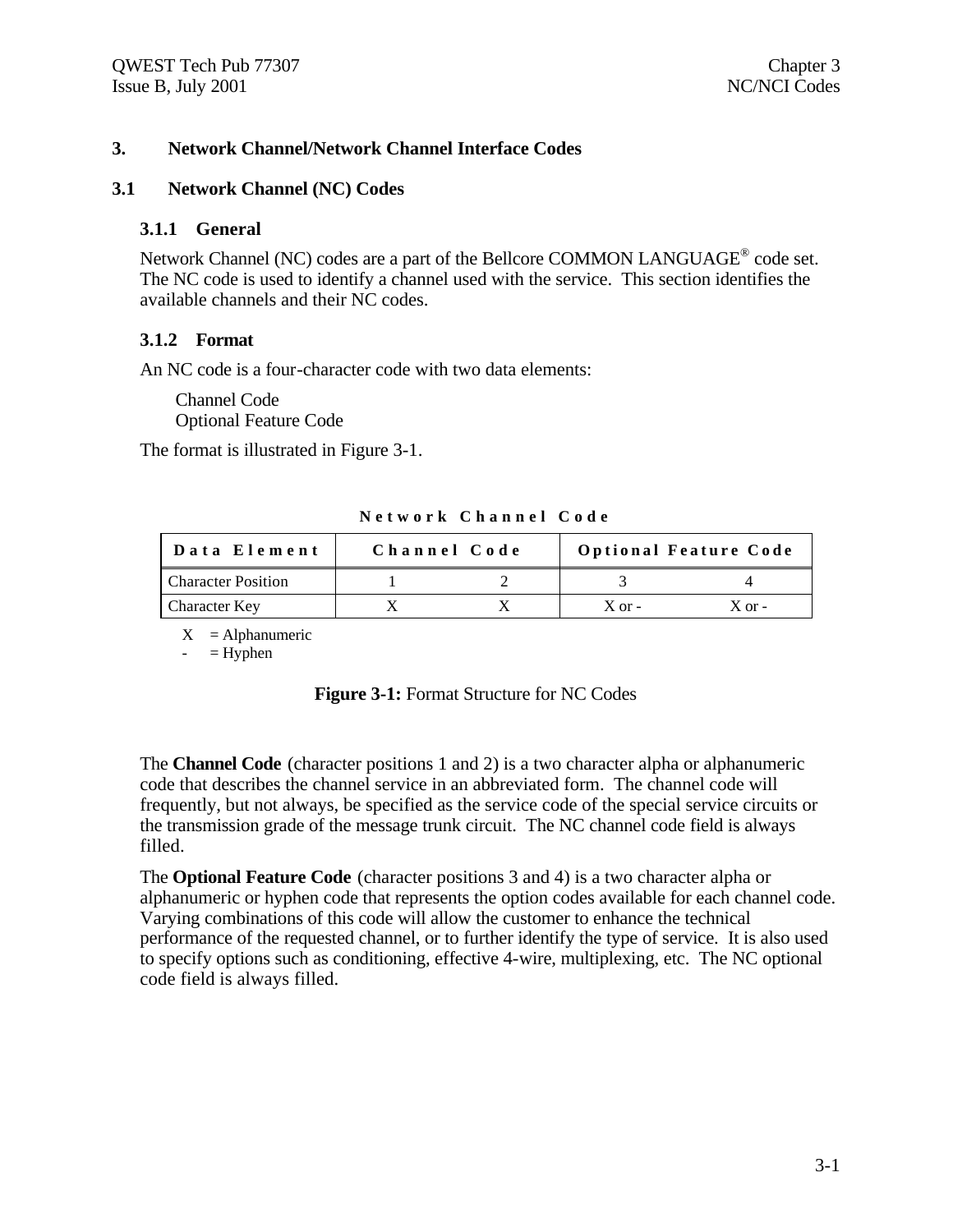Further information about NC Codes may be found in ANSI T1.223-1997, *Information Interchange — Structure and Representation of Network Channel (NC) and Network Channel Interface (NCI) Codes for the North American Telecommunications System.*.

#### **3.2 Applicable Network Channel Codes**

Table 3-1 lists the available Network Channel (NC) codes for Low Speed Data, Telegraph and Direct Current Services.

| <b>Network</b><br><b>Channel Code</b> | Description                                                         | <b>NC/NCI</b><br><b>Table</b> |
|---------------------------------------|---------------------------------------------------------------------|-------------------------------|
|                                       | <b>Access Services</b>                                              |                               |
| $MQ-Z$                                | Metallic Channel Service - Nonstandard (MTC)                        | na                            |
| $NQ-Z$                                | Telegraph Channel Service - Nonstandard (TGC)                       | na                            |
|                                       | <b>Low Speed Data Service</b>                                       |                               |
| $NT - -$                              | Low Speed Signaling One (LS1 $*$ ) - No options                     | $5 - 5$                       |
| $NU-$                                 | Low Speed Signaling Two $(LS2^*)$ - No options                      | $5 - 6$                       |
|                                       | <b>Telegraph Services</b>                                           |                               |
| $NW -$                                | Telegraph Grade One (TG1) - No options                              | $5 - 7$                       |
| $NW - B$                              | Telegraph Grade One (TG1) - Central Office Bridging (Telegraph Hub) | $5 - 8$                       |
| $NY - -$                              | Telegraph Grade Two (TG2) - No options                              | $5-9$                         |
| $NY-B$                                | Telegraph Grade Two (TG2) - Central Office Bridging (Telegraph Hub) | $5 - 10$                      |
|                                       | <b>Direct Current</b>                                               |                               |
| $NV$ --                               | Metallic Channel Service (MT3) - No options                         | $5 - 11$                      |
| $NV - B$                              | Metallic Channel Service (MT3) - Central Office Bridging            | $5 - 12$                      |
|                                       | Non-Access Services                                                 |                               |
| $UN-Z$                                | Low Speed Data Custom                                               | na                            |
| $UY$ --                               | Low Speed Data - No Options                                         | $5 - 13$                      |
| $UY - B$                              | Low Speed Data - Central Office Bridging                            | $5 - 14$                      |

#### **Table 3-1:** Applicable Network Channel Codes

\* LS1 is nationally known as MT1, LS2 is nationally known as MT2.

na Nonstandard or Customer services do not have standard NC/Network Channel Interface (NCI) code combinations.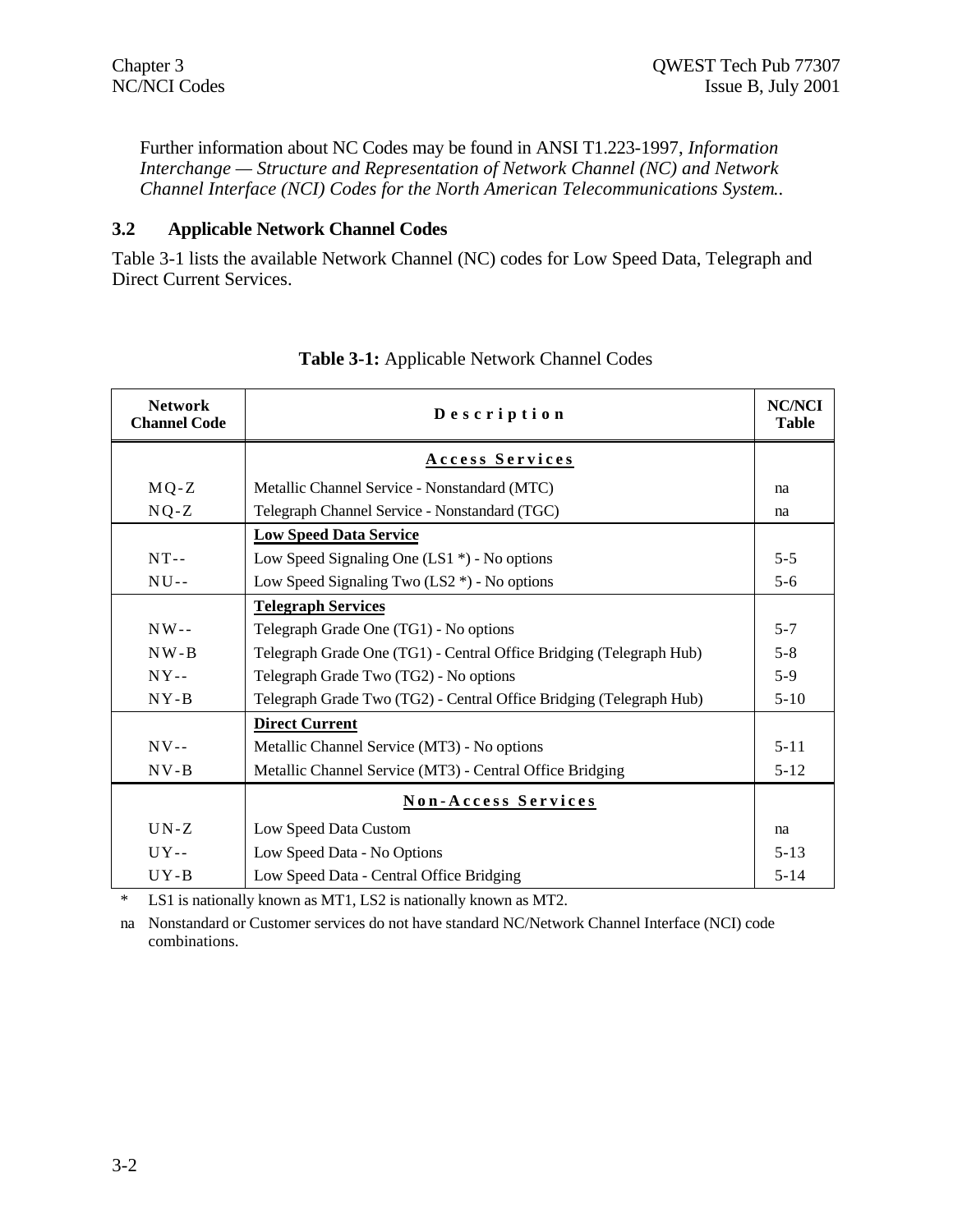#### **3.3 Network Channel Interface (NCI) Codes**

#### **3.3.1 General**

Network Channel Interface (NCI) codes are a part of the COMMON LANGUAGE<sup>®</sup> code set. The NCI code is used to identify a network interface of a service in our mechanized systems. This chapter defines the NCI codes used with voice grade services.

#### **3.3.2 Format**

An NCI code is a maximum twelve-character code that consists of five (5) data elements:

Total Conductors Protocol Impedance Protocol Options Transmission Level Point(s) (TLP)

The first three fields are required, the last two are optional (some services require their use). The format is illustrated in Figure 3-2.

| <b>Total Conductors</b><br>Protocol |   | 1 | D              |                  | <b>Protocol Options</b> |   | D |   | <b>TLP Level</b> |                  |          |
|-------------------------------------|---|---|----------------|------------------|-------------------------|---|---|---|------------------|------------------|----------|
|                                     |   |   |                | m                | e                       |   |   |   | e                | т                | $\bf{R}$ |
|                                     |   |   |                | р<br>e           |                         |   |   |   |                  | r<br>$\mathbf a$ | e        |
|                                     |   |   |                | d                | m                       |   |   |   | m                | n                |          |
|                                     |   |   |                | a                | e                       |   |   |   |                  | s                |          |
|                                     |   |   |                | $\mathbf n$<br>c | e                       |   |   |   | e                | m                | A        |
|                                     |   |   |                | e                | r                       |   |   |   | r                |                  |          |
|                                     | ◠ | 3 | $\overline{4}$ | 5                | 6                       | 7 | 8 | 9 | 10               | 11               | 12       |
| N                                   | N | A | A              | X                |                         | X | X | X |                  | $X$ or -         | $X$ or - |

**Network Channel Interface Code**

 $A = Alpha$ 

 $N =$  Numeric

 $X =$ Alphanumeric

 $\bullet$  = Delimiter (normally a period)

 $-$  = Hyphen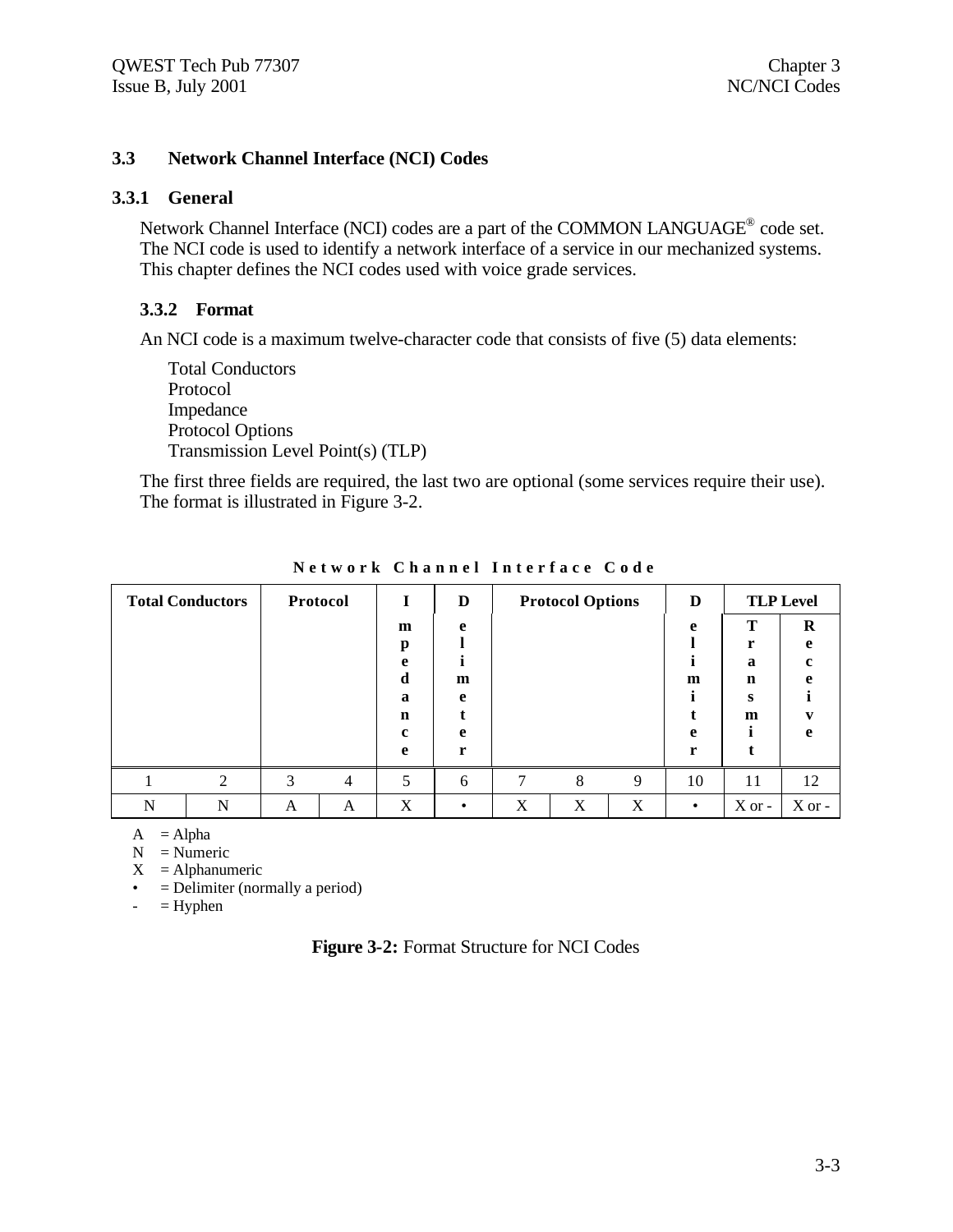**Total Conductors** (character positions 1 and 2) is a two-character numeric code that represents the total number of physical conductors (e.g., wires or fibers) required at the interface.

**Protocol** (character position 3 and 4) is a two-character alpha code that defines requirements for the interface regarding signaling/transmission.

**Impedance** (character position 5) is a one-character alpha or numeric code representing the nominal reference impedance that will terminate the channel for the purpose of evaluating transmission performance. Values are listed in Table 3-2

| Impedance in Ohms<br>(Character Position 5) |      |            |      |  |
|---------------------------------------------|------|------------|------|--|
| Data Value                                  | Code | Data Value | Code |  |
| 600                                         |      | Variable   |      |  |
| 100                                         |      |            |      |  |

| <b>Table 3-2: NCI Impedance Values</b> |
|----------------------------------------|
|----------------------------------------|

**Protocol Options** (character positions 7, 8, and 9) is a one to three character alpha, numeric, or alphanumeric code that describes additional features (e.g., bit rate or bandwidth) on the Protocol to be used. It is an optional field that is always left justified when less than three characters are specified.

**Transmission Level Point(s)** (character positions 8 through 12) is assigned one or two-character alpha code corresponding to a value for Transmission Level Point(s) (TLPs) from either the Exchange Carrier/service provider or customer end. Values are listed in Table 3-3.

The convention for TLP Levels is as follows:

- Transmitting TLP Level signifies the TLP transmit signal level at the QWEST interface when transmitting to the customer.
- Receiving TLP Level signifies the TLP transmit signal level at the QWEST interface when receiving from the customer.

Further information about NCI Codes may be found in ANSI T1.223-1997.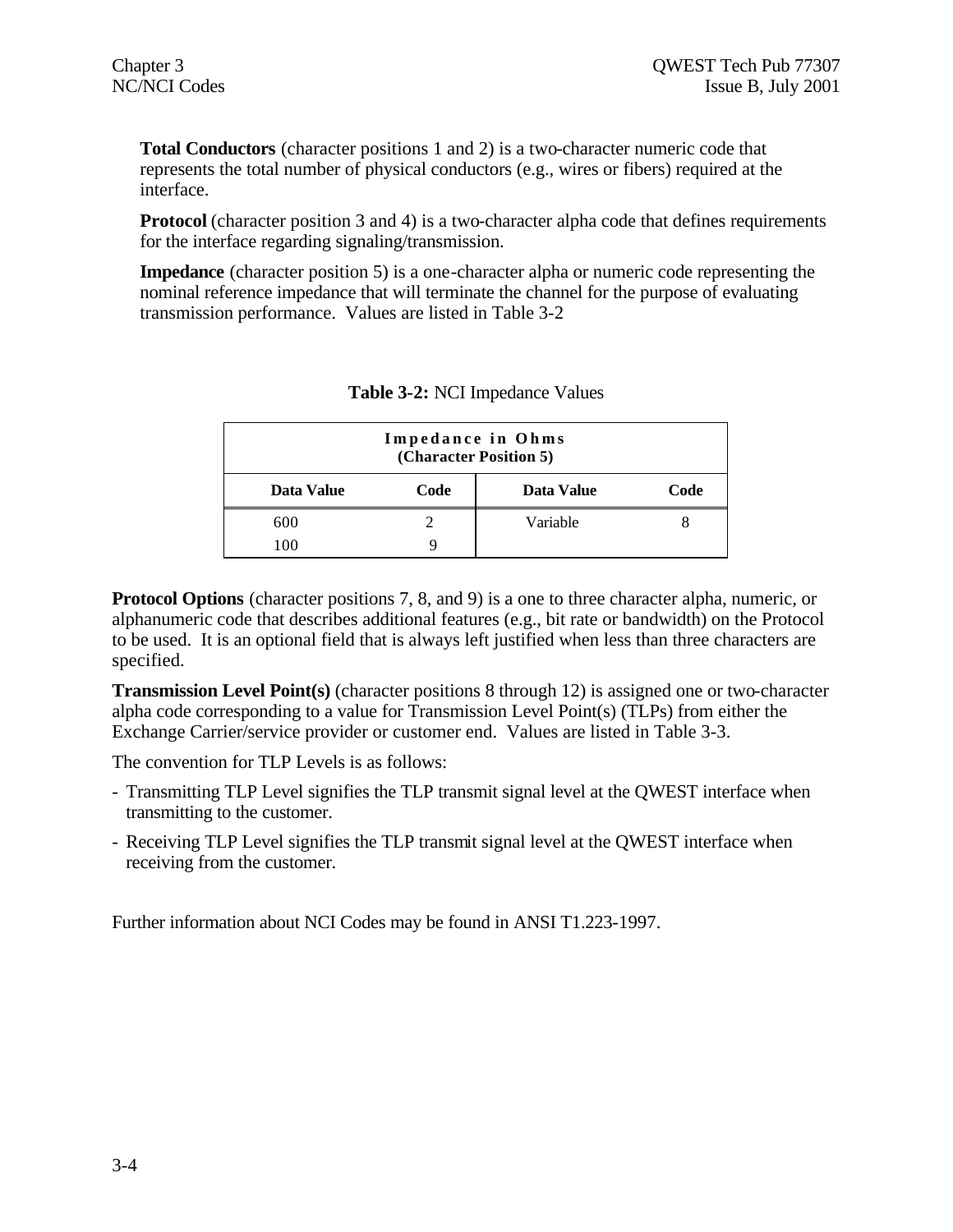| Transmission Level Point Code<br>(Character Positions 11 and 12) |                         |  |
|------------------------------------------------------------------|-------------------------|--|
| Data Value                                                       | Code                    |  |
| $-16.0$                                                          | A                       |  |
| $-15.0$                                                          | $\, {\bf B}$            |  |
| $-14.0$                                                          | $\overline{C}$          |  |
| $-13.0$                                                          | D                       |  |
| $-12.0$                                                          | E                       |  |
| $-11.0$                                                          | $\rm F$                 |  |
| $-10.0$                                                          | G                       |  |
| $-9.0$                                                           | H                       |  |
| <b>Fractional TLPs</b>                                           | $\bf I$                 |  |
| $-8.0$                                                           | $\bf J$                 |  |
| $-7.0$                                                           | $\rm K$                 |  |
| $-6.0$                                                           | $\mathbf{L}$            |  |
| $-5.0$                                                           | $\mathbf M$             |  |
| $-4.0$                                                           | ${\bf N}$               |  |
| None This Direction (One-way Service)                            | $\mathbf{O}$            |  |
| $-3.0$                                                           | ${\bf P}$               |  |
| $-2.0$                                                           | Q                       |  |
| $-1.0$                                                           | ${\bf R}$               |  |
| 0.0                                                              | ${\bf S}$               |  |
| $+1.0$                                                           | T                       |  |
| $+2.0$                                                           | U                       |  |
| $+3.0$                                                           | $\mathbf V$             |  |
| $+4.0$                                                           | $\ensuremath{\text{W}}$ |  |
| $+5.0$                                                           | $\mathbf X$             |  |
| $+6.0$                                                           | $\mathbf Y$             |  |
| $+7.0$                                                           | $\boldsymbol{Z}$        |  |
| QWEST Specified                                                  | $\blacksquare$          |  |
| Recommended                                                      | (Blank)                 |  |

#### **Table 3-3:** NCI Transmission Levels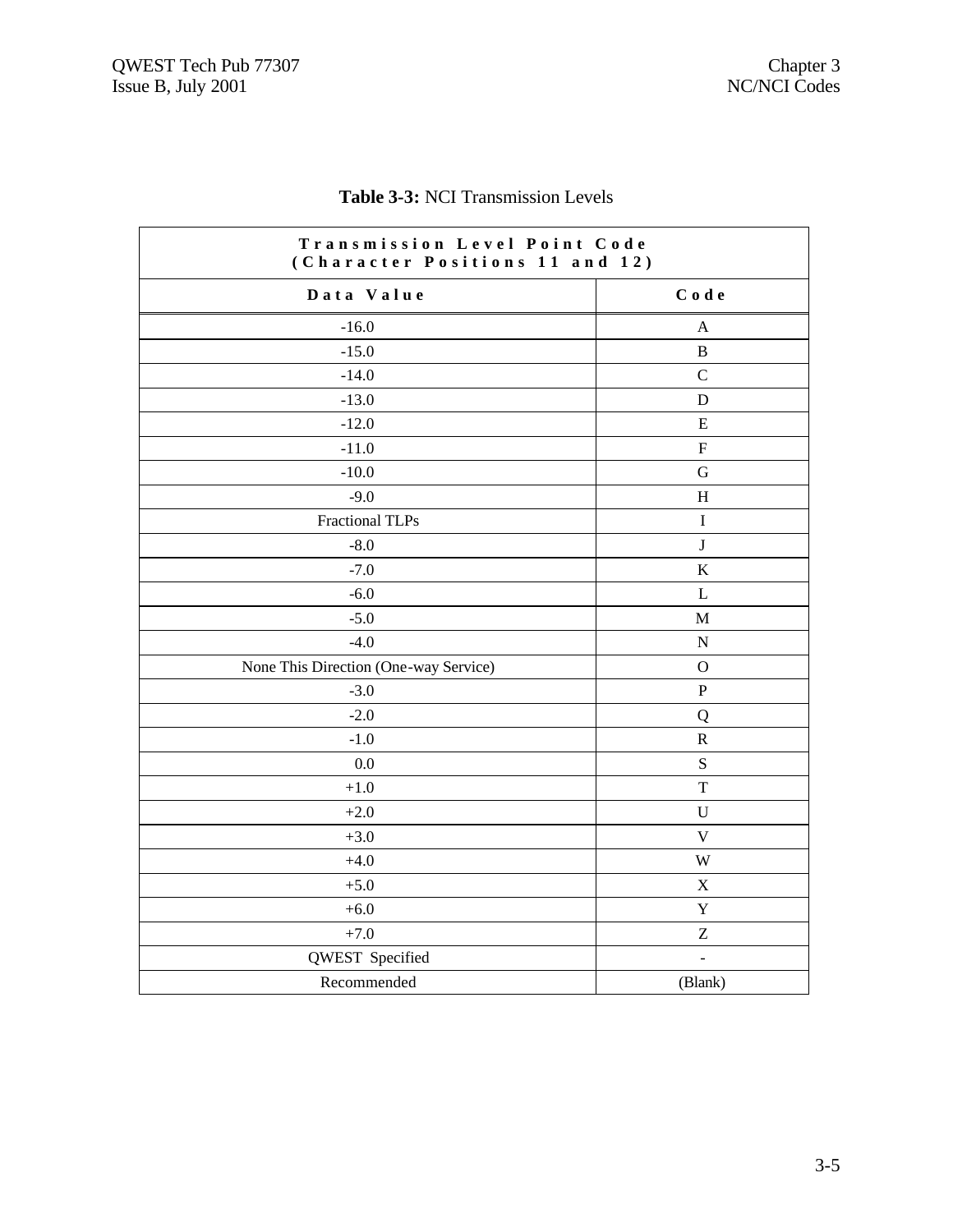#### **3.4 Applicable Network Channel Interface Codes**

Table 3-4 lists the NCI codes available for Low Speed Data, Telegraph and Direct Current Services. These Network Interfaces are defined in Chapter 4. Additional NCI codes used for interconnection are listed in Section 4.14.3.

| Protocol       |                |                                                                                                                                                                                        |
|----------------|----------------|----------------------------------------------------------------------------------------------------------------------------------------------------------------------------------------|
| Code<br>Option |                | Definition                                                                                                                                                                             |
| $3\,4$         | 789            |                                                                                                                                                                                        |
| BB             |                | Central Office Bridging - Direct Bridge (Bunch Block) used on Low Speed Data<br>Service                                                                                                |
| <b>BH</b>      |                | Central Office Bridging - Telegraph Hub                                                                                                                                                |
| BM             |                | Central Office Bridging - 3-state (McCulloh) Bridge                                                                                                                                    |
| CC             |                | <b>Contact Closure - Dry Contact Closure Towards Interface</b>                                                                                                                         |
| DB             |                | Connects Access Customer to an Access Service Suitable for the Transmission of<br>Data and/or Control Supervisory Signals Data stream in VF frequency band at IC<br>terminal Location. |
|                | 10             | Frequency Shift (108 Data set type)                                                                                                                                                    |
|                | 101            | Frequency Shift (108 Data set type) - Network Generated F1 Frequency Pair                                                                                                              |
|                | 102            | Frequency Shift (108 Data set type) - Network Generated F2 Frequency Pair                                                                                                              |
|                | 43             | 43A1 to 43B1 Carrier Format                                                                                                                                                            |
| DC             |                | Direct Current or Voltage                                                                                                                                                              |
|                | 1              | Monitoring Interface with Series RC Combination (McCulloh Format)                                                                                                                      |
|                | $\mathfrak{2}$ | Telephone Company Energized Alarm Signal                                                                                                                                               |
|                | 3              | Metallic Facilities (DC Continuity) for Direct Current/Low Speed Data (30 Baud)                                                                                                        |
|                | 4              | QWEST Facilities (Derived DC Continuity) $\leq$ 30 baud.                                                                                                                               |
| DJ             |                | Carrier to carrier DS1 interface specification that is the result of joint engineering.                                                                                                |
|                |                | Digital Hierarchy Interface at DS1 rate (or higher)                                                                                                                                    |
| DS             |                | Digital Access Interface at DS1 rate (1.544 Mbit/s) for use at End-User Network                                                                                                        |
| DU             |                | Interface                                                                                                                                                                              |
|                |                | (Several protocol options may be ordered as listed in PUB 77375.)                                                                                                                      |
| IA             |                | E. I. A. (25 pin RS232)                                                                                                                                                                |
| MT             |                | Metallic Facilities (Direct Current Continuity) for Direct Current/Low speed Data<br>(30 Baud) Non-standard code. Use DC.3.                                                            |
| <b>TT</b>      |                | Telegraph/Teletypewriter Interface                                                                                                                                                     |
|                | $\mathfrak{2}$ | 20.0 milliamperes                                                                                                                                                                      |
|                | 6              | 62.5 milliamperes                                                                                                                                                                      |

| <b>Table 3-4:</b> Summary of Applicable NCI Codes |  |
|---------------------------------------------------|--|
|---------------------------------------------------|--|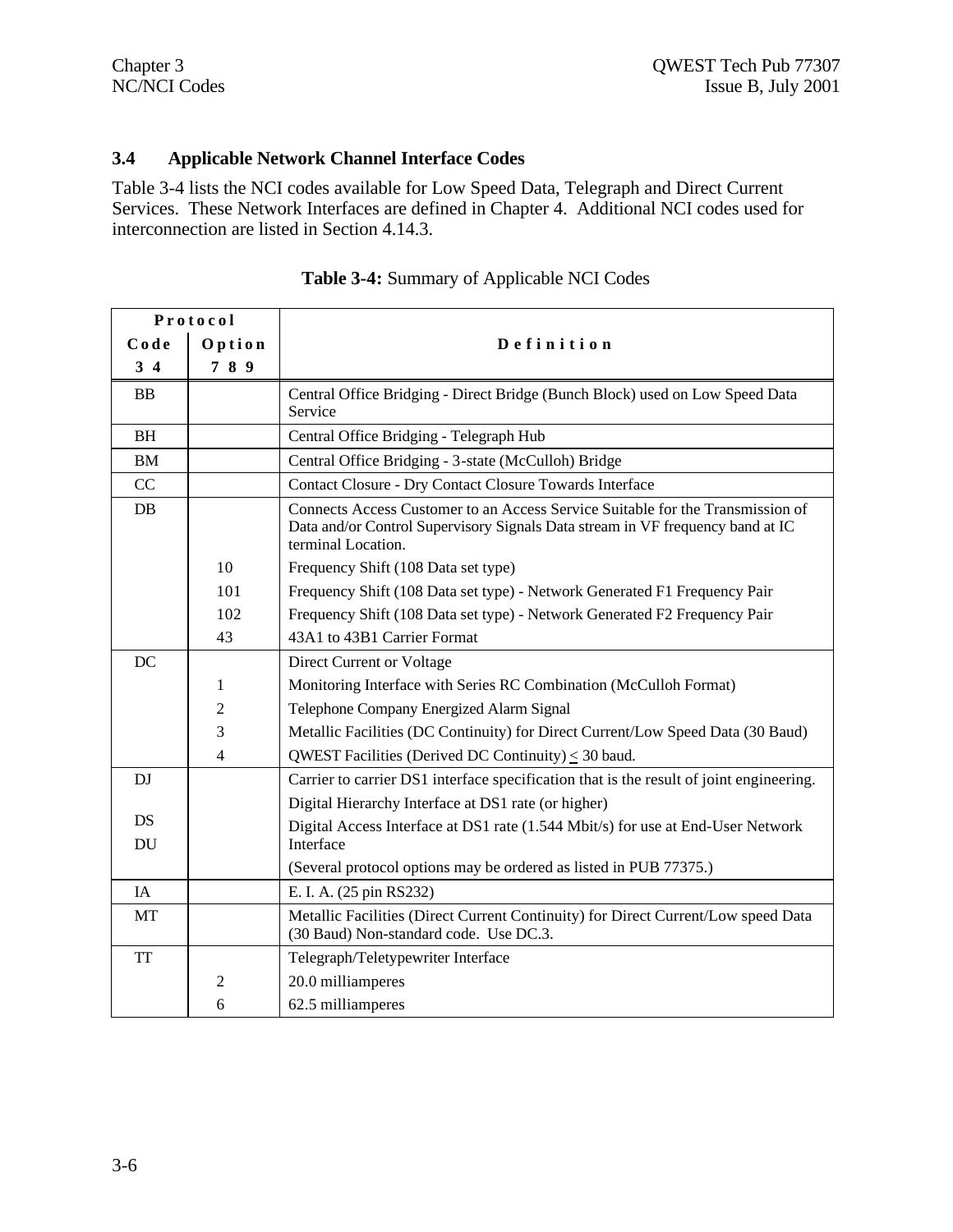#### **CONTENTS**

#### **Chapter and Section**

#### Page

| 4.            |      |       | $4 - 1$  |
|---------------|------|-------|----------|
|               | 4.1  |       | $4 - 1$  |
|               | 4.2  |       | $4 - 1$  |
|               | 4.3  |       | $4 - 2$  |
|               | 4.4  |       | $4 - 3$  |
|               | 4.5  |       | $4 - 4$  |
|               | 4.6  |       | $4 - 5$  |
|               |      | 4.6.1 | $4 - 5$  |
|               |      | 4.6.2 | $4 - 6$  |
|               |      | 4.6.3 | $4 - 6$  |
|               | 4.7  |       | $4 - 7$  |
|               |      |       | $4 - 7$  |
|               |      | 4.7.2 | $4 - 8$  |
|               |      | 4.7.3 | $4-9$    |
|               | 4.8  |       | $4 - 10$ |
|               | 4.9  |       | $4 - 10$ |
|               |      |       | $4 - 10$ |
|               |      | 4.9.2 | $4 - 11$ |
|               | 4.10 |       | $4 - 12$ |
|               | 4.11 |       | $4 - 13$ |
|               |      |       | $4 - 13$ |
|               |      |       | $4 - 14$ |
|               |      |       | $4 - 14$ |
|               |      |       | $4 - 15$ |
|               | 4.12 |       | $4 - 16$ |
|               |      |       | $4 - 16$ |
|               |      |       | $4 - 17$ |
|               | 4.13 |       | $4 - 18$ |
|               | 4.14 |       | $4 - 19$ |
|               |      |       | $4 - 19$ |
|               |      |       | $4-19$   |
|               |      |       | $4 - 19$ |
| <b>Tables</b> |      |       |          |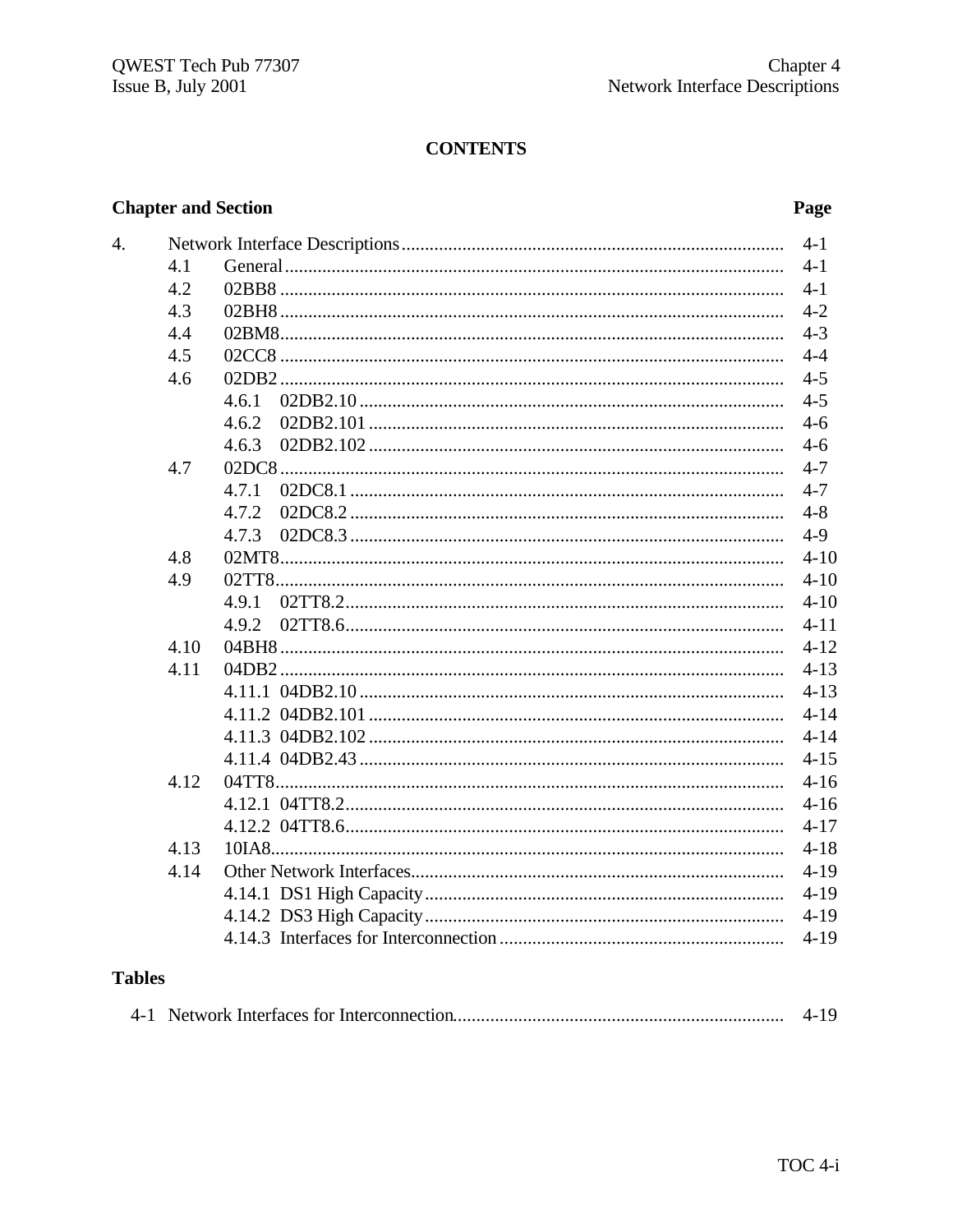#### **4. Network Interface Descriptions**

#### **4.1 General**

This chapter includes technical descriptions of the Network Channel interfaces represented by Network Channel Interface (NCI) codes. The NCI codes are used as the section titles.

QWEST may not use NCI codes for bridging arrangements. The codes are included for informative purposes. They may be used for orders.

#### **4.2 02BB8**

| Application                  | Central Office bridging arrangement - Direct Bridge (Bunch Block)<br>2-wire, parallel. |
|------------------------------|----------------------------------------------------------------------------------------|
| <b>Operating Mode:</b>       |                                                                                        |
| <b>Physical Description:</b> | 2-wire $(T, R)$                                                                        |
| Access Service               |                                                                                        |
| Electrical Features          |                                                                                        |
| Impedance:                   | Variable (Constant current source)                                                     |
| Levels:                      |                                                                                        |
| Speed:                       | 30 baud maximum                                                                        |
| Reference:                   |                                                                                        |
| Illustration:                |                                                                                        |
|                              |                                                                                        |

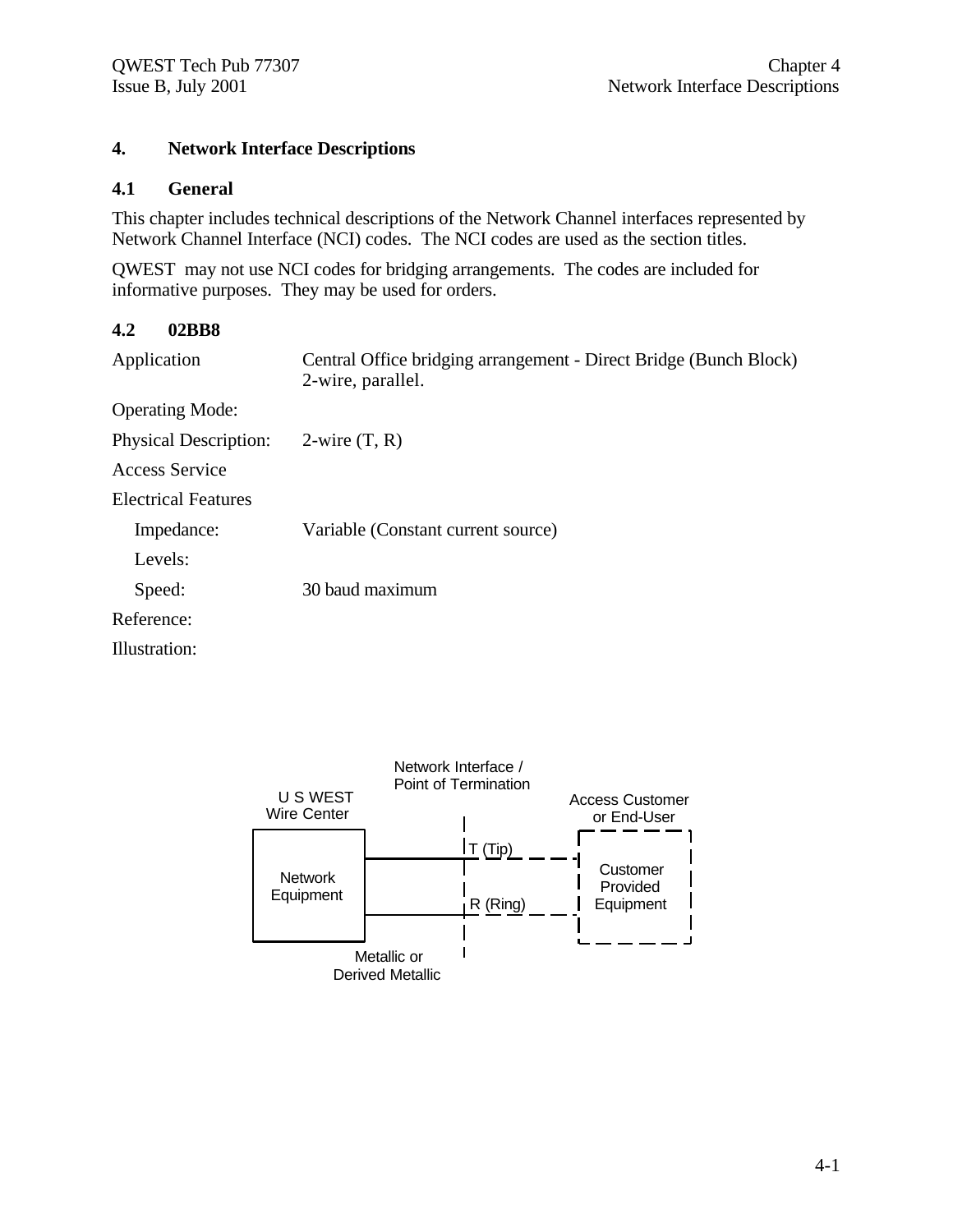#### **4.3 02BH8**

| Application                  | Central Office bridging arrangement - Telegraph Hub Equipment. |
|------------------------------|----------------------------------------------------------------|
| <b>Operating Mode:</b>       | <b>Half Duplex</b>                                             |
| <b>Physical Description:</b> | $2$ -wire $(T, R)$                                             |
| Access Service               |                                                                |
| <b>Electrical Features</b>   |                                                                |
| Impedance:                   | Variable (Constant current source)                             |
| Levels:                      |                                                                |
| Speed:                       | 75 baud maximum                                                |
| Reference:                   |                                                                |
| Illustration:                |                                                                |

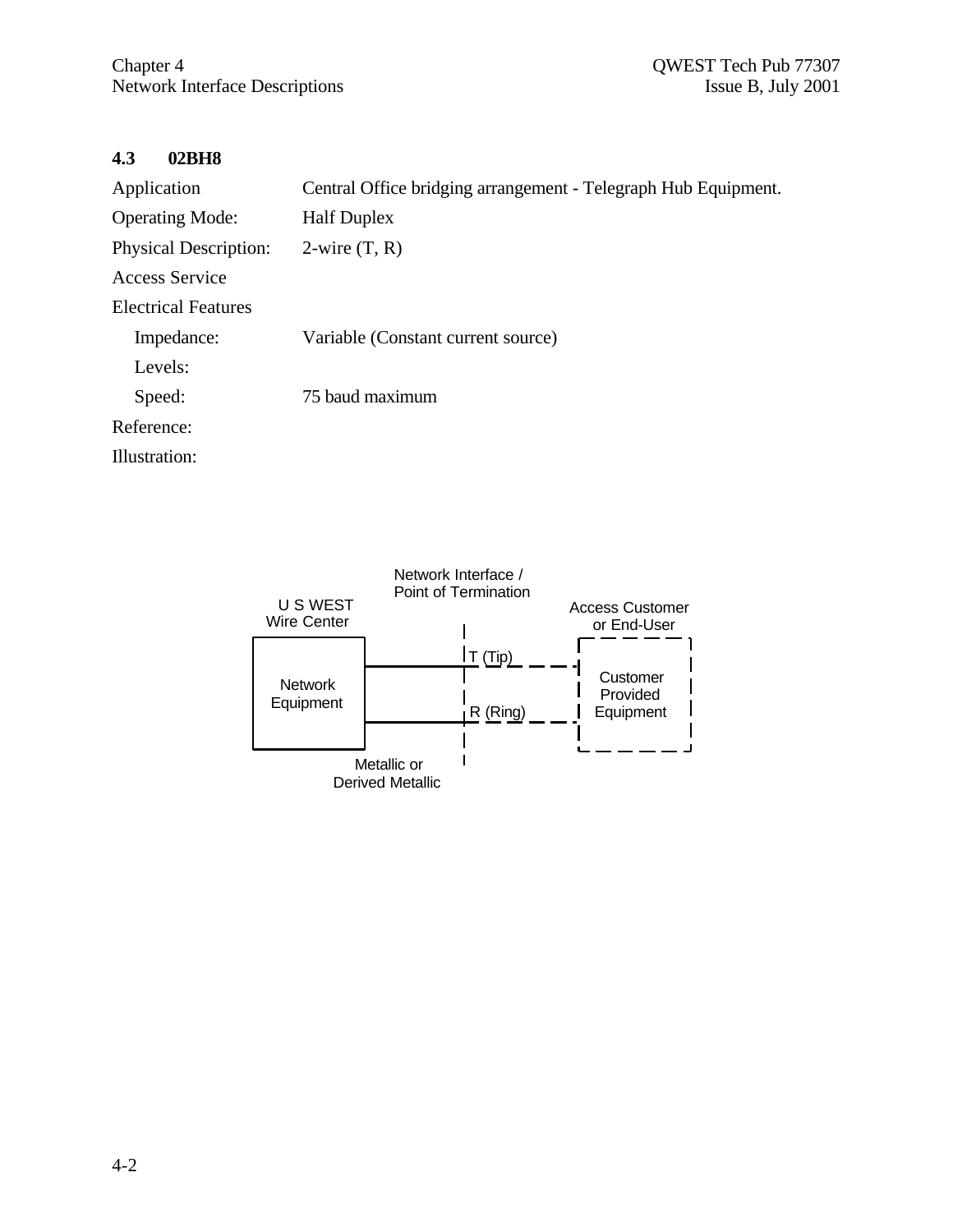#### **4.4 02BM8**

| Application                  | Central Office bridging arrangement $-3$ -State (McCulloh) bridge |
|------------------------------|-------------------------------------------------------------------|
| <b>Operating Mode:</b>       |                                                                   |
| <b>Physical Description:</b> | $2$ -wire $(T, R)$                                                |
| Access Service               |                                                                   |
| <b>Electrical Features</b>   |                                                                   |
| Impedance:                   | Variable                                                          |
| Levels:                      |                                                                   |
| Speed:                       | 30 baud maximum                                                   |
| Reference:                   |                                                                   |
| Illustration:                |                                                                   |
|                              |                                                                   |

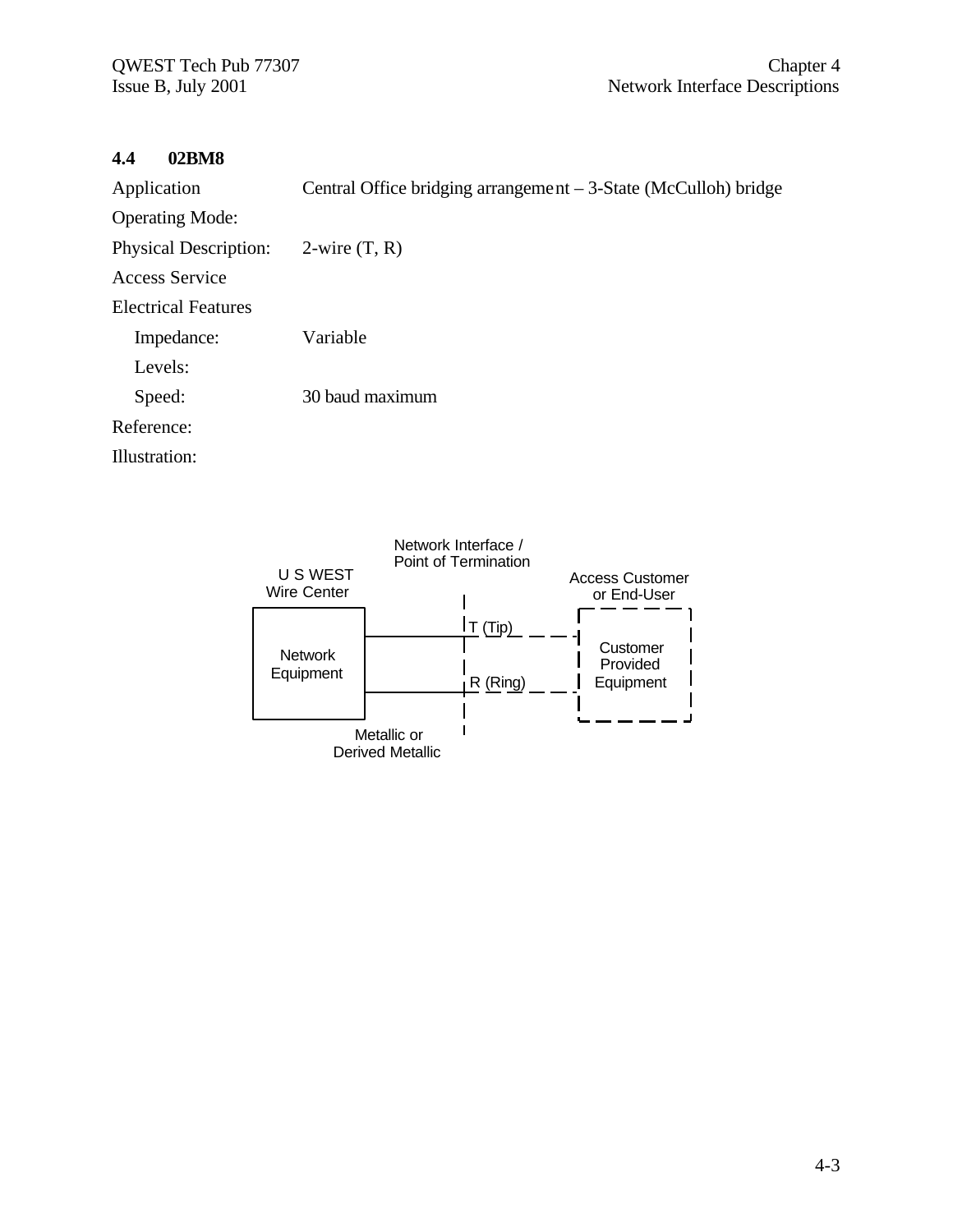$\hat{\mathbf{r}}$ 

#### **4.5 02CC8**

| Application                  | Connects an Access Customer or End-User premises equipment to a<br>service suitable for Low-Speed signaling with dry contact closure<br>provided by QWEST towards the interface. |
|------------------------------|----------------------------------------------------------------------------------------------------------------------------------------------------------------------------------|
| <b>Operating Mode:</b>       | Contact Closure - QWEST provided dry contact closure toward<br>interface. (1-way signaling only.)                                                                                |
| <b>Physical Description:</b> | $2$ -wire $(T, R)$                                                                                                                                                               |
| Access Service               |                                                                                                                                                                                  |
| <b>Electrical Features</b>   |                                                                                                                                                                                  |
| Impedance:                   | Variable                                                                                                                                                                         |
| Levels:                      |                                                                                                                                                                                  |
| <b>Contact Open</b>          | Greater than 30K ohms. (Customer to limit voltage to 90 volts AC or<br>$130$ volts dc.)                                                                                          |
| <b>Contact Closed</b>        | 2 volt drop plus network wiring from network equipment to Network<br>Interface. (Customer to limit contact current to less than 100 ma.)                                         |
| Speed:                       | 30 baud maximum                                                                                                                                                                  |
| Reference:                   |                                                                                                                                                                                  |
| Illustration:                |                                                                                                                                                                                  |

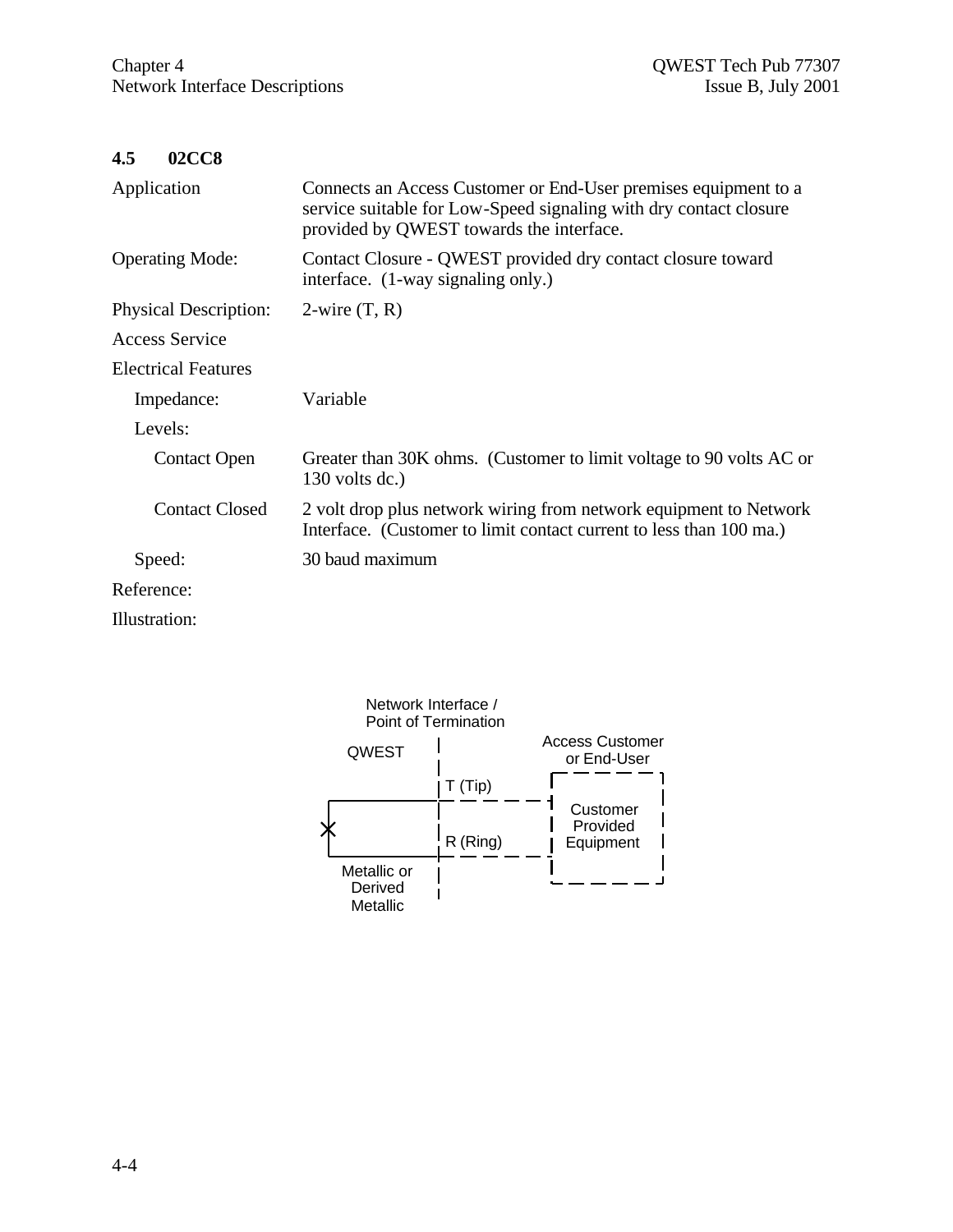# **4.6 02DB2**

The 02DB2 type of interface is available with several options.

| 02DB2.10<br>4.6.1            |                                                                                                                               |
|------------------------------|-------------------------------------------------------------------------------------------------------------------------------|
| Application                  | Connects an Access Customer to voice grade facilities suitable for<br>transmission of data or control and supervisory signals |
| <b>Operating Mode:</b>       | Full duplex                                                                                                                   |
| <b>Physical Description:</b> | $2$ -wire $(T, R)$                                                                                                            |
| Access Service               | TG1 and TG2                                                                                                                   |
| <b>Electrical Features</b>   |                                                                                                                               |
| Impedance:                   | $600 \text{ ohms}$                                                                                                            |
| Levels $*$ :                 | Nominal 0 dB Transmit (from Access Customer to QWEST); not less<br>than -10.0 dB Receive (from QWEST to Access Customer)      |
| <b>Frequency Range:</b>      | $300$ Hz to $3$ kHz                                                                                                           |
| Reference:                   | TR-NPL-000336                                                                                                                 |
| Illustration:                |                                                                                                                               |



\* Transmission Level Point (TLP) unless noted otherwise.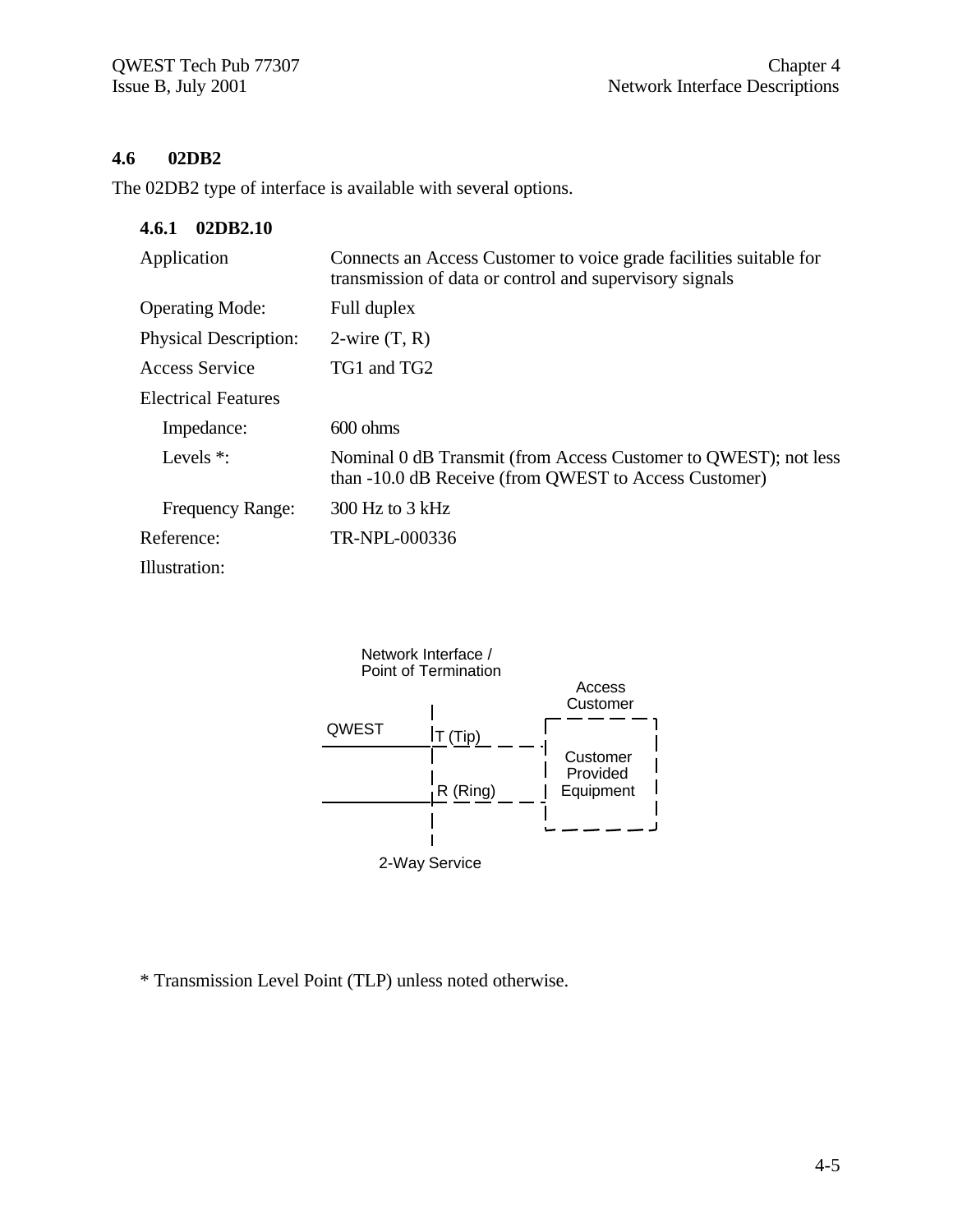#### **4.6.2 02DB2.101**

| Application                  | Connects an Access Customer to voice grade facilities suitable for<br>transmission of data or control and supervisory signals |
|------------------------------|-------------------------------------------------------------------------------------------------------------------------------|
| <b>Operating Mode:</b>       | Full duplex                                                                                                                   |
| <b>Physical Description:</b> | $2$ -wire $(T, R)$                                                                                                            |
| Access Service               |                                                                                                                               |
| <b>Electrical Features</b>   |                                                                                                                               |
| Impedance:                   | $600 \text{ ohms}$                                                                                                            |
| Levels $*$ :                 | Nominal 0 dB transmit (from Access Customer to QWEST;<br>not less than -10.0 dB receive (from QWEST to Access Customer)       |
| <b>Frequency Range:</b>      | 300 Hz to 3000 Hz                                                                                                             |
| Reference:                   |                                                                                                                               |

Illustration:



Frequency set F1 (mark = 1270 Hz, space = 1070 Hz) expected from QWEST. Frequency set F2 (mark  $= 2225$  Hz, space  $= 2025$  Hz) expected from customer.

## **4.6.3 02DB2.102**

Identical to 02DB2.101 except for the following:

Frequency set F1 (mark  $= 1270$  Hz, space  $= 1070$  Hz) expected from customer. Frequency set F2 (mark = 2225 Hz, space = 2025 Hz) expected from QWEST.

\* Transmission Level Point (TLP) unless noted otherwise.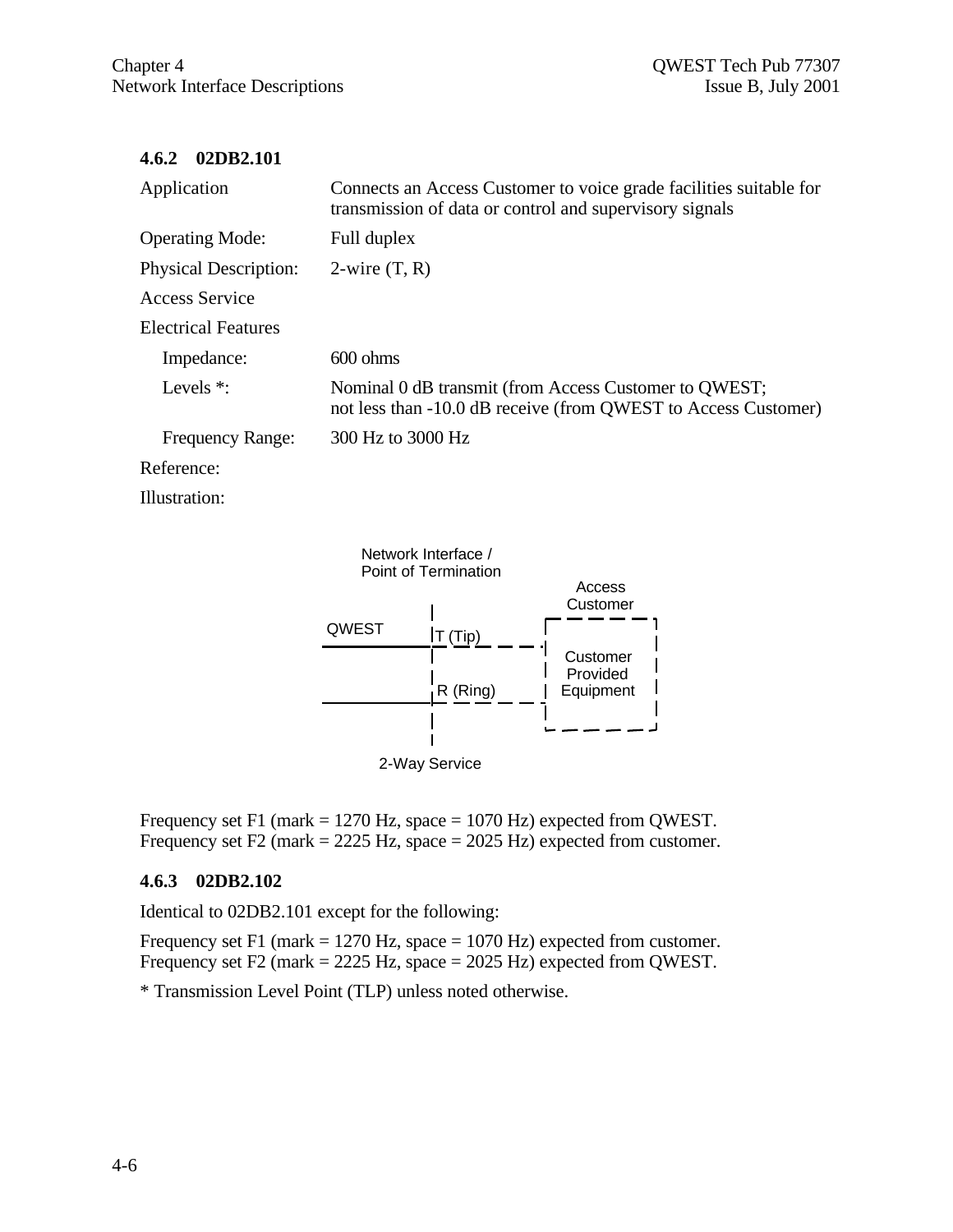# **4.7 02DC8**

The 02DC8 Network Interface is available with several options.

| 02DC8.1<br>4.7.1             |                                                                                                                                                  |
|------------------------------|--------------------------------------------------------------------------------------------------------------------------------------------------|
| Application                  | Connects End-User or Access Customer to QWEST metallic or<br>derived metallic facilities.                                                        |
| <b>Operating Mode:</b>       | Fire and burglar alarm (McCulloh format)                                                                                                         |
| <b>Physical Description:</b> | $2$ -wire $(T, R)$                                                                                                                               |
| Access Service               | LS2(MT2)                                                                                                                                         |
| Electrical Features          |                                                                                                                                                  |
| Impedance:                   | Variable                                                                                                                                         |
| Levels:                      | Maximum dc voltage between conductors $= 270$ volts<br>Maximum dc voltage from conductor to ground $= 135$ volts<br>Maximum dc current $= 21$ ma |
| Speed:                       | 30 baud maximum                                                                                                                                  |
| Reference:                   | TR-NPL-000336                                                                                                                                    |
| Illustration:                |                                                                                                                                                  |



DC is supplied by the customer and regulated to 20 ma.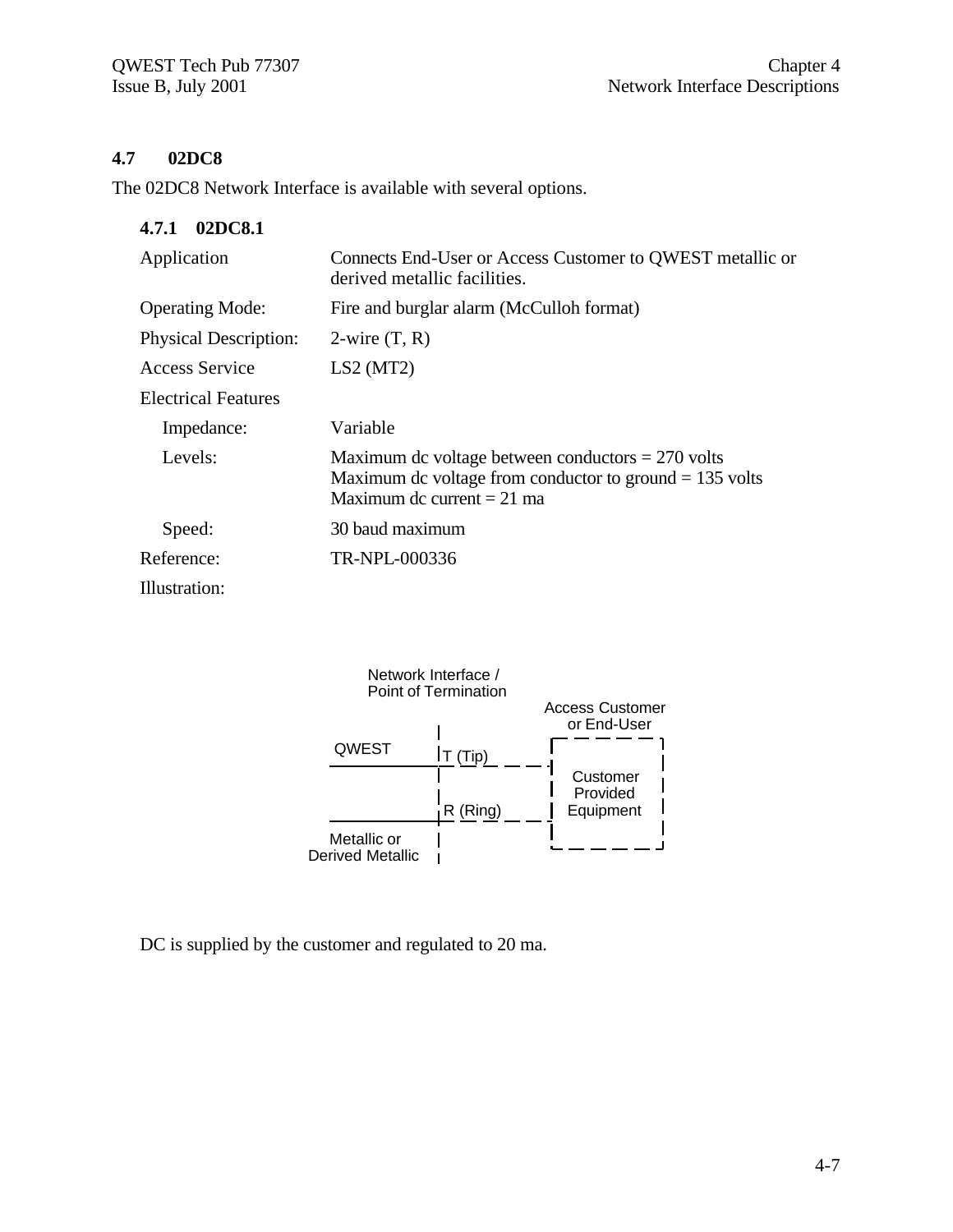## **4.7.2 02DC8.2**

| Application                  | Connects End-User or Access Customer to QWEST metallic or<br>derived metallic facilities.                                                        |
|------------------------------|--------------------------------------------------------------------------------------------------------------------------------------------------|
| <b>Operating Mode:</b>       | Bell and Lights, channel service, fire and burglar alarms, etc.<br>(QWEST energized)                                                             |
| <b>Physical Description:</b> | $2$ -wire $(T, R)$                                                                                                                               |
| Access Service               | LS2(MT2)                                                                                                                                         |
| <b>Electrical Features</b>   |                                                                                                                                                  |
| Impedance:                   | Variable                                                                                                                                         |
| Levels:                      | Maximum dc voltage between conductors $= 270$ volts<br>Maximum dc voltage from conductor to ground $= 135$ volts<br>Maximum dc current $= 21$ ma |
| Speed:                       | 30 baud maximum                                                                                                                                  |
| Reference:                   | TR-NPL-000336                                                                                                                                    |
| Illustration:                |                                                                                                                                                  |



DC is supplied by the customer and regulated to 20 ma.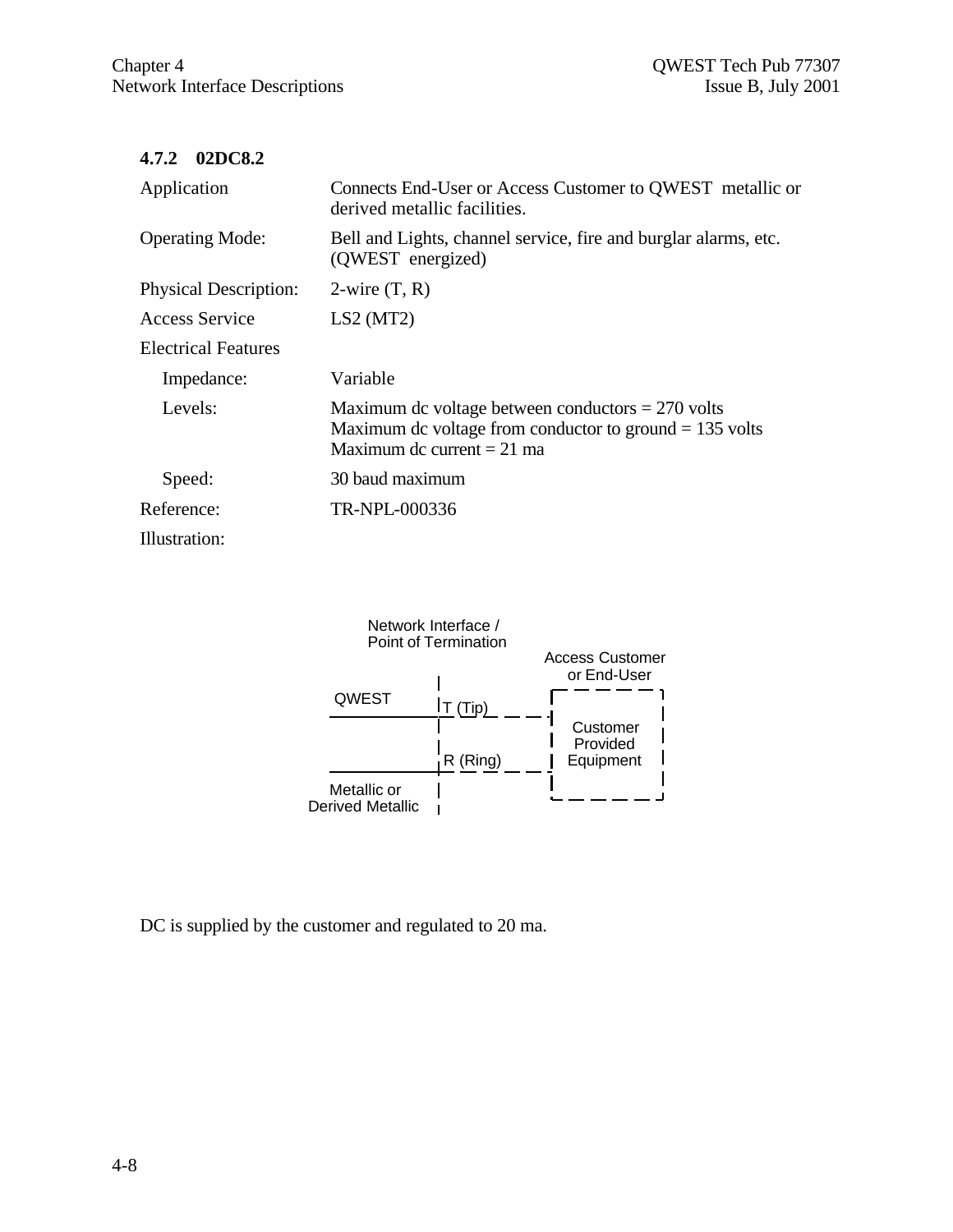| 4.7.3 | 02DC8.3 |
|-------|---------|
|-------|---------|

| Application                  | Connects End-User or Access Customer to QWEST metallic<br>facilities * according to prescribed resistance or current<br>requirements.                                                                                                                                       |
|------------------------------|-----------------------------------------------------------------------------------------------------------------------------------------------------------------------------------------------------------------------------------------------------------------------------|
| <b>Operating Mode:</b>       | Fire and burglar alarm, pilot wire, etc.                                                                                                                                                                                                                                    |
| <b>Physical Description:</b> | $2$ -wire $(T, R)$                                                                                                                                                                                                                                                          |
| <b>Access Service</b>        | LS1 (MT1) or MT3                                                                                                                                                                                                                                                            |
| <b>Electrical Features</b>   |                                                                                                                                                                                                                                                                             |
| Impedance:                   | Variable                                                                                                                                                                                                                                                                    |
| Levels:                      | Maximum dc voltage between conductors $= 270$ volts<br>Maximum dc voltage from conductor to ground $= 135$ volts<br>Maximum dc current $= 52.5$ ma<br>Maximum signal voltage = 70.0 peak $\omega$ 20 Hz or 60 Hz<br>Maximum signal current = 100 ma $\omega$ 20 Hz or 60 Hz |
| Speed:                       | 30 baud maximum                                                                                                                                                                                                                                                             |
| <b>Frequency Range:</b>      | For pilot wire $-0$ to 60 Hz;<br>For fire and burglar alarm - 0 to 20 Hz                                                                                                                                                                                                    |
| Reference:                   | TR-NPL-000336 (Modified)                                                                                                                                                                                                                                                    |
| 111                          |                                                                                                                                                                                                                                                                             |

Illustration:



\* Assuming availability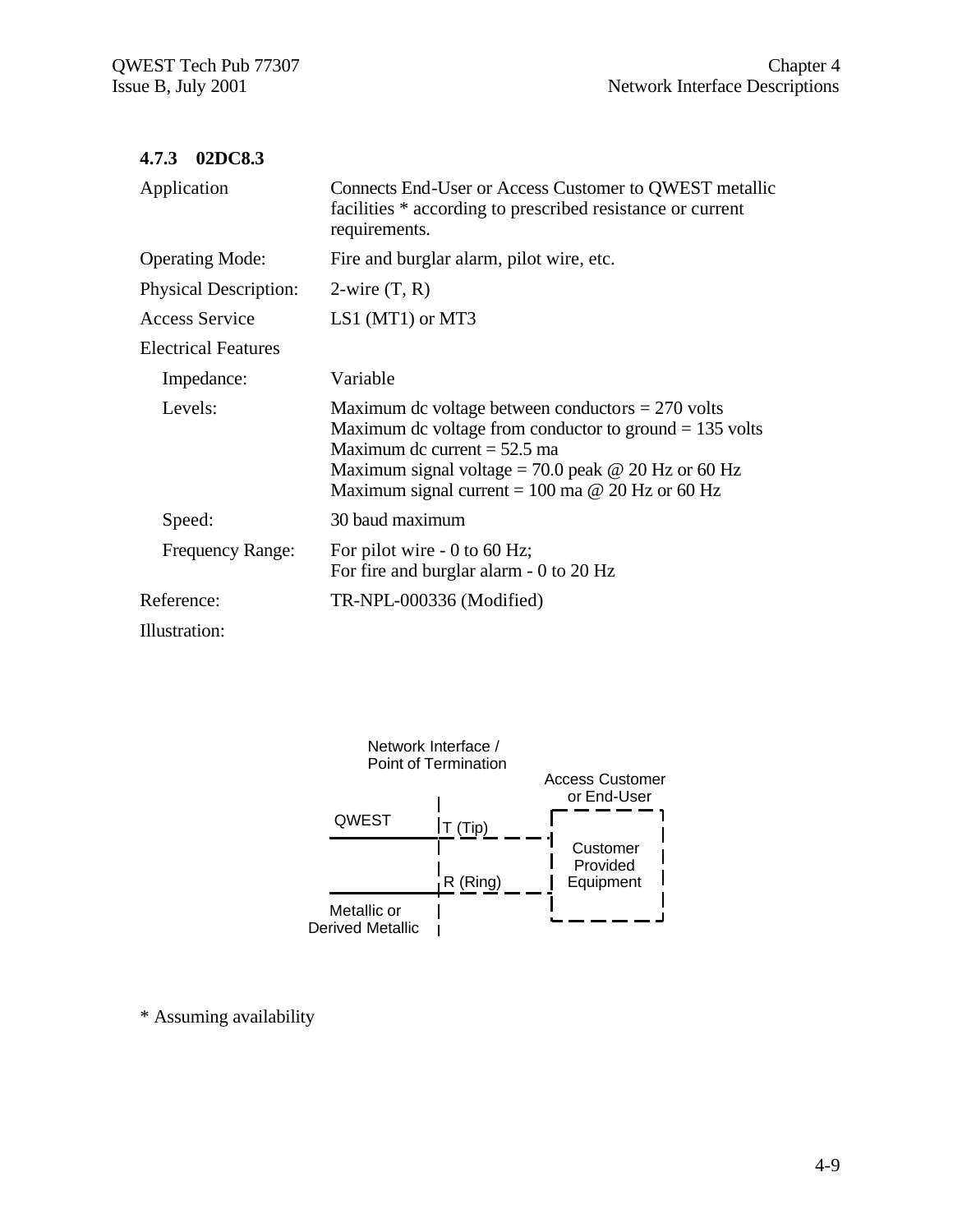#### **4.8 02MT8**

This non-standard Network Channel Interface code may appear in some state jurisdictions and is equivalent to 02DC8.3. The 02DC8.3 NCI code should be used for new orders.

#### **4.9 02TT8**

#### **4.9.1 02TT8.2**

| Application                  | Provides End-User or Access Customer interface arrangement for 75<br>baud service using 20 ma dc neutral.                                        |
|------------------------------|--------------------------------------------------------------------------------------------------------------------------------------------------|
| <b>Operating Mode:</b>       | 75 baud, $20 \pm 1$ ma, neutral                                                                                                                  |
| <b>Physical Description:</b> | $2$ -wire $(T, R)$                                                                                                                               |
| Access Service               | TG1 or TG2                                                                                                                                       |
| <b>Electrical Features</b>   |                                                                                                                                                  |
| Impedance:                   | Variable                                                                                                                                         |
| Levels $*$ :                 | Maximum dc voltage between conductors $= 270$ volts<br>Maximum dc voltage from conductor to ground $= 135$ volts<br>Maximum dc current $= 21$ ma |
| Speed:                       | 75 baud                                                                                                                                          |
| Reference:                   | TR-NPL-000336                                                                                                                                    |
| Illustration:                |                                                                                                                                                  |



\* DC current provided by QWEST. When optional QWEST equipment is not used, dc current is provided by End-User or Access Customer.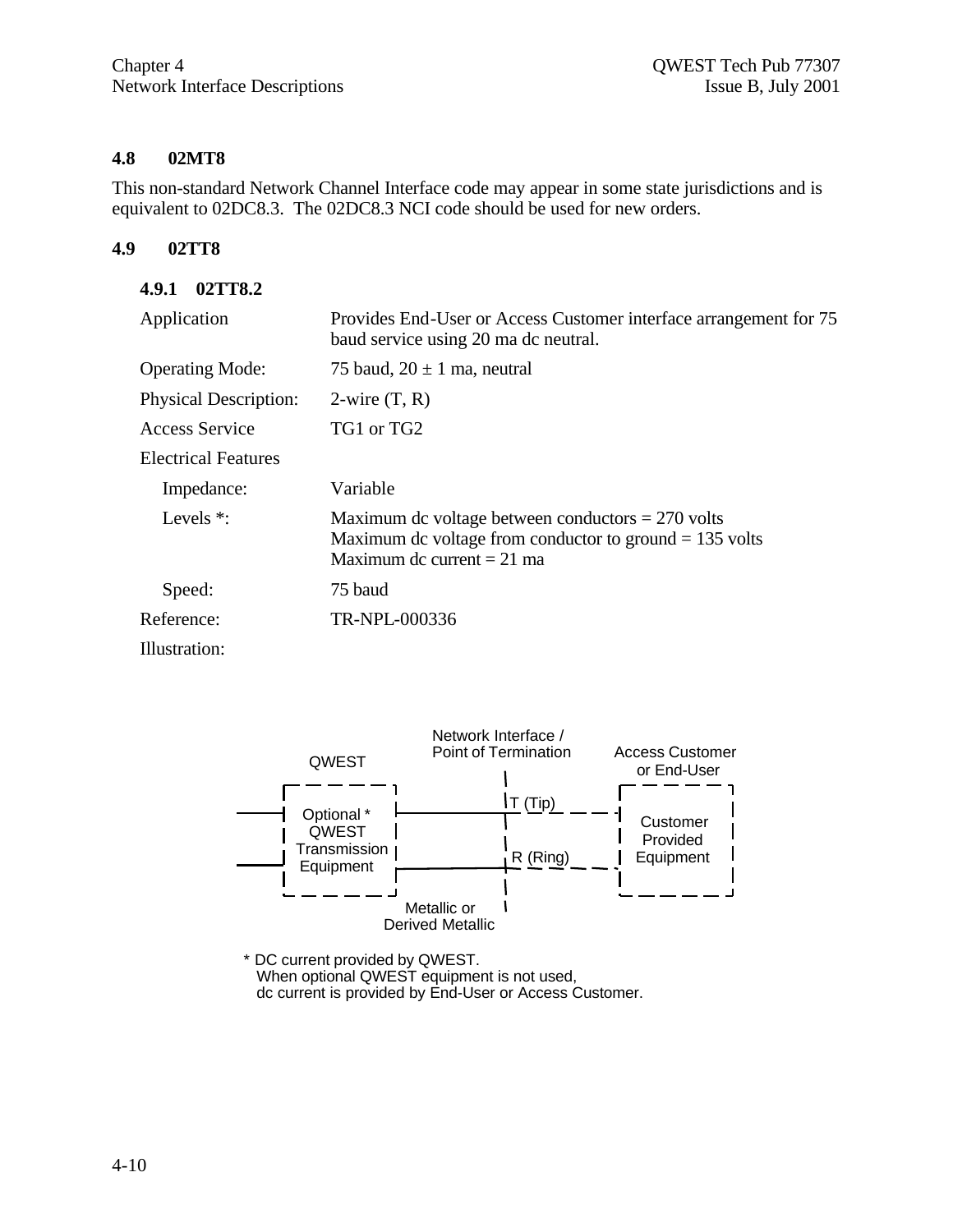#### **4.9.2 02TT8.6**

| Application                  | Provides End-User or Access Customer interface arrangement for 75<br>baud service using 62.5 ma dc neutral.                                      |
|------------------------------|--------------------------------------------------------------------------------------------------------------------------------------------------|
| <b>Operating Mode:</b>       | 75 baud, $62.5 \pm 0.5$ ma, neutral                                                                                                              |
| <b>Physical Description:</b> | $2$ -wire $(T, R)$                                                                                                                               |
| Access Service               | TG1                                                                                                                                              |
| <b>Electrical Features</b>   |                                                                                                                                                  |
| Impedance:                   | Variable                                                                                                                                         |
| Levels $*$ :                 | Maximum dc voltage between conductors $= 270$ volts<br>Maximum dc voltage from conductor to ground $= 135$ volts<br>Maximum dc current $= 63$ ma |
| Speed:                       | 75 baud                                                                                                                                          |
| Reference:                   | TR-NPL-000336                                                                                                                                    |
| Illustration:                |                                                                                                                                                  |



\* DC current provided by U S WEST. When optional U S WEST equipment is not used, dc current is provided by End-User or Access Customer.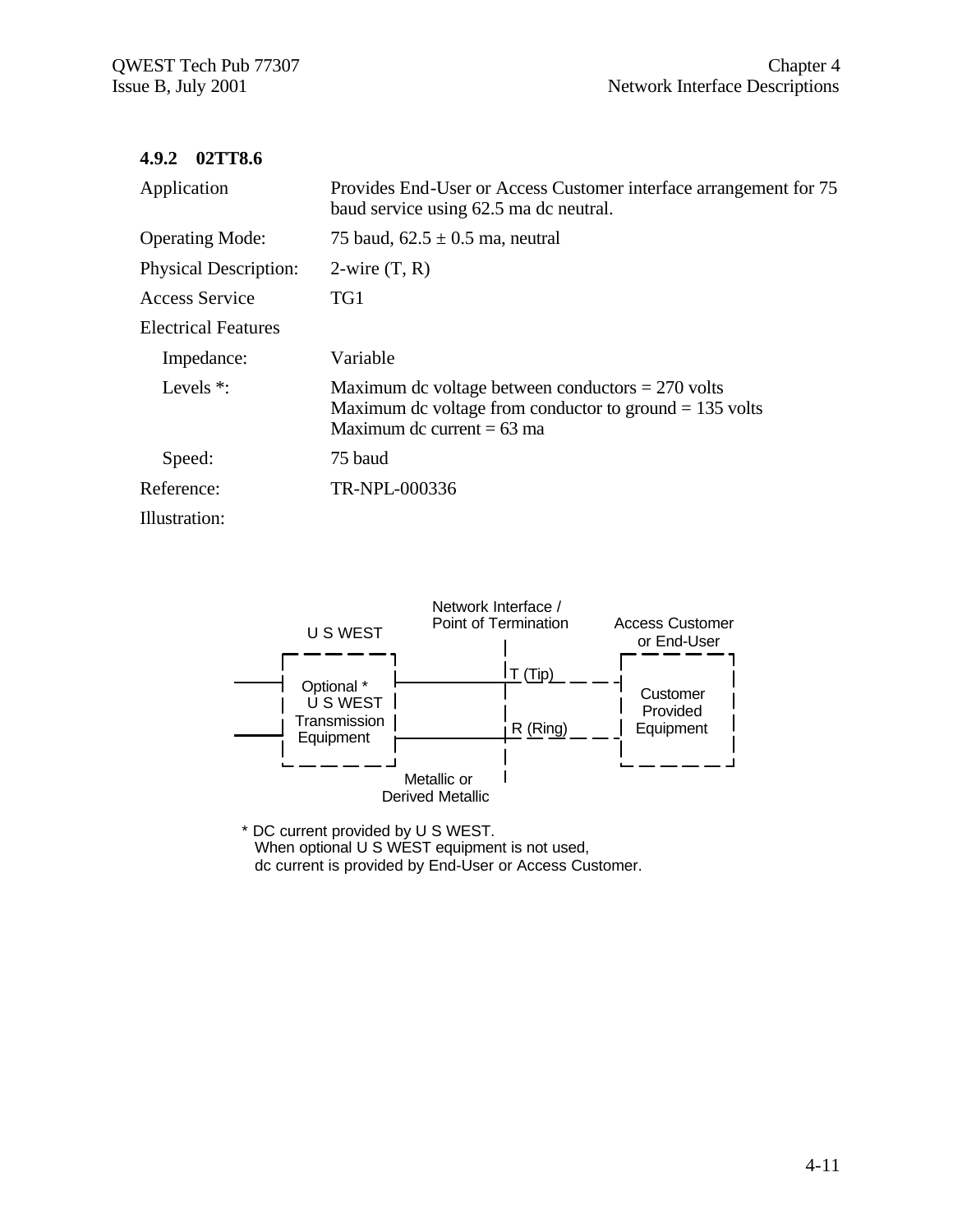#### **4.10 04BH8**

| Application                  | Central Office bridging arrangement - Telegraph Hub equipment                                                                                         |
|------------------------------|-------------------------------------------------------------------------------------------------------------------------------------------------------|
| <b>Operating Mode:</b>       | <b>Full Duplex</b>                                                                                                                                    |
| <b>Physical Description:</b> | 4-wire (T, R powered by QWEST; T1, R1 powered by customer.)                                                                                           |
| Access Service               |                                                                                                                                                       |
| Electrical Features          |                                                                                                                                                       |
| Impedance:                   | Variable                                                                                                                                              |
| Levels:                      | Maximum dc voltage between conductors $= 270$ volts<br>Maximum dc voltage from conductors to ground $= 135$ volts<br>Maximum current = 21 ma or 63 ma |
| Speed:                       | $0$ to 150 baud                                                                                                                                       |
| Reference:                   |                                                                                                                                                       |
| Illustration:                |                                                                                                                                                       |



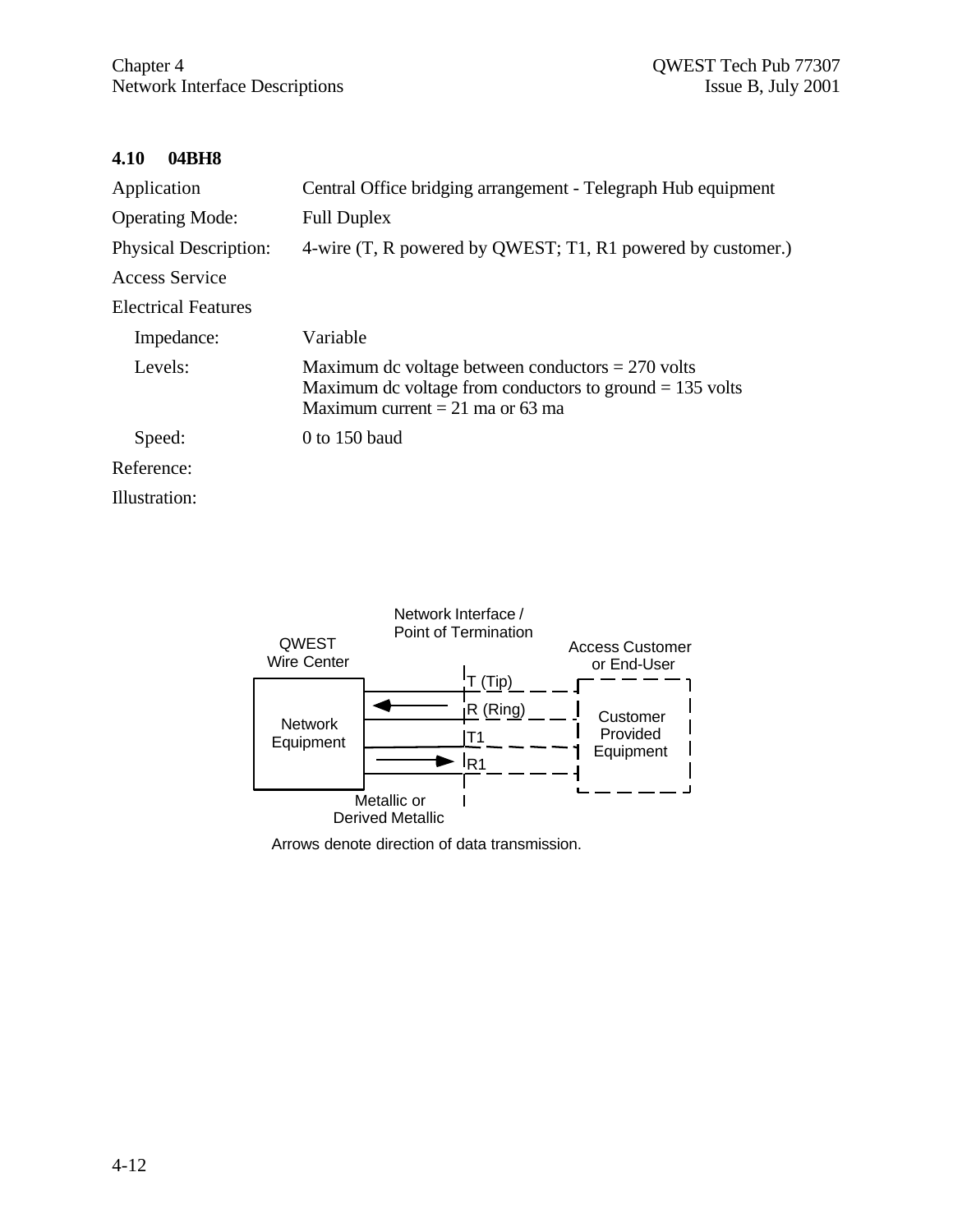## **4.11 04DB2**

This Network Interface is available with several options.

The code 04DB2 (without options) is similar to 04DB2.10 except that the frequency set is Mark= 1200 Hz, Space= 2200 Hz (303 type data set).

# **4.11.1 04DB2.10**

| Application                  | Connects Access Customer to voice grade facilities for transmission<br>of data or control and supervisory signals. |
|------------------------------|--------------------------------------------------------------------------------------------------------------------|
| <b>Operating Mode:</b>       | Full duplex                                                                                                        |
| <b>Physical Description:</b> | 4-wire $(T, R, T1, R1)$                                                                                            |
| Access Service               | TG1 and TG2                                                                                                        |
| Electrical Features          |                                                                                                                    |
| Impedance:                   | $600 \text{ ohms}$                                                                                                 |
| Levels $*$ :                 | Nominal 0 dB transmit (from Access Customer to QWEST); -16.0<br>dB receive (from QWEST to Access Customer)         |
| <b>Frequency Range:</b>      | $300$ Hz to $3$ kHz                                                                                                |
| Reference:                   | TR-NPL-000336                                                                                                      |
| Illustration:                |                                                                                                                    |



\* Transmission Level Point (TLP) unless noted otherwise.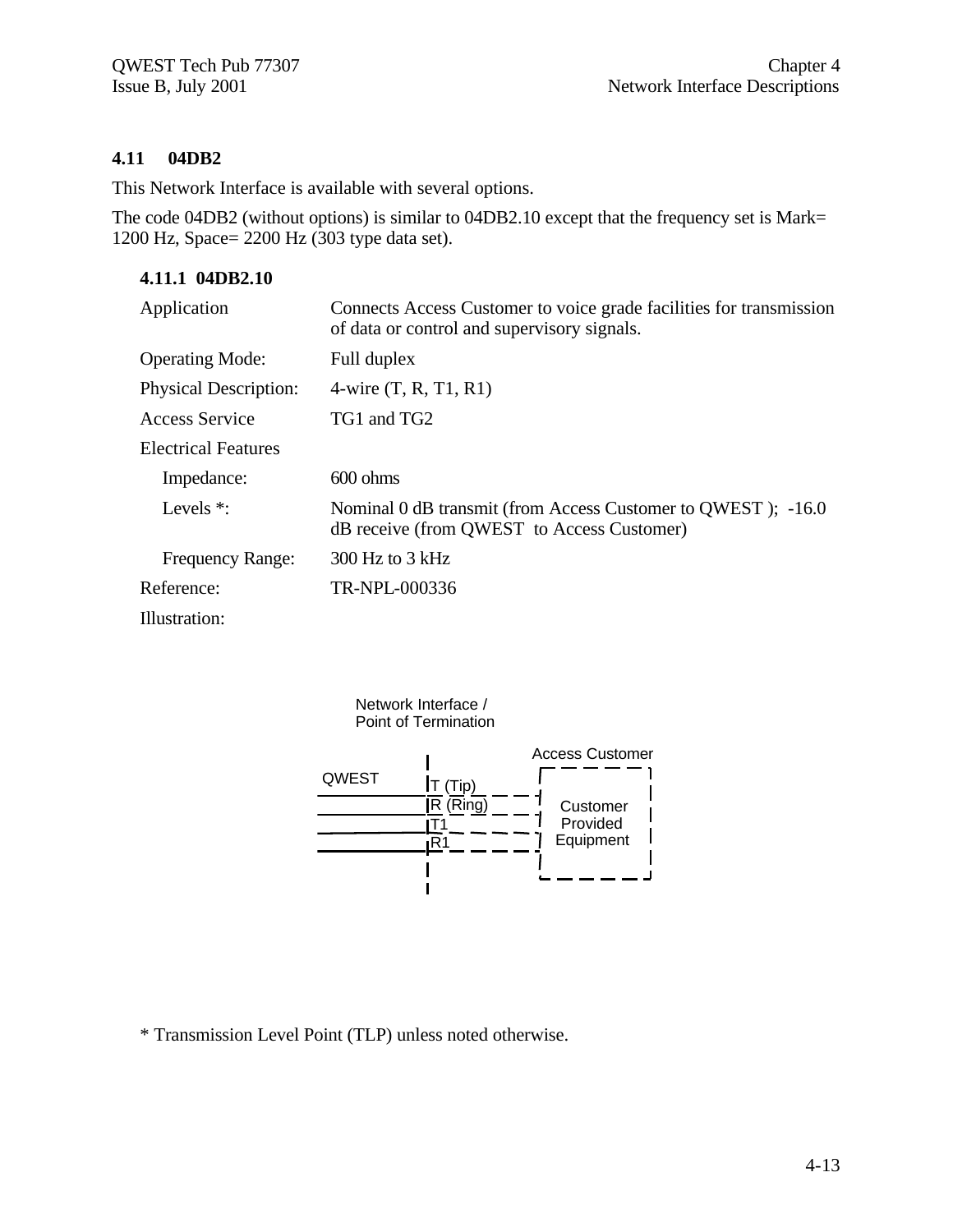#### **4.11.2 04DB2.101**

| Application                  | Connects and Access Customer to voice grade facilities suitable for<br>transmission of data or control and supervisory signals. |
|------------------------------|---------------------------------------------------------------------------------------------------------------------------------|
| <b>Operating Mode:</b>       | Full duplex                                                                                                                     |
| <b>Physical Description:</b> | 4-wire $(T, R, T1, R1)$                                                                                                         |
| Access Service               |                                                                                                                                 |
| <b>Electrical Features</b>   |                                                                                                                                 |
| Impedance:                   | $600 \text{ ohms}$                                                                                                              |
| Levels $*$ :                 | Nominal 0 dB transmit (from Access Customer to QWEST);<br>not less than $-16.0$ dB receive (from QWEST to Access Customer).     |
| <b>Frequency Range:</b>      | 300 Hz to 3000 Hz                                                                                                               |
| Reference:                   |                                                                                                                                 |
|                              |                                                                                                                                 |

Illustration:

Network Interface / Point of Termination



Frequency set F1 (mark  $= 1270$  Hz, space  $= 1070$  Hz) expected from QWEST Frequency set F2 (mark = 2225 Hz, space = 2025 Hz) expected from Access Customer

#### **4.11.3 04DB2.102**

Identical to 04DB2.101 except for the following:

Frequency set F1 (mark  $= 1270$  Hz, space  $= 1070$  Hz) expected from Access Customer Frequency set F2 (mark = 2225 Hz, space = 2025 Hz) expected from QWEST

\* Transmission Level Point (TLP) unless noted otherwise.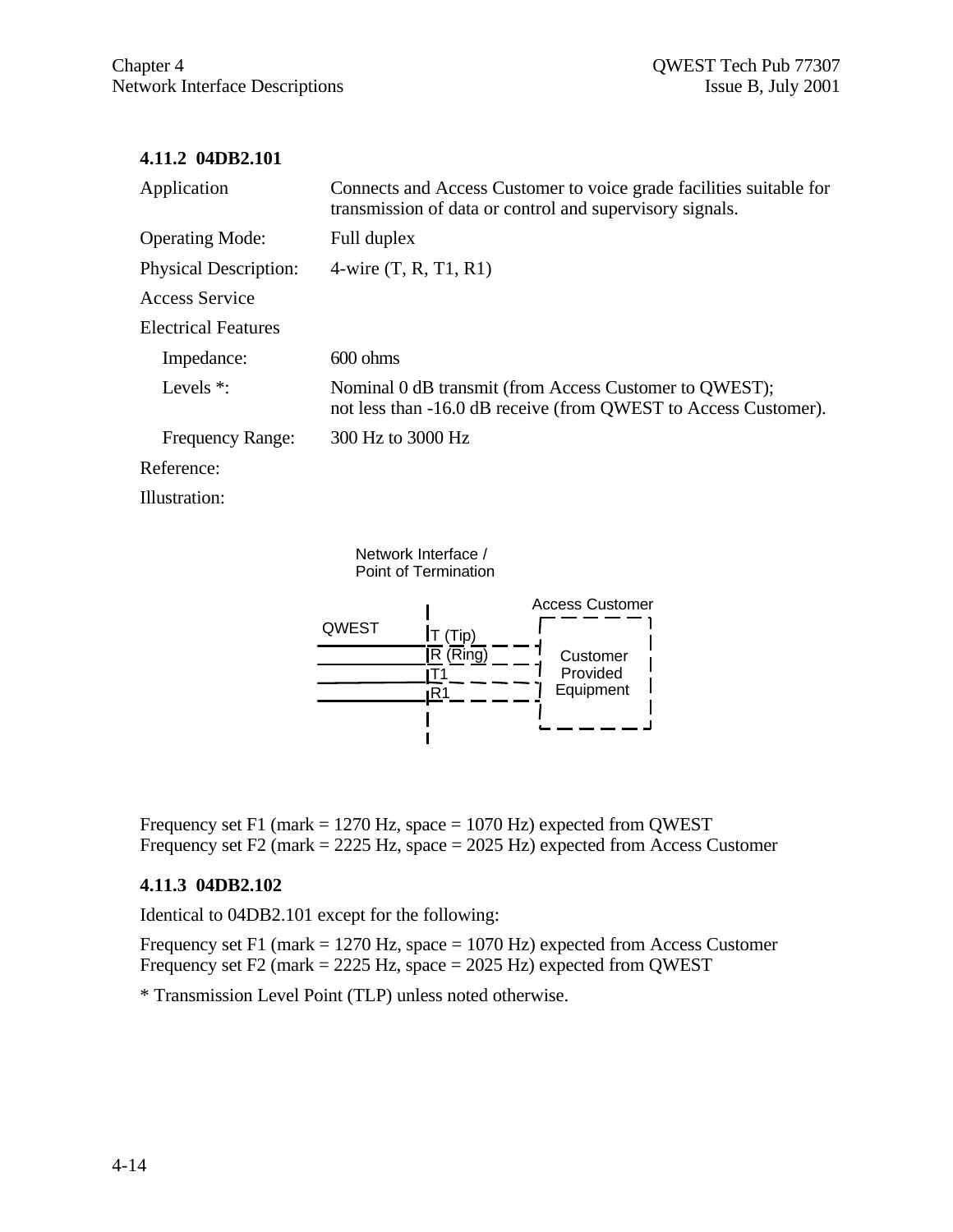| 4.11.4 04DB2.43              |                                                                                                                                                           |
|------------------------------|-----------------------------------------------------------------------------------------------------------------------------------------------------------|
| Application                  | Connects Access Customer to voice grade facilities suitable for<br>transmission of data or control and supervisory signals.                               |
|                              | 43A1 to 43B1 Carrier Format. Requires Supplemental Channel<br>Assignment Information. Equipment for this service is obsolete and<br>may not be available. |
| <b>Operating Mode:</b>       | Full duplex                                                                                                                                               |
| <b>Physical Description:</b> | 4-wire $(T, R, T1, R1)$                                                                                                                                   |
| Access Service               | TG1 and TG2                                                                                                                                               |
| <b>Electrical Features</b>   |                                                                                                                                                           |
| Impedance:                   | $600 \text{ ohms}$                                                                                                                                        |
| Levels $*$ :                 | Nominal 0 dB transmit (from Access Customer to QWEST; not less<br>than -16.0 dB (from QWEST to Access Customer)                                           |
| <b>Frequency Range:</b>      | $300$ Hz to $3$ kHz                                                                                                                                       |
| Reference:                   | TR-NPL-000336                                                                                                                                             |
| Illustration:                |                                                                                                                                                           |

Network Interface / Point of Termination

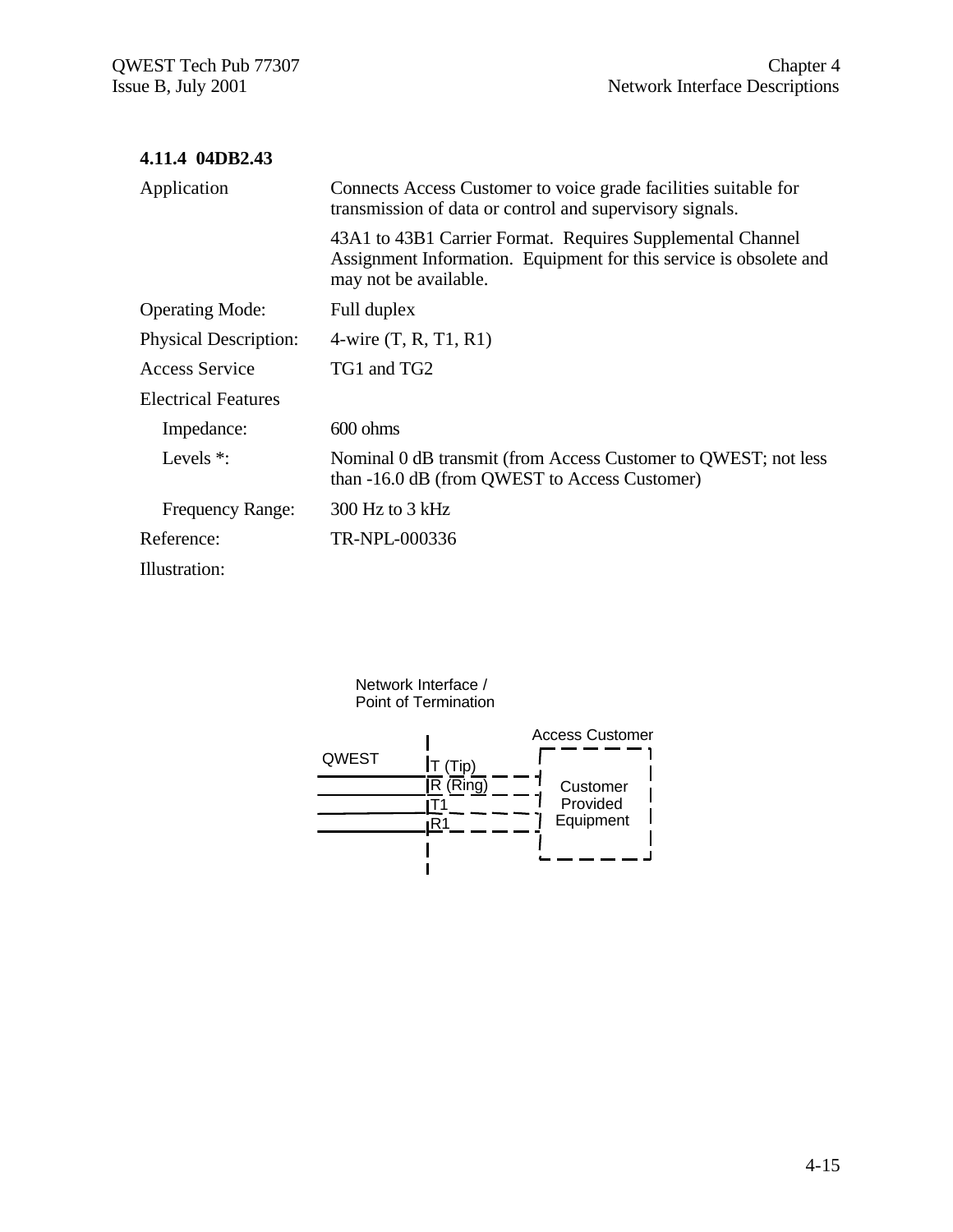# **4.12 04TT8**

#### **4.12.1 04TT8.2**

| Application                  | Provides End-User or Access Customer interface arrangement for 75<br>baud service using 20 ma dc neutral.                                        |
|------------------------------|--------------------------------------------------------------------------------------------------------------------------------------------------|
| <b>Operating Mode:</b>       | 75 baud, $20 \pm 1$ ma, neutral                                                                                                                  |
| <b>Physical Description:</b> | 4-wire $(T1, R1$ - receive data; T, R - send data)                                                                                               |
| Access Service               | TG1                                                                                                                                              |
| <b>Electrical Features</b>   |                                                                                                                                                  |
| Impedance:                   | Variable                                                                                                                                         |
| Levels $*$ :                 | Maximum dc voltage between conductors $= 270$ volts<br>Maximum dc voltage from conductor to ground $= 135$ volts<br>Maximum dc current $= 21$ ma |
| Speed:                       | 75 baud                                                                                                                                          |
| Reference:                   | TR-NPL-000336                                                                                                                                    |
| Illustration:                |                                                                                                                                                  |

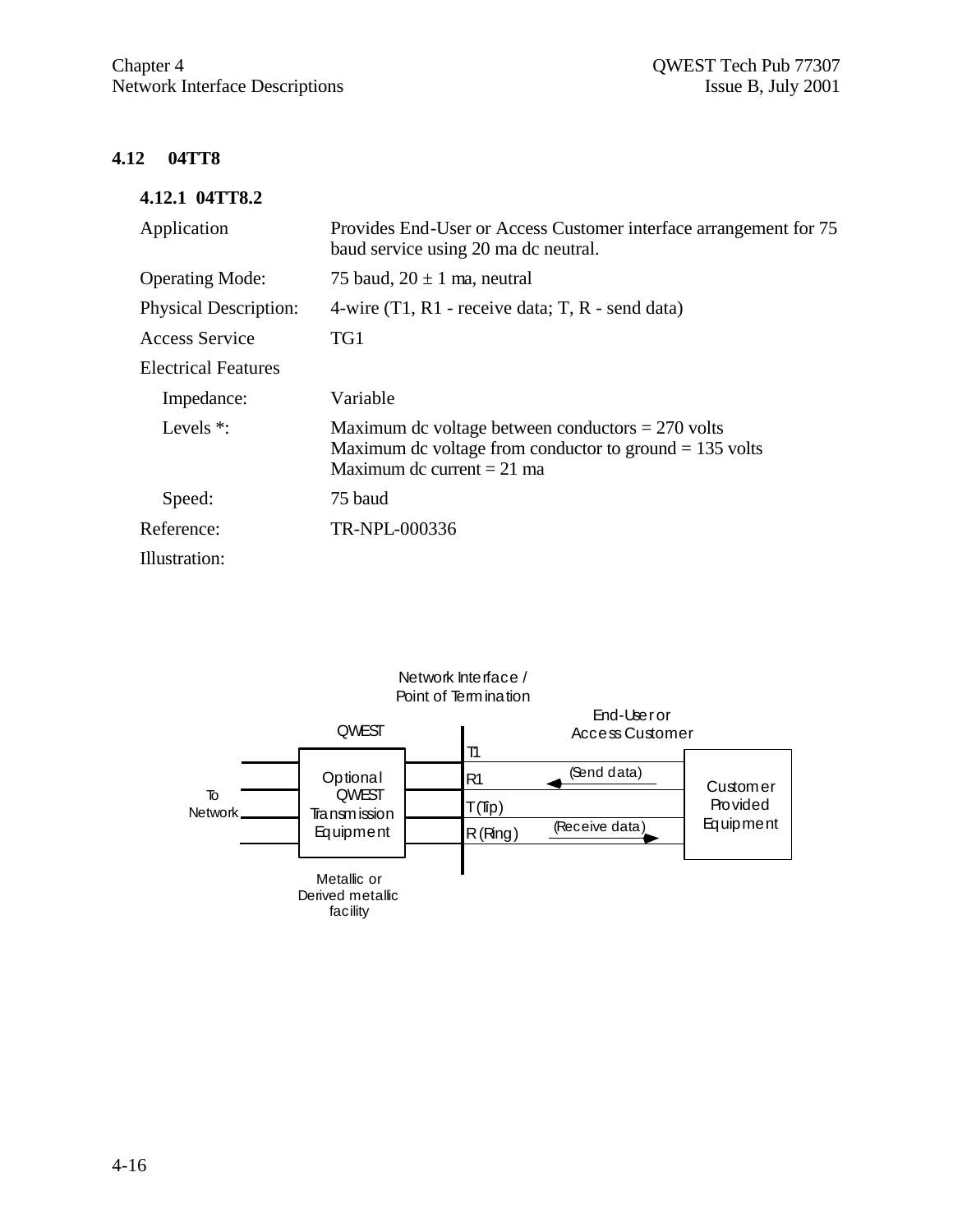#### **4.12.2 04TT8.6**

| Application                  | Provides End-User or Access Customer interface arrangement for 75<br>baud service using 62.5 ma dc neutral.                                      |
|------------------------------|--------------------------------------------------------------------------------------------------------------------------------------------------|
| <b>Operating Mode:</b>       | 75 baud, $62.5 \pm 0.5$ ma, neutral                                                                                                              |
| <b>Physical Description:</b> | 4-wire $(T1, R1$ - receive data; T, R - send data)                                                                                               |
| <b>Access Service</b>        | TG1                                                                                                                                              |
| <b>Electrical Features</b>   |                                                                                                                                                  |
| Impedance:                   | Variable                                                                                                                                         |
| Levels $*$ :                 | Maximum dc voltage between conductors $= 270$ volts<br>Maximum dc voltage from conductor to ground $= 135$ volts<br>Maximum dc current $= 63$ ma |
| Speed:                       | 75 baud                                                                                                                                          |
| Reference:                   | TR-NPL-000336                                                                                                                                    |
| Illustration:                |                                                                                                                                                  |

#### Network Interface / Point of Termination

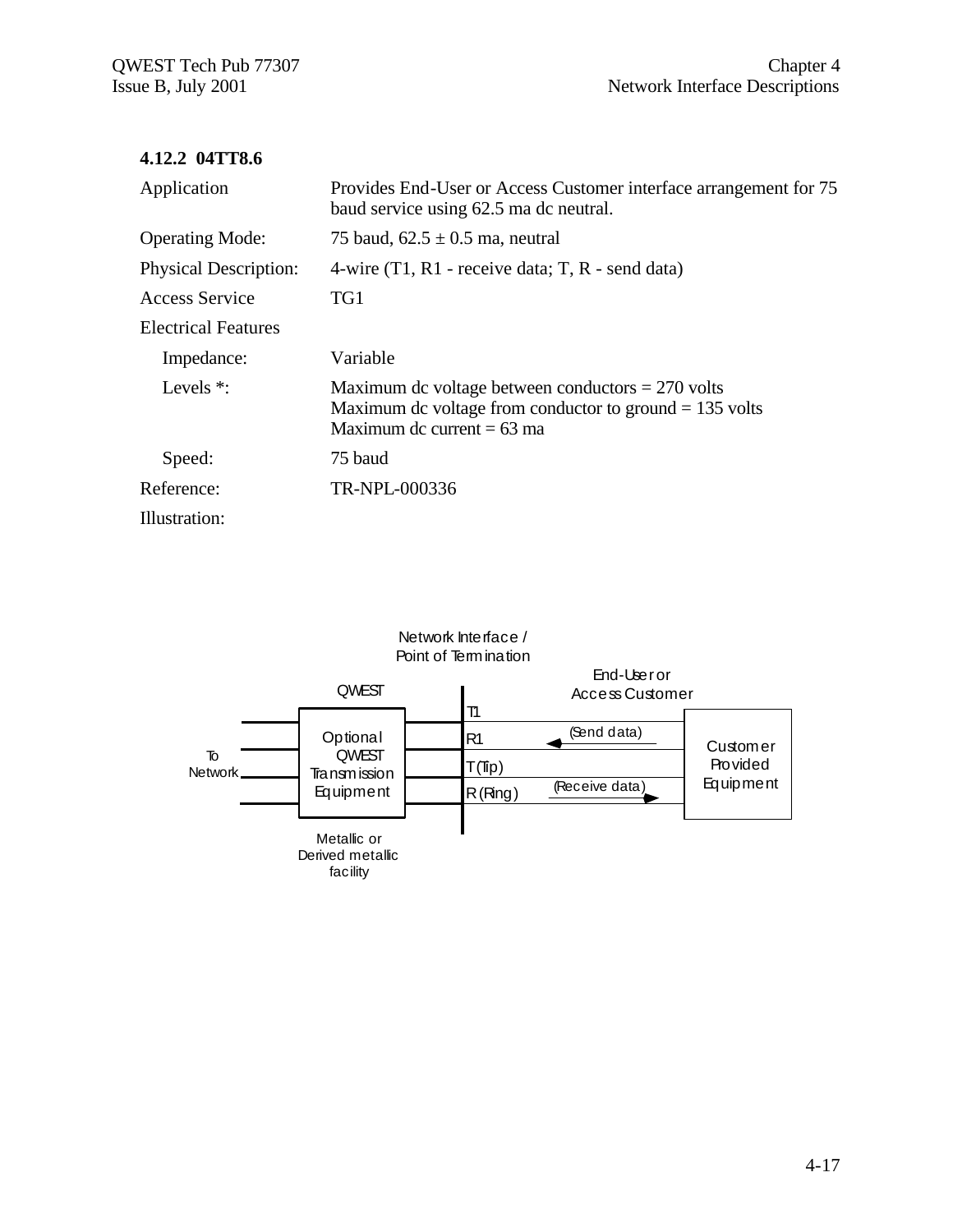# **4.13 10IA8**

| Application                  | Provides End-User interface for 0 to 150 baud service using an EIA<br>interface arrangement. |
|------------------------------|----------------------------------------------------------------------------------------------|
| <b>Operating Mode:</b>       | $0$ to 150 baud                                                                              |
| <b>Physical Description:</b> | 25-pin interface connector                                                                   |
| Access Service               | TG <sub>2</sub>                                                                              |
| <b>Electrical Features</b>   |                                                                                              |
| Impedance:                   | variable                                                                                     |
| Levels:                      | Interface must meet EIA Standard EIA-232C, DB-25-S.                                          |
| Speed:                       | $0 - 150$ baud                                                                               |
| Reference:                   | TR-NPL-000336 (Modified)                                                                     |
| Illustration:                |                                                                                              |



It is recommended that the Customer Provided Equipment be within 50 feet of the NetworkInterface.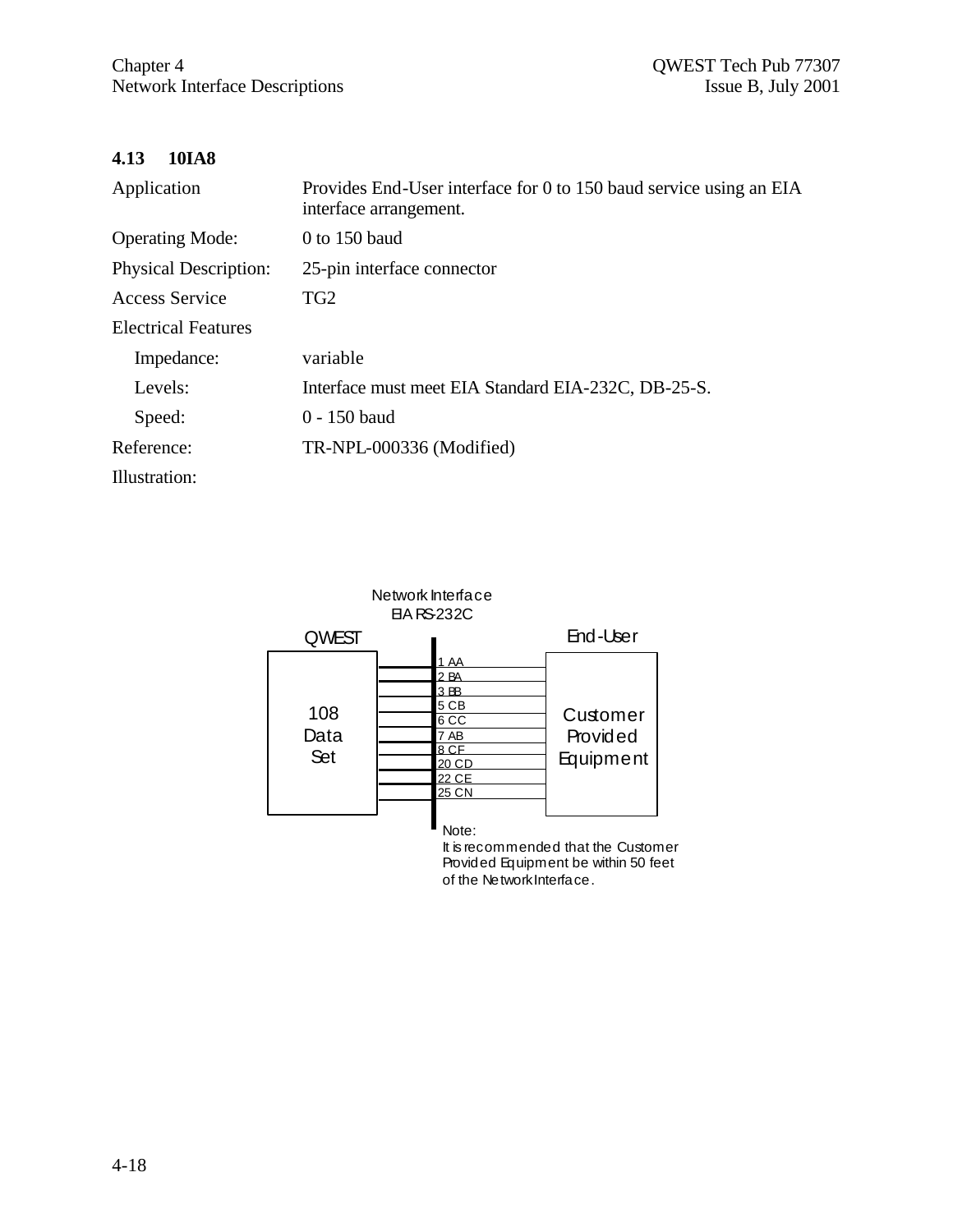#### **4.14 Other Network Interfaces**

Several other Network Interfaces may be encountered with these services. Other higher level interfaces not listed below may also apply.

#### **4.14.1 DS1 High Capacity**

DS1 Network Interfaces are defined by the "DS" and "DJ" Protocol codes for Access Customers and by the "DU" Protocol codes for End-Users. Full information about these Network Interfaces may be found in PUB 77375, *1.544 Mbit/s Channel Interfaces.*

#### **4.14.2 DS3 High Capacity**

DS3 Network Interfaces are defined by the "DS" Protocol code for Access Customers and End-Users. Full information about these Network Interfaces may be found in PUB 77324, *QWEST DS3 Service.*

#### **4.14.3 Interfaces for Interconnection**

Network Interfaces for connection to Interconnectors using Expanded Interconnection and Collocation are available using the "QC" protocol code as listed in Table 4-1. Further information about these interfaces may be found in PUB 77386.

| <b>Network Channel</b><br><b>Interface Code</b> | <b>Similar To</b>    | <b>Description</b><br>Manual Cross-Connect DS0/Voice                                              |
|-------------------------------------------------|----------------------|---------------------------------------------------------------------------------------------------|
| 02QC8.DC1                                       | 02DC8.1              | Direct Current or Voltage, Monitoring interface with series RC<br>combination (McCulloh Format) * |
| 02QC8.DC2                                       | 02DC8.2              | Direct Current or Voltage, Interconnector energized alarm signal<br>$\ast$                        |
| 02QC8.DC3                                       | 02DC8.3              | Direct Current or Voltage for dc/low frequency control signals or<br>low speed data (30 baud) *   |
| 02TT8.2<br>04TT8.2                              | 02TT8.2<br>04TT8.2   | $20.0 \,\mathrm{ma}$ *                                                                            |
| 02TT8.6<br>04TT8.6                              | 02TT8.6<br>04TT8.6   | $62.5 \text{ ma}$ *                                                                               |
| 02QC2.DB1<br>04QC2.DB1                          | 02DB2.10<br>04DB2.10 | Frequency Shift (108 Type Data Set)                                                               |

**Table 4-1:** Network Interfaces for Interconnection

\* The availability of this interface is dependent on the Interconnector providing a suitable channel unit and on the availability of compatible QWEST facilitates. The QWEST facilities may be carrier derived and non-metallic.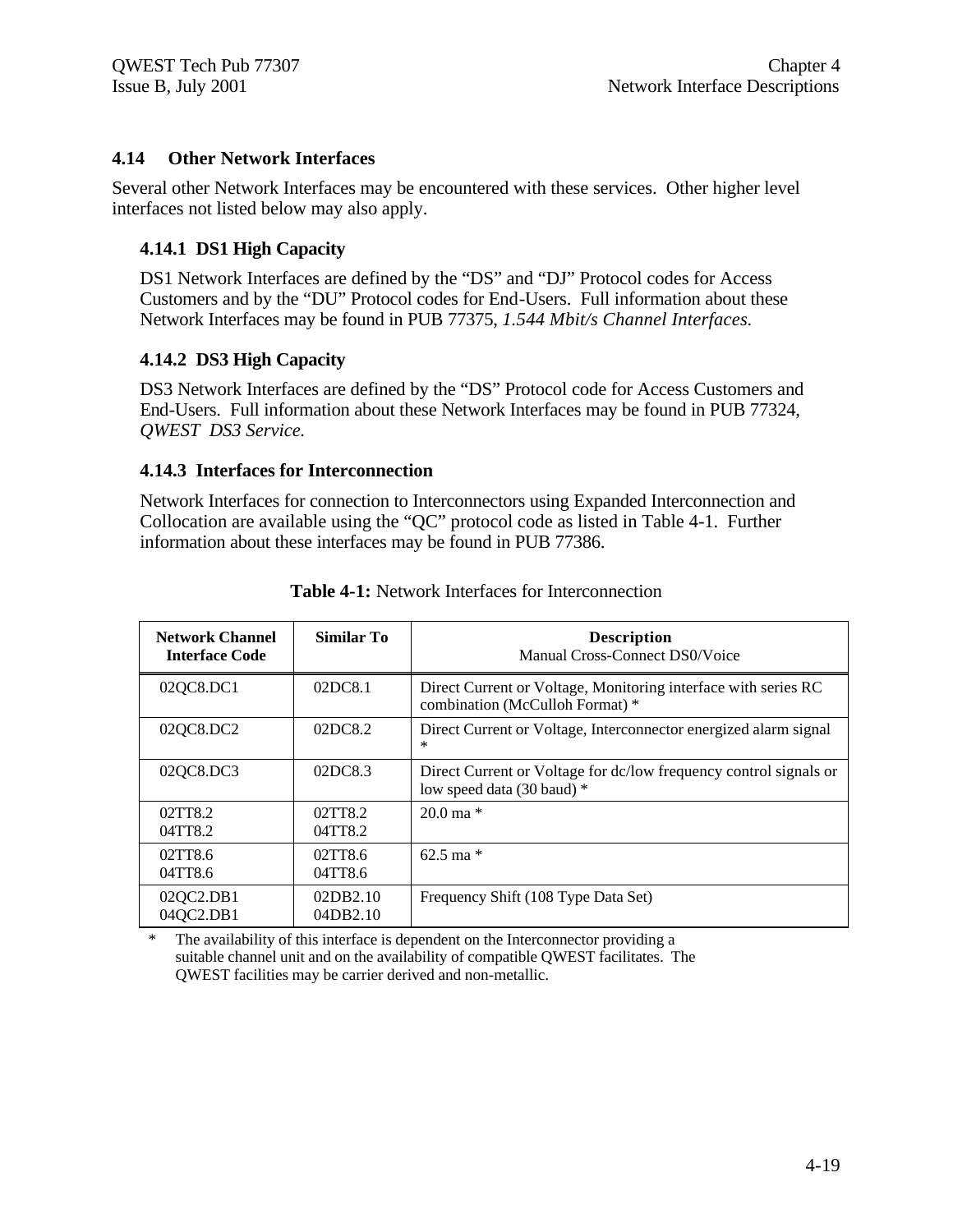# **CONTENTS**

# **Chapter and Section**

# Page

| 5. |     |          |
|----|-----|----------|
|    | 51  | $5 - 1$  |
|    | 5.2 |          |
|    | 5.3 |          |
|    | 5.4 |          |
|    | 5.5 |          |
|    | 5.6 | $5-9$    |
|    | 57  | $5 - 10$ |

# **Tables**

|         | $5-3$   |
|---------|---------|
|         | $5 - 4$ |
| $5-4$   | $5-5$   |
| $5 - 5$ | $5-6$   |
| $5-6$   |         |
| $5 - 7$ |         |
| $5 - 8$ | $5-9$   |
| $5-9$   | $5-9$   |
|         |         |
|         |         |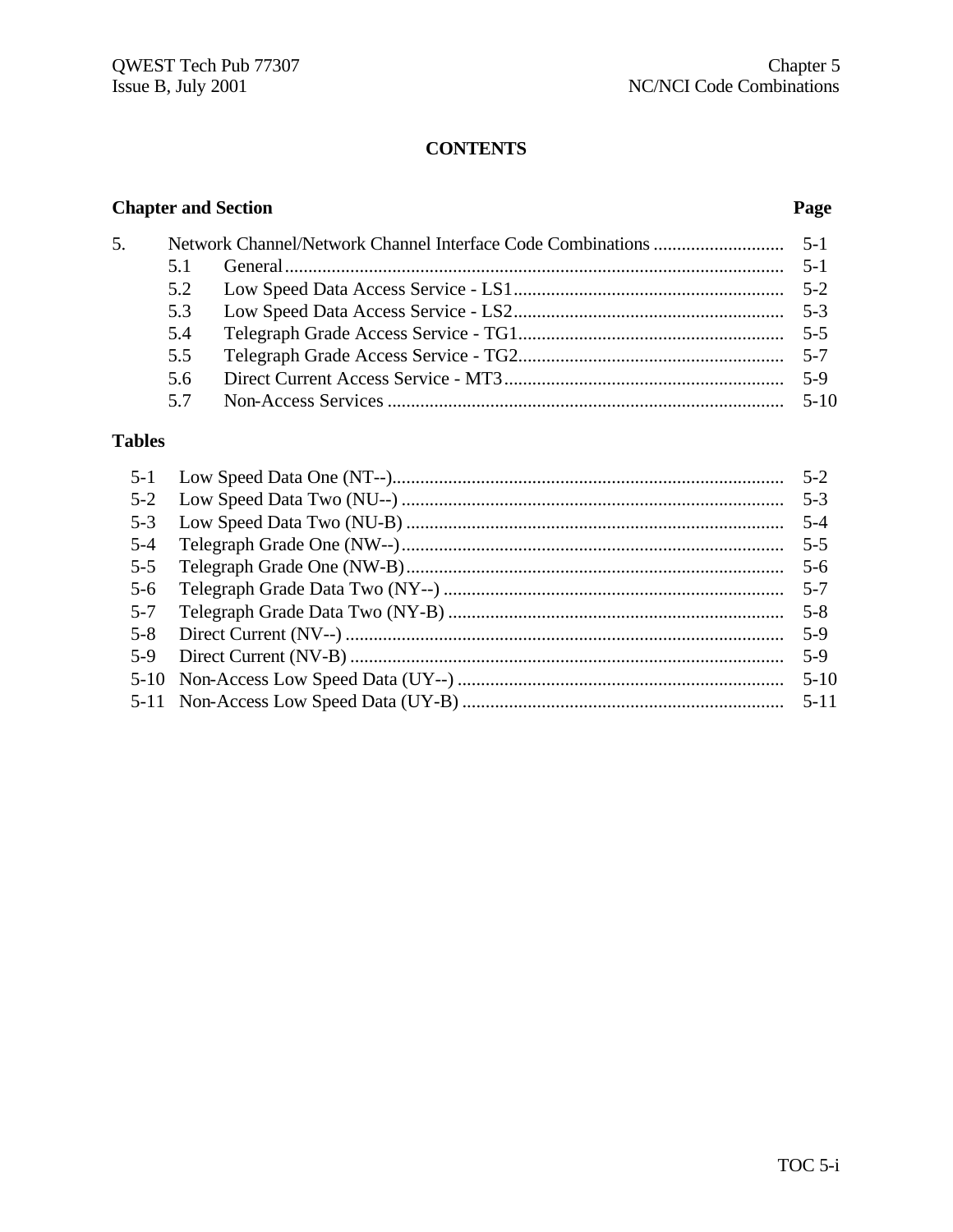#### **5. Network Channel/Network Channel Interface Code Combinations**

#### **5.1 General**

This chapter describes valid combinations of Network Channel (NC) and Network Channel Interface (NCI) codes.

The term "Digital" is used in the tables to represent a DS1 or higher-level digital interface. Representative NCI codes include 04DS9.15, 04DJ9.1S, 04DU9.BN, 04SOF.D and 04DS6.44, etc.

# **Many NC/NCI combinations are available in limited jurisdictions and states! Check the appropriate tariff or catalog for further information.**

Services described using terms such as "Direct Current", "Metallic" or "DC Continuity" may be transported on carrier derived facilities for part or all of their length at the desecration of QWEST . Some of these services may not be available in specific locations if metallic facilities do not exist and an equivalent carrier derived facility is not available.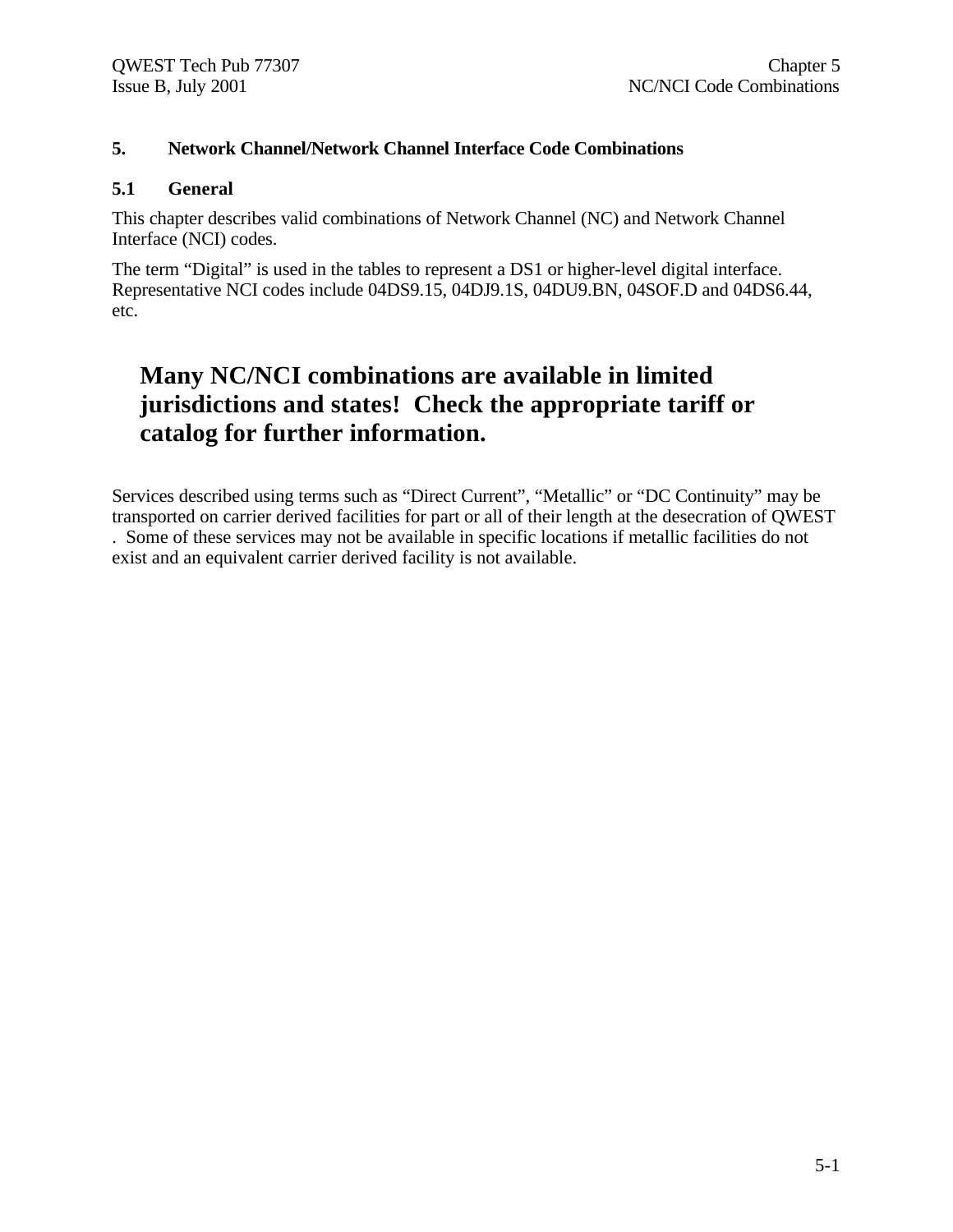#### **5.2 Low Speed Data Access Service - LS1**

Low Speed Data One is nationally known as Metallic Access Service One (MT1).

| NC/NCI Combinations             |                                   |             |                             |                   |
|---------------------------------|-----------------------------------|-------------|-----------------------------|-------------------|
| $NC = NT -$<br>No options       |                                   |             |                             |                   |
|                                 |                                   |             | <b>QWEST</b> Central Office |                   |
| <b>Remarks</b>                  | <b>Access Customer</b>            | <b>CONI</b> | <b>Interconnector</b>       | <b>End-User</b>   |
| Dry Contact Closure             | 02DB2.102 *<br>02DC8.2 *          |             |                             | 02CC <sub>8</sub> |
| (See note.)                     | 04DB2.102                         |             |                             |                   |
|                                 | Digital                           |             |                             |                   |
| <b>QWEST</b> Energized<br>Alarm | 02DB2.101<br>02DB8.102<br>02DC8.2 |             |                             | 02DC8.2           |
| (See note.)                     | 04DB2.101<br>04DB8.102            |             |                             |                   |
|                                 | Digital                           |             |                             |                   |
| Interconnector                  |                                   |             | 02QC8.DC2 *                 | 02DC8.2           |
| <b>Energized Alarm</b>          | 02DC8.2                           |             | 02QC8.DC2                   |                   |
|                                 | Digital                           |             |                             |                   |
| Direct Current /                | 02DC8.3                           |             |                             | 02DC8.3           |
| Low Speed Data                  |                                   |             | 02QC8.DC3                   | 02DC8.3           |
| $(30$ Baud)                     | 02DC8.3                           |             | 02QC8.DC3                   |                   |
| (See note.)                     |                                   |             |                             |                   |

# **Table 5-1:** Low Speed Data One (NT--)

\* Provides one way operation. Others are for two-way operation.

Note: The combination 02DC8.3 – 02DC8.3 is supported in the FCC tariff for all states except for the states of Oregon, Washington and the Spokane LATA in Idaho. The combinations in the first two groups are available in these three locations.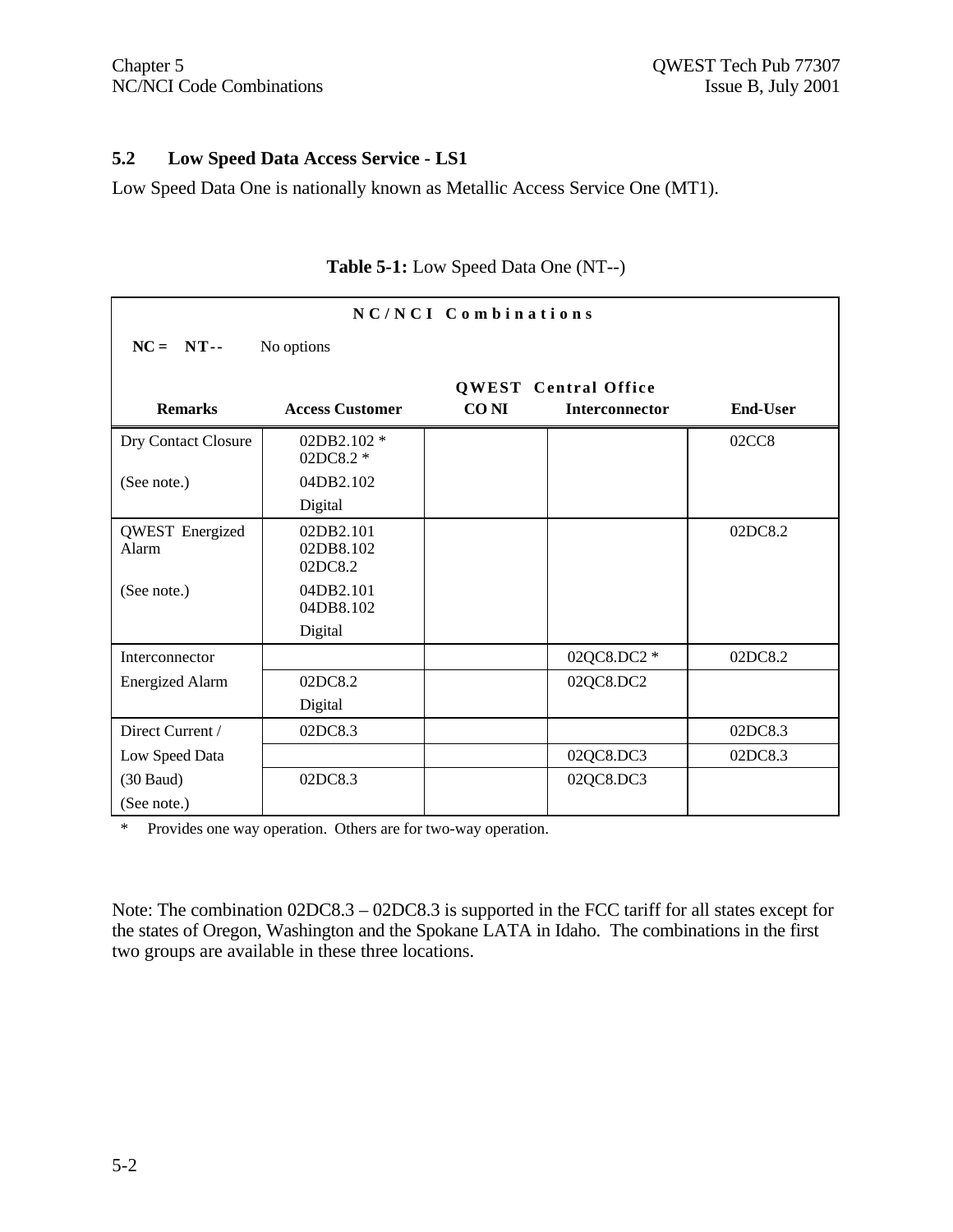# **5.3 Low Speed Data Access Service - LS2**

Low Speed Data Two is nationally known as Metallic Access Service One (MT2).

| NC/NCI Combinations             |                        |             |                                                      |                 |
|---------------------------------|------------------------|-------------|------------------------------------------------------|-----------------|
| $NC = NU -$                     | No options             |             |                                                      |                 |
| <b>Remarks</b>                  | <b>Access Customer</b> | <b>CONI</b> | <b>QWEST</b> Central Office<br><b>Interconnector</b> | <b>End-User</b> |
| McCulloh Format                 | 02DC8.2<br>02DB2       |             |                                                      | 02DC8.1         |
|                                 | Digital                |             |                                                      |                 |
|                                 |                        |             | 02QC8.DC1                                            | 02DC8.1         |
|                                 | 02DC8.2                |             | 02QC8.DC1                                            |                 |
|                                 | Digital                |             |                                                      |                 |
| <b>QWEST</b> Energized<br>Alarm | 02DC8.1<br>04DB2       |             |                                                      | 02DC8.2         |
|                                 | Digital                |             |                                                      |                 |
| Interconnector                  |                        |             | 02QC8.DC2                                            | 02DC8.2         |
| <b>Energized Alarm</b>          | 02DC8.1                |             | 02QC8.DC1                                            |                 |
|                                 | Digital                |             |                                                      |                 |

# **Table 5-2:** Low Speed Data Two (NU--)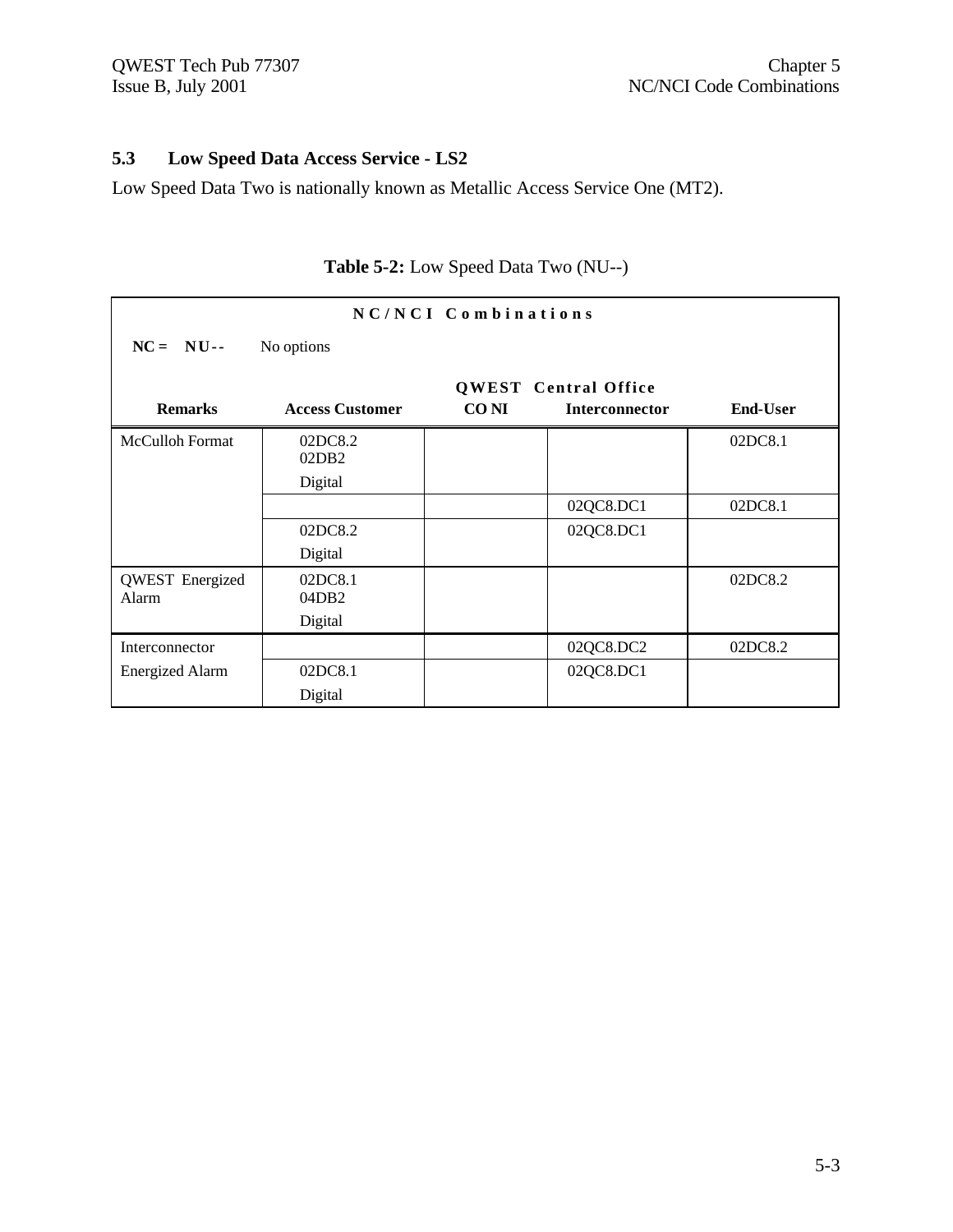# **Table 5-3** Low Speed Data Two (NU-B)

|                        |                                | NC/NCI Combinations                           |          |
|------------------------|--------------------------------|-----------------------------------------------|----------|
| $NC = NU-B$            | <b>Central Office Bridging</b> |                                               |          |
| <b>Access Customer</b> | CO NI                          | <b>QWEST</b> Central Office<br>Interconnector | End-User |
|                        | 02BM8                          |                                               | 02DC8.1  |
|                        | 02BB8                          |                                               | 02DC8.2  |
| 02DC8.1                | 02BM8                          |                                               |          |
| 02DC8.2                | 02BB8                          |                                               |          |
| 04DB2                  | 02BM8                          |                                               |          |
| Digital                |                                |                                               |          |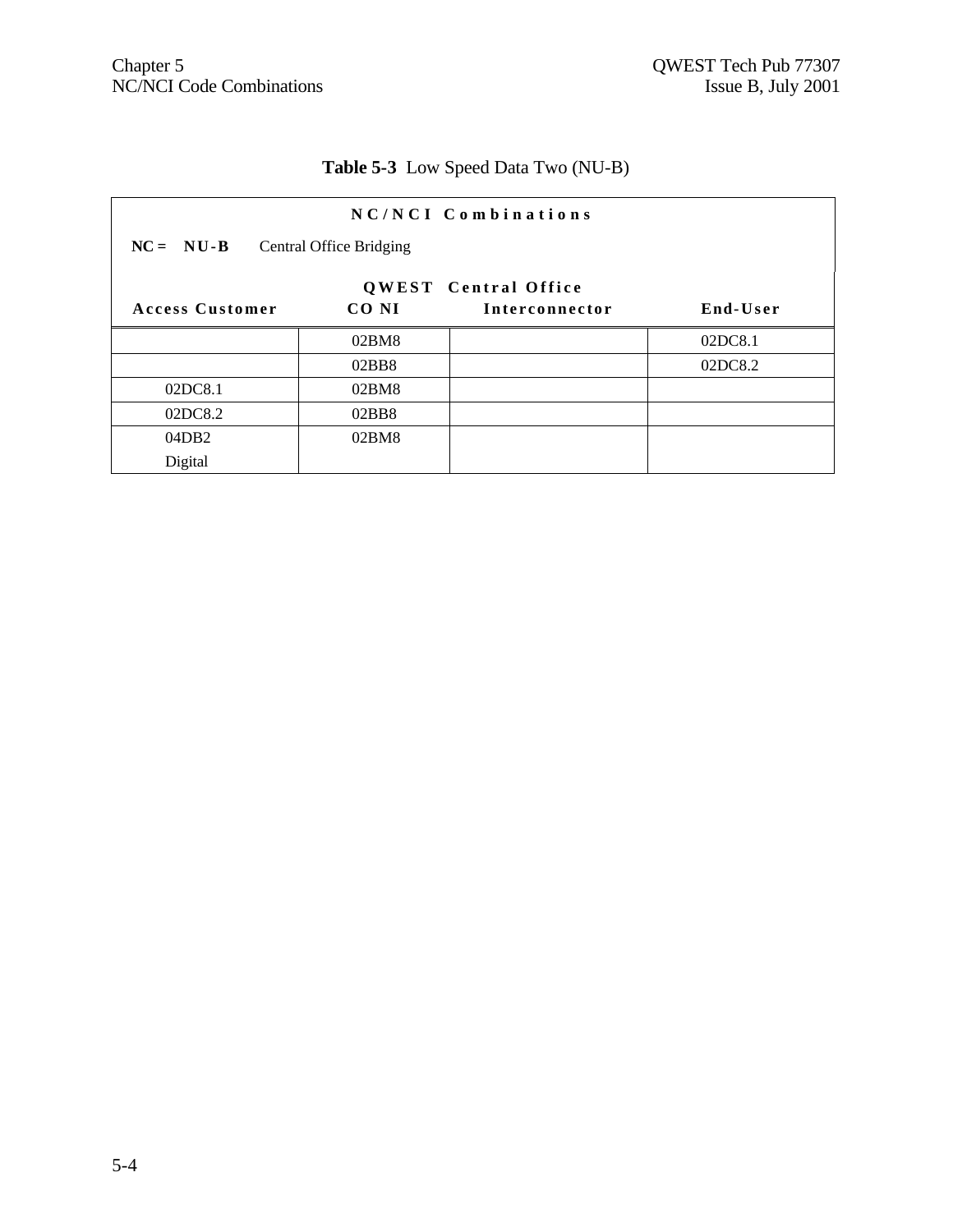# **5.4 Telegraph Grade Access Service - TG1**

| NC/NCI Combinations |                                                  |             |                                               |                                                |
|---------------------|--------------------------------------------------|-------------|-----------------------------------------------|------------------------------------------------|
| $NC = NW -$         | No options                                       |             |                                               |                                                |
| <b>Remarks</b>      | <b>Access Customer</b>                           | <b>CONI</b> | <b>QWEST</b> Central Office<br>Interconnector | <b>End-User</b>                                |
|                     | 02DB2.10<br>02DB2.101<br>02DB2.102               |             |                                               | 02TT8.2<br>02TT8.6<br>04TT8.2                  |
|                     | 04DB2.10<br>04DB2.43 *<br>04DB2.101<br>04DB2.102 |             |                                               | 04TT8.6                                        |
|                     | Digital                                          |             |                                               | 02TT8.2 **<br>02TT8.6 **<br>04TT8.2<br>04TT8.6 |
|                     | 02TT8.2                                          |             |                                               | 02TT8.2 **                                     |
|                     | 02TT8.6                                          |             |                                               | 02TT8.6 **                                     |
|                     | 04TT8.2                                          |             |                                               | 04TT8.2                                        |
|                     | 04TT8.6                                          |             |                                               | 04TT8.6                                        |

# **Table 5-4:** Telegraph Grade One (NW--)

\* Supplemental Channel Assignment Information required.

\*\* Half Duplex.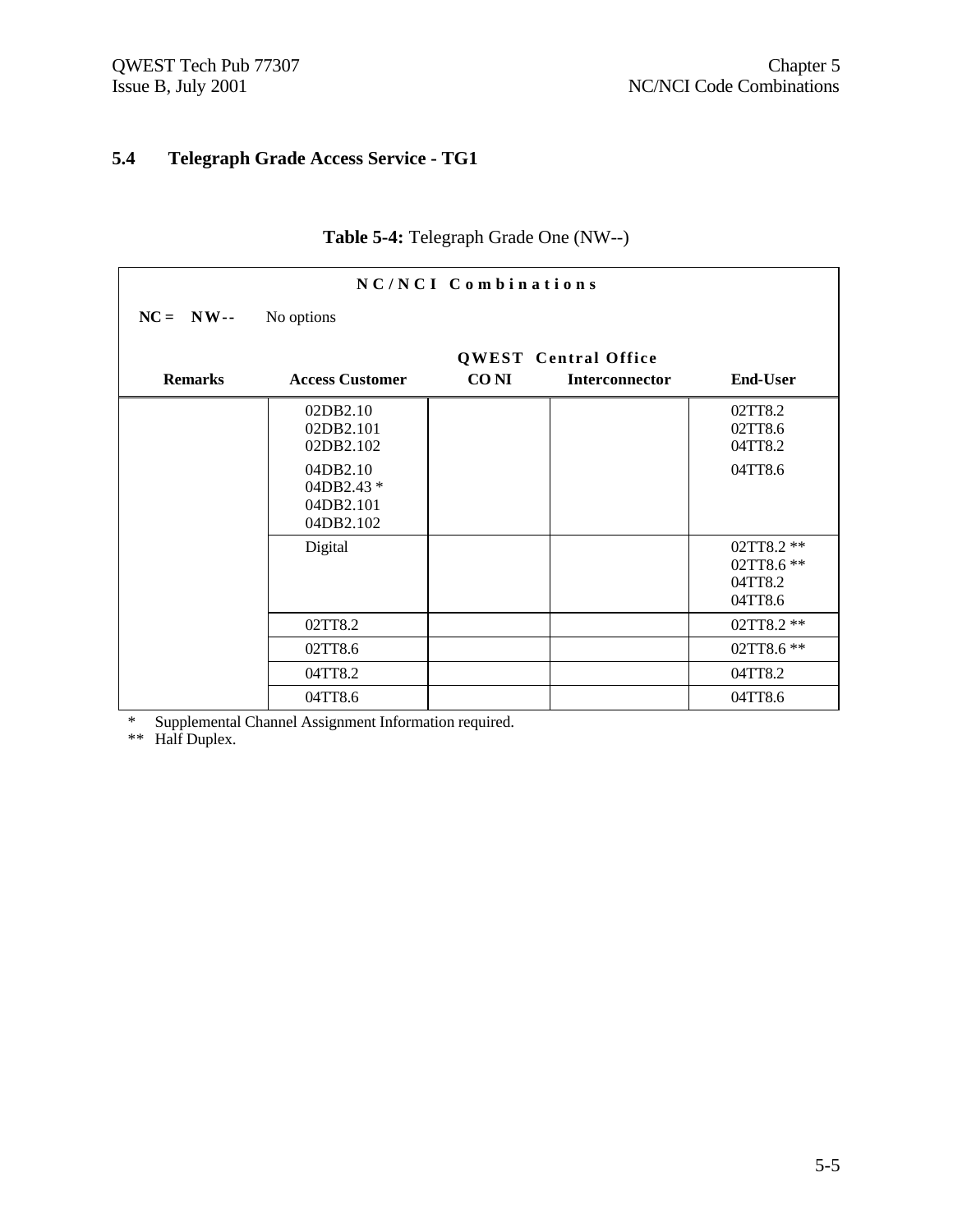# **Table 5-5:** Telegraph Grade One (NW-B)

| NC/NCI Combinations                                                               |          |                                               |                    |  |  |  |
|-----------------------------------------------------------------------------------|----------|-----------------------------------------------|--------------------|--|--|--|
| $NC = NW - B$ Central Office Bridging                                             |          |                                               |                    |  |  |  |
| <b>Access Customer</b>                                                            | CO NI    | <b>QWEST</b> Central Office<br>Interconnector | End-User           |  |  |  |
|                                                                                   |          |                                               |                    |  |  |  |
|                                                                                   | 02BH8 ** |                                               | 02TT8.2<br>02TT8.6 |  |  |  |
|                                                                                   | 04BH8    |                                               | 04TT8.2<br>04TT8.6 |  |  |  |
| 02DB2.10<br>02DB2.101<br>02DB2.102<br>02TT8.2<br>02TT8.6                          | 02BH8 ** |                                               |                    |  |  |  |
| 04DB2.10<br>04DB2.43 *<br>04DB2.101<br>04DB2.102<br>04TT8.2<br>04TT8.6<br>Digital | 04BH8    |                                               |                    |  |  |  |

\* Supplemental Channel Assignment Information required.

\*\* Half Duplex.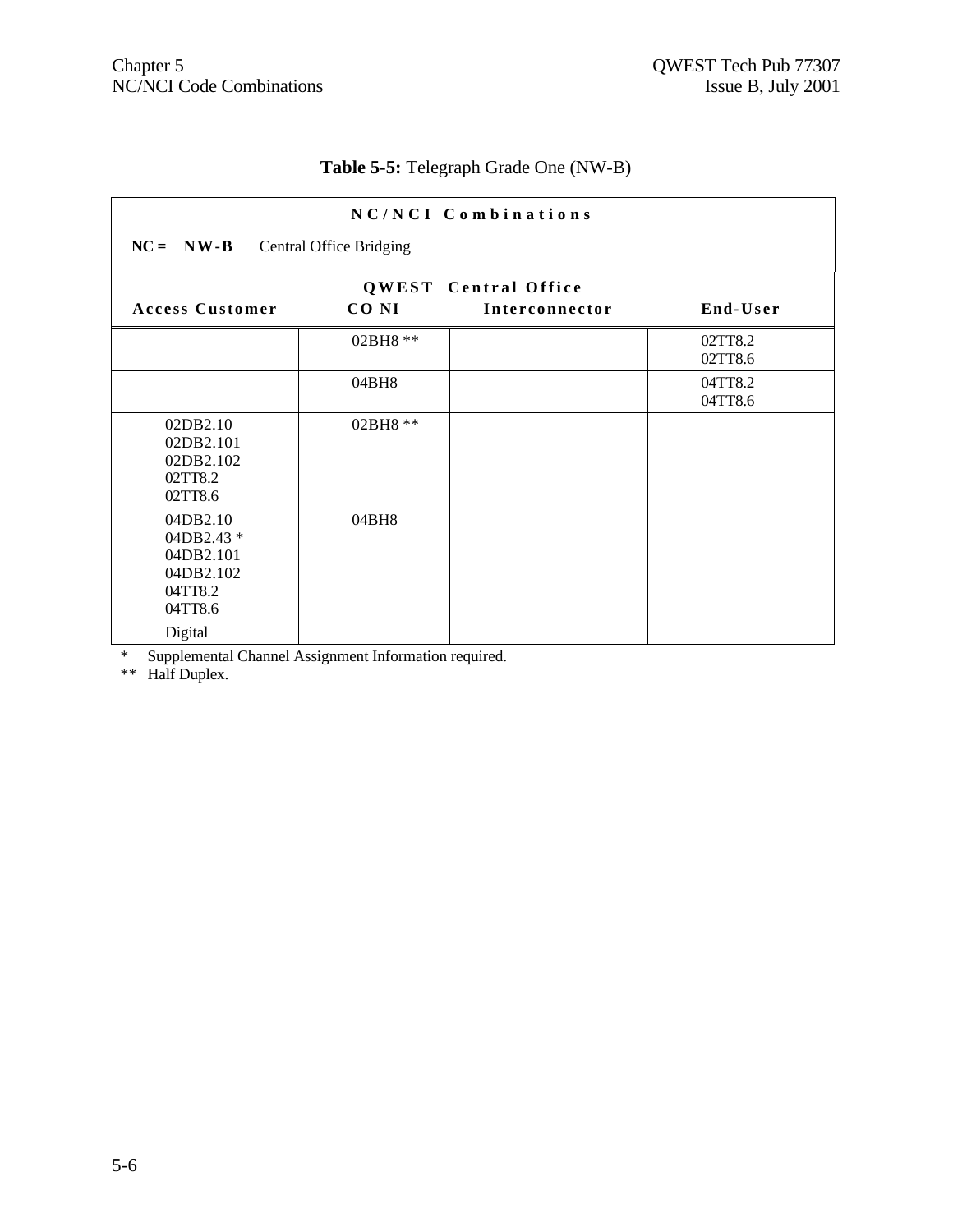# **5.5 Telegraph Grade Access Service - TG2**

| NC/NCI Combinations         |                                                  |             |                                                      |                 |  |
|-----------------------------|--------------------------------------------------|-------------|------------------------------------------------------|-----------------|--|
| $NC = NY - -$<br>No options |                                                  |             |                                                      |                 |  |
| <b>Remarks</b>              | <b>Access Customer</b>                           | <b>CONI</b> | <b>QWEST</b> Central Office<br><b>Interconnector</b> | <b>End-User</b> |  |
|                             | 02DB2.10<br>02DB2.101<br>02DB2.102               |             |                                                      | 10IA8           |  |
|                             | 04DB2.10<br>04DB2.43 *<br>04DB2.101<br>04DB2.102 |             |                                                      |                 |  |
|                             | Digital                                          |             |                                                      |                 |  |
|                             | 02DB2.10<br>02DB2.101<br>02DB2.102               |             | 02QC2.DB1                                            |                 |  |
|                             | 04DB2.10<br>04DB2.101<br>04DB2.102               |             | 04QC2.DB1                                            |                 |  |
|                             | Digital                                          |             |                                                      |                 |  |

# **Table 5-6:** Telegraph Grade Data Two (NY--)

\* Supplemental Channel Assignment Information required.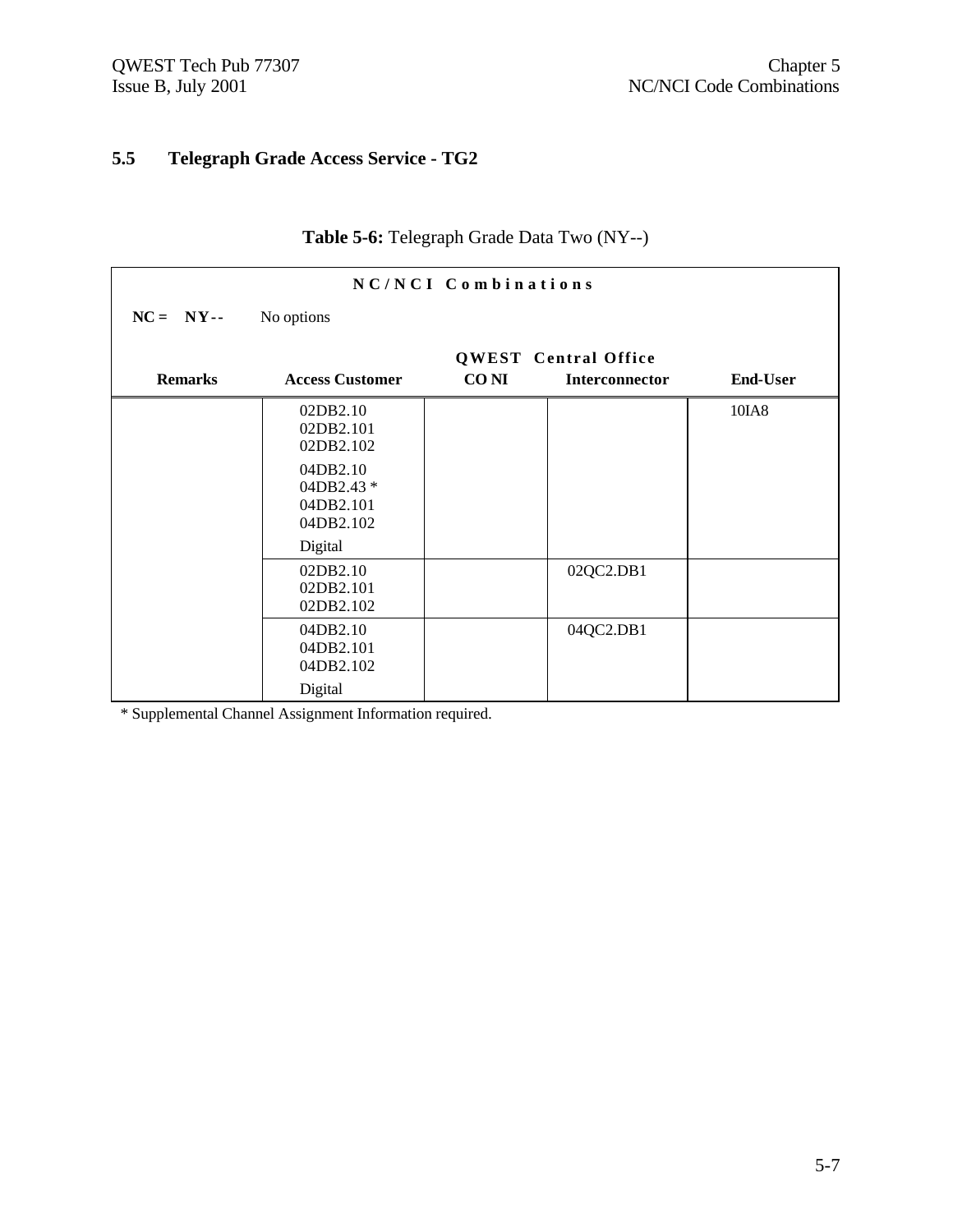# **Table 5-7:** Telegraph Grade Data Two (NY-B)

|                                                |                                | NC/NCI Combinations         |          |
|------------------------------------------------|--------------------------------|-----------------------------|----------|
| $NC = NY-B$                                    | <b>Central Office Bridging</b> |                             |          |
|                                                |                                | <b>QWEST</b> Central Office |          |
| <b>Access Customer</b>                         | CO NI                          | Interconnector              | End-User |
|                                                | 02BH8 *<br>04BH8               |                             | 10IA8    |
| 02DB2.10<br>02DB2.101<br>02DB2.102             | $02BH8*$<br>04BH8              |                             |          |
| 04DB2.10<br>04DB2.43<br>04DB2.101<br>04DB2.102 | 04BH8                          |                             |          |
| Digital                                        |                                |                             |          |

\* Half Duplex.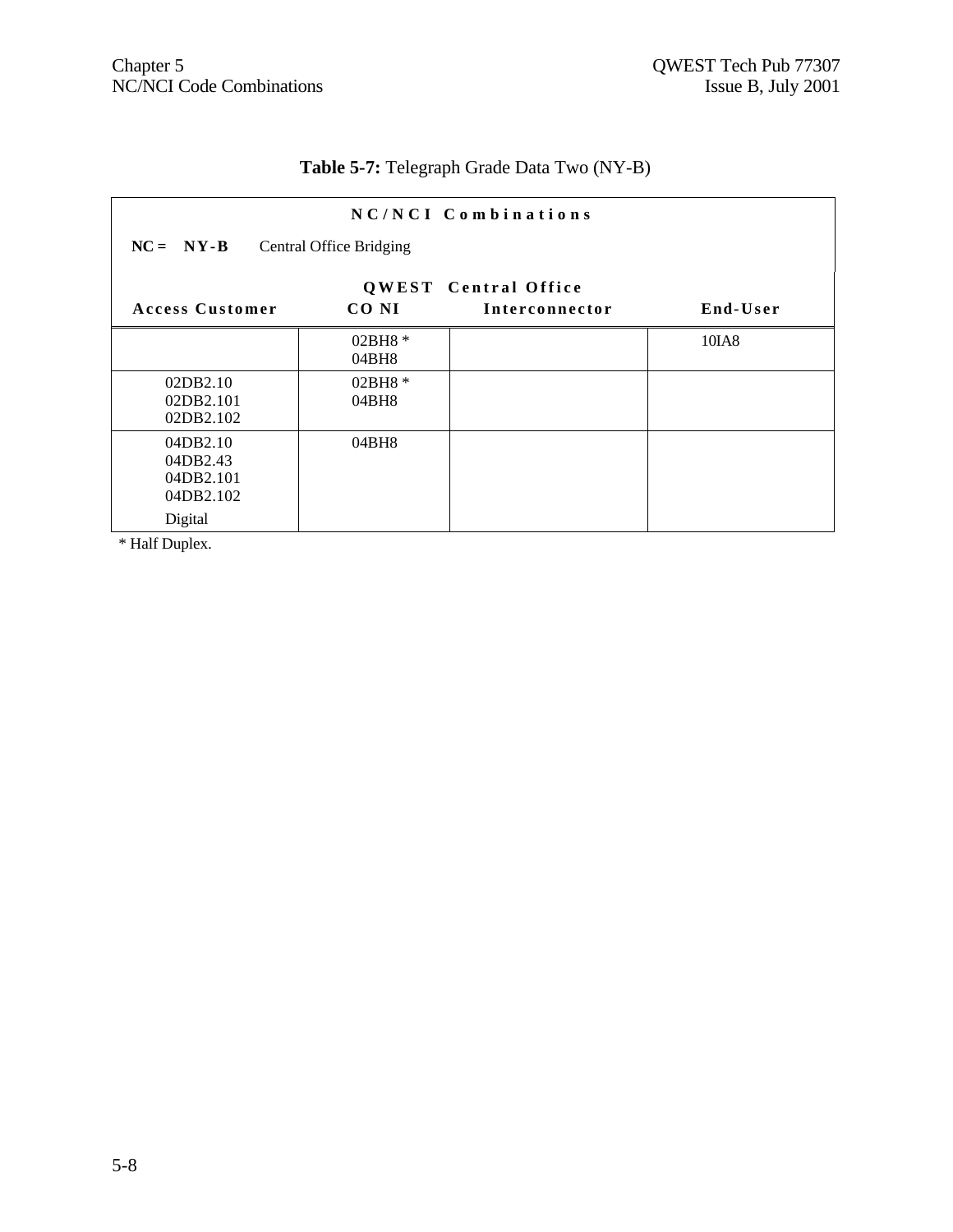#### **5.6 Direct Current Access Service - MT3**

Direct Current Service is nationally known as Metallic Channel Service. This service may be transported on carrier derived facilities.

|                |                        | NC/NCI Combinations |                             |                 |
|----------------|------------------------|---------------------|-----------------------------|-----------------|
| $NC = NV--$    | No options             |                     |                             |                 |
|                |                        |                     | <b>QWEST</b> Central Office |                 |
|                |                        |                     |                             |                 |
| <b>Remarks</b> | <b>Access Customer</b> | CO NI               | <b>Interconnector</b>       | <b>End-User</b> |
|                | 02DC8.3                |                     |                             | 02DC8.3         |
|                |                        |                     | 02QC8.DC3                   | 02DC8.3         |

# **Table 5-8:** Direct Current (NV--)

**Table 5-9:** Direct Current (NV-B)

|                        |                                | NC/NCI Combinations                           |          |
|------------------------|--------------------------------|-----------------------------------------------|----------|
| $NC = NV-B$            | <b>Central Office Bridging</b> |                                               |          |
| <b>Access Customer</b> | CO NI                          | <b>QWEST</b> Central Office<br>Interconnector | End-User |
|                        | 02BB8                          |                                               | 02DC8.3  |
| 02DC8.3                | 02BB8                          |                                               |          |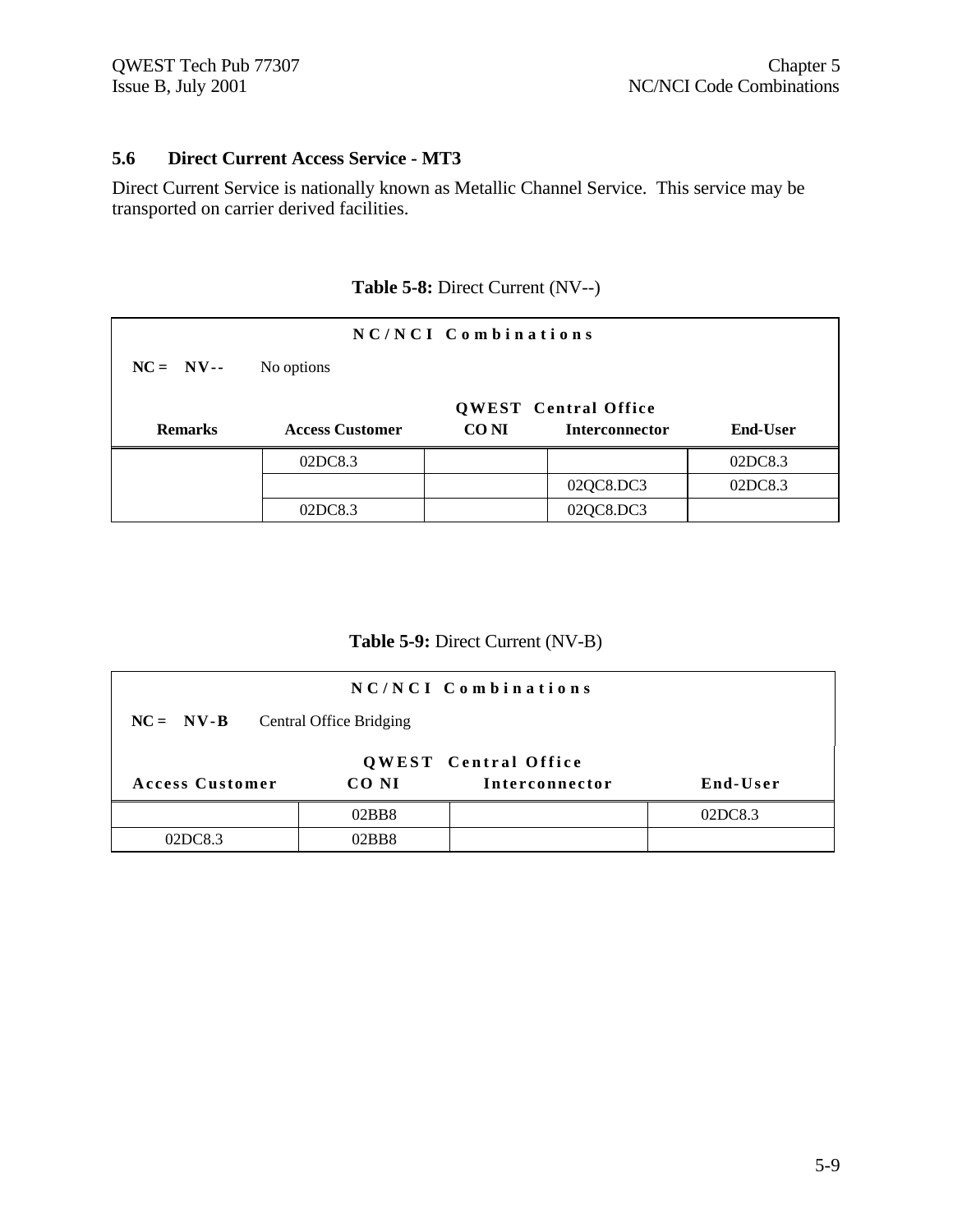# **5.7 Non-Access Services - LS31**

| NC/NCI Combinations             |                       |             |                       |
|---------------------------------|-----------------------|-------------|-----------------------|
| $NC = UV -$<br>No options       |                       |             |                       |
| <b>QWEST</b> Central Office     |                       |             |                       |
| <b>Remarks</b>                  | <b>End-User</b>       | <b>CONI</b> | <b>End-User</b>       |
| Dry Contact                     | 02DC8.2               |             | 02CC8                 |
| Closure                         | Digital               |             |                       |
| <b>QWEST</b> Energized<br>Alarm | Digital               |             | 02DC8.2               |
| DC Continuity                   | $(02MT8*)$<br>02DC8.3 |             | $(02MT8*)$<br>02DC8.3 |
| Telegraph/                      | 02TT8.2 **            |             | 02TT8.2 **            |
| Teletypewriter                  | Digital               |             |                       |
| $0-75$ Baud                     | 02TT8.6 **            |             | 02TT8.6 **            |
|                                 | Digital               |             |                       |
|                                 | Digital               |             | 04TT8.2<br>04TT8.6    |
| EIA 25 pin RS 232               | 10IA8                 |             | 10IA8                 |
| $0 - 150$ Baud                  | Digital               |             |                       |

# **Table 5-10:** Non-Access Low Speed Data (UY--)

\* 02MT8 is a non-standard code. Use 02DC8.3

\*\* Half Duplex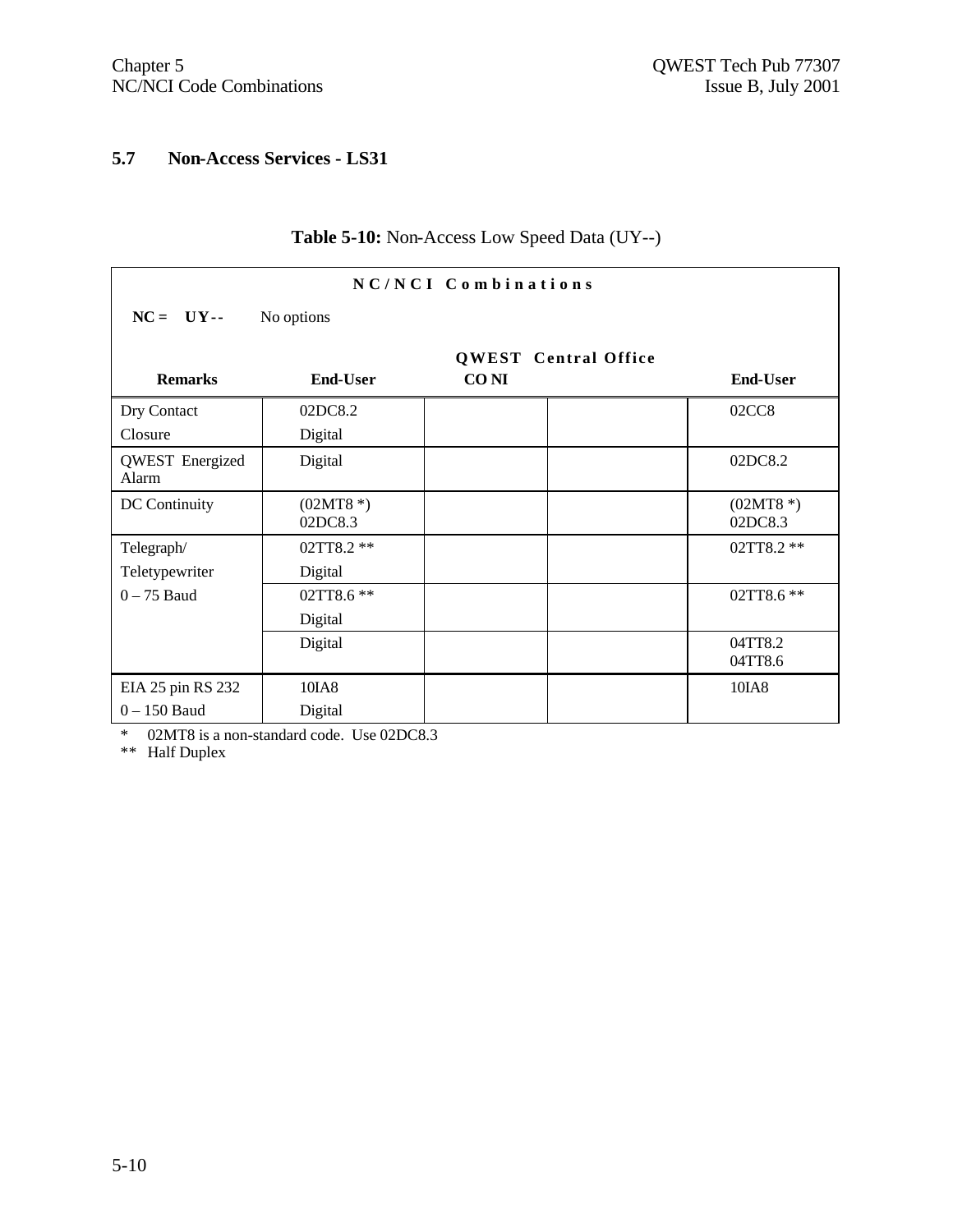|                    |                                | NC/NCI Combinations                        |                                 |
|--------------------|--------------------------------|--------------------------------------------|---------------------------------|
| $NC = UV-B$        | <b>Central Office Bridging</b> |                                            |                                 |
| Remark             | CO NI                          | <b>QWEST</b> Central Office<br>Application | End-User                        |
| McCulloh Bridge    | 02BM8                          | Remote<br>Master                           | 02DC8.2<br>02DC8.1              |
|                    | $02BM8*$                       | CO to CO                                   |                                 |
| <b>Bunch Block</b> | 02BB8                          |                                            | $(02MT8 **)$<br>02DC8.3         |
| Telegraph Hub      | 02BH8#                         |                                            | 02TT8.2#<br>02TT8.6#<br>Digital |
|                    | 04BH8                          |                                            | 04TT8.2<br>04TT8.6<br>10IA8     |
|                    |                                |                                            | Digital                         |

# **Table 5-12:** Non-Access Low Speed Data (UY-B)

\* Bridge to Bridge application (Mid Link)

\*\* 02MT8 is a non-standard code. Use 02DC8.3

# Half Duplex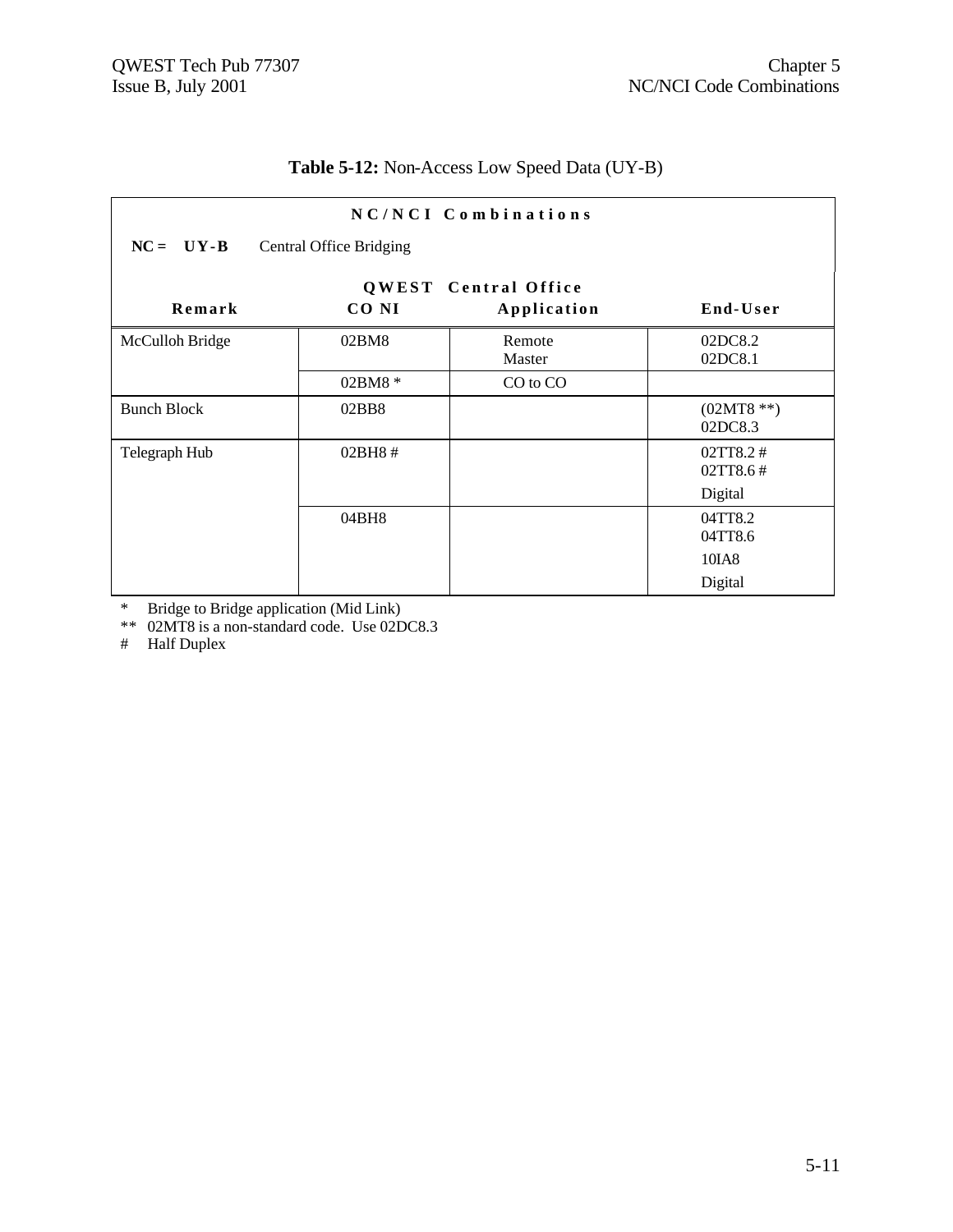# **CONTENTS**

# **Chapter and Section**

# Page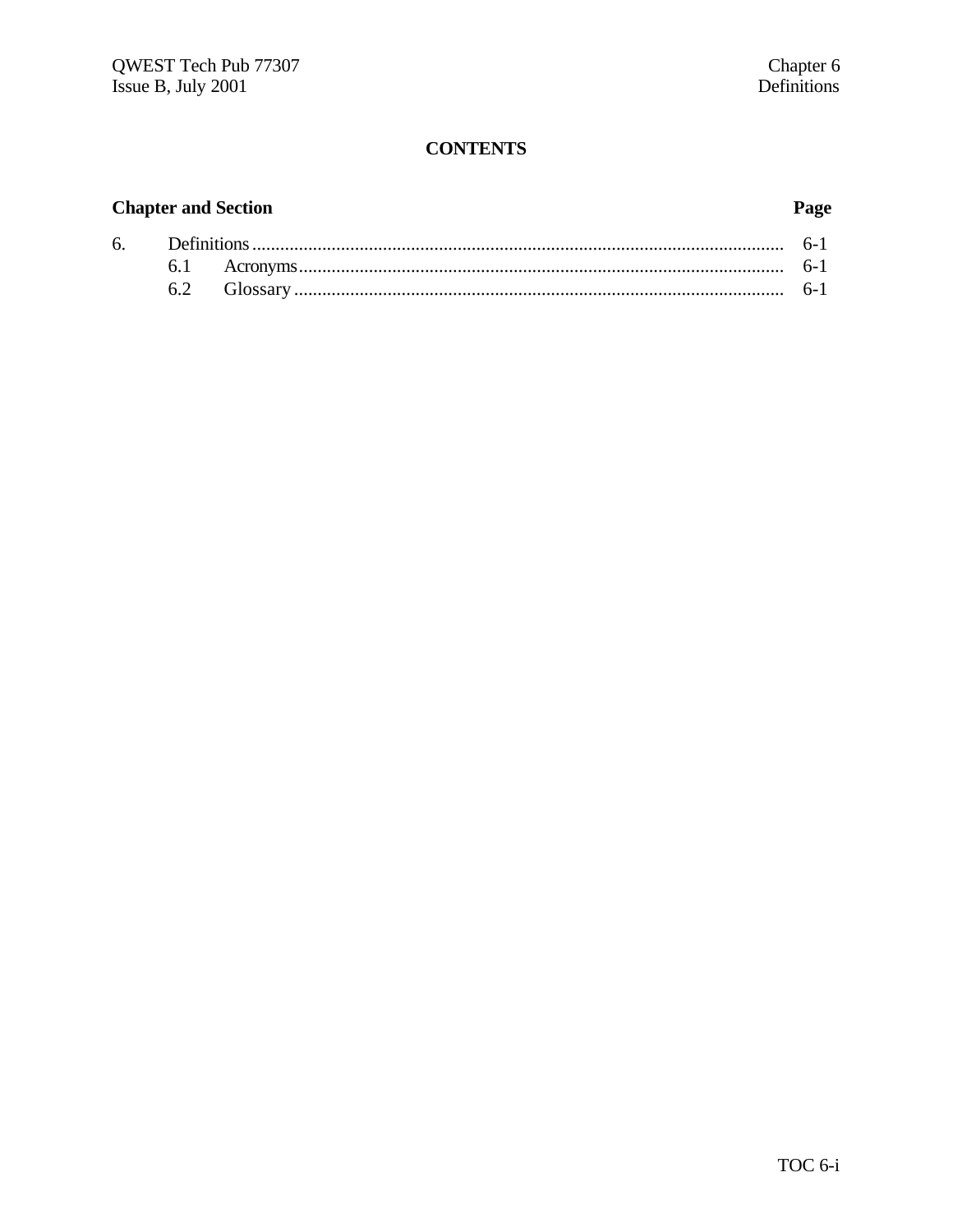# **6. Definitions**

#### **6.1 Acronyms**

| AC              | alternating current                                  |
|-----------------|------------------------------------------------------|
| <b>ANSI</b>     | America National Standards Institute                 |
| <b>CLEC</b>     | Certified Local Exchange Carrier                     |
| CO              | <b>Central Office</b>                                |
| dB              | decibel                                              |
| DC              | <b>Direct Current</b>                                |
| D <sub>S0</sub> | Digital Signal Level 0 (64 kbit/s) (1 voice channel) |
| DS1             | Digital Signal Level 1 (1.544 Mbit/s)                |
| <b>EIA</b>      | <b>Electronic Industries Association</b>             |
| <b>FCC</b>      | <b>Federal Communications Commission</b>             |
| kbit/s          | kilobits per second $(1,000 \text{ bit/s})$          |
| <b>LATA</b>     | <b>Local Access and Transport Area</b>               |
| mA, ma          | Milliamperes (one thousandth of an ampere)           |
| Mbit/s          | Megabit per Second                                   |
| NC              | <b>Network Channel</b>                               |
| <b>NCI</b>      | <b>Network Channel Interface</b>                     |
| N <sub>I</sub>  | Network Interface                                    |
| POT             | Point Of Termination                                 |
| $\mu$ F         | Micro-Farad                                          |
|                 |                                                      |

# **6.2 Glossary**

#### **Acceptance Limit (AL)**

The maximum deviation from a design parameter that is allowed at service turnup or customer acceptance.

## **Access Customers**

Any of the companies that provide telecommunications service between LATAs and/or order from the Access Tariffs. Includes Interexchange Carriers.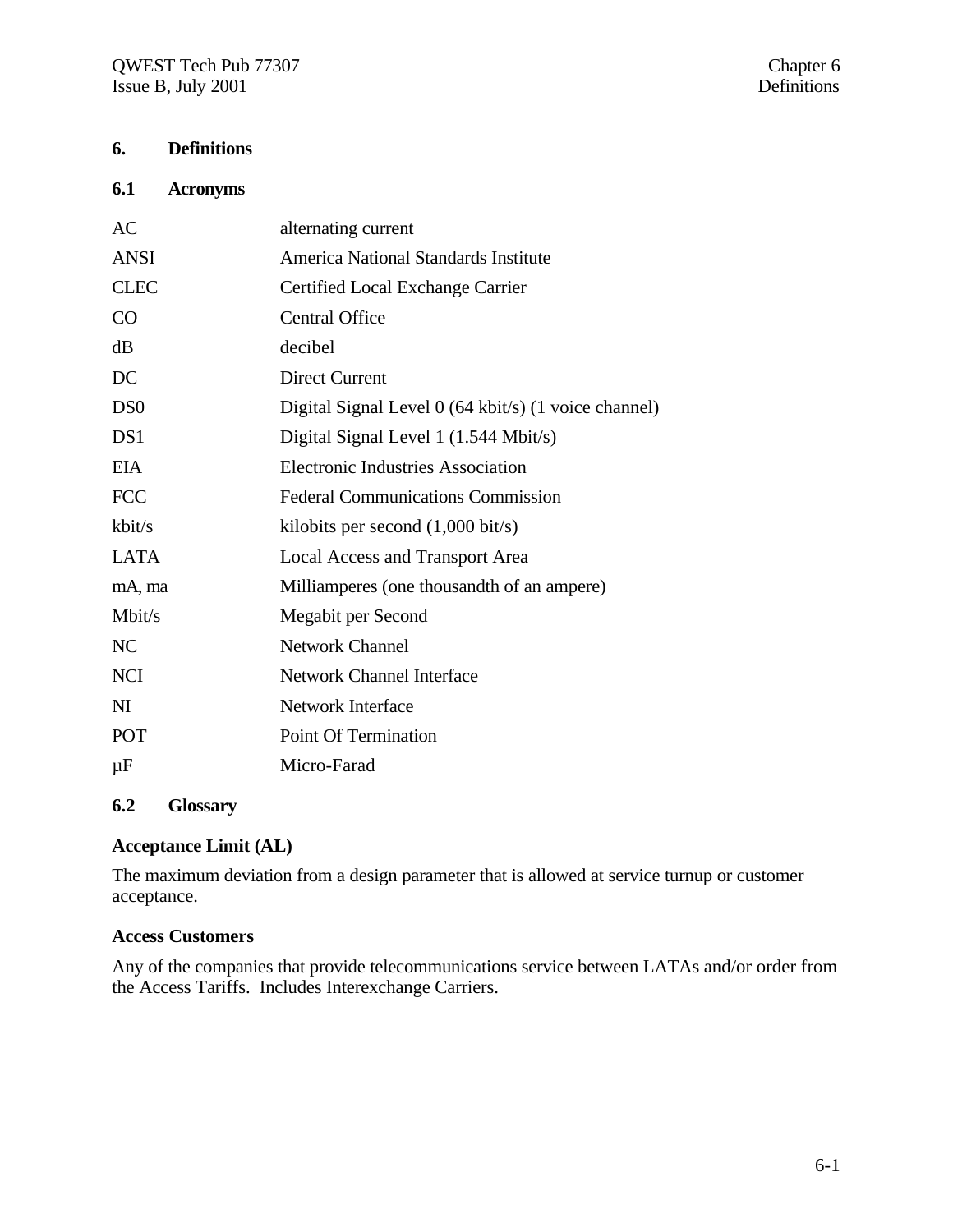# **Access Providers**

Any of the telephone companies licensed by the appropriate utility commission to provide local telecommunication service within a LATA. This includes Bell Operating Companies, Information Distribution Companies, Non-Bell Operating Companies and other Local Exchange Carriers.

## **American National Standards Institute (ANSI)**

An organization supported by the telecommunications industry to establish performance and interface standards.

#### **Asynchronous Transmission**

Not synchronous: Data transmission in which the time of occurrence of specified significant instant of a data bit (usually the leading edge) is arbitrary, and occurs without necessarily having a fixed time relationship to preceding comparable instants.

# **BAUD**

A unit of signaling speed. It is the reciprocal of the time duration in seconds of the shortest signal element (binary 1 or 0) within a code signal. The rates specified are the number of signal elements per second.

## **Bridging (MULTIPOINT-SERVICE)**

Denotes the process of connecting three or more customer locations.

## **Carrier**

An organization whose function is to provide telecommunications services. Examples are: Local Exchange Carriers, Interexchange Carriers, Cellular Carriers, etc.

## **Central Office (CO)**

A local switching system (or a portion thereof) and its associated equipment located at a wire center.

## **Certified Local Exchange Carrier (CLEC)**

A Local Exchange Carrier certified to do business in a state as a Local Exchange Carrier.

## **Channel**

An electrical or photonic, in the case of fiber optic based transmission systems, communications path between two or more points of termination.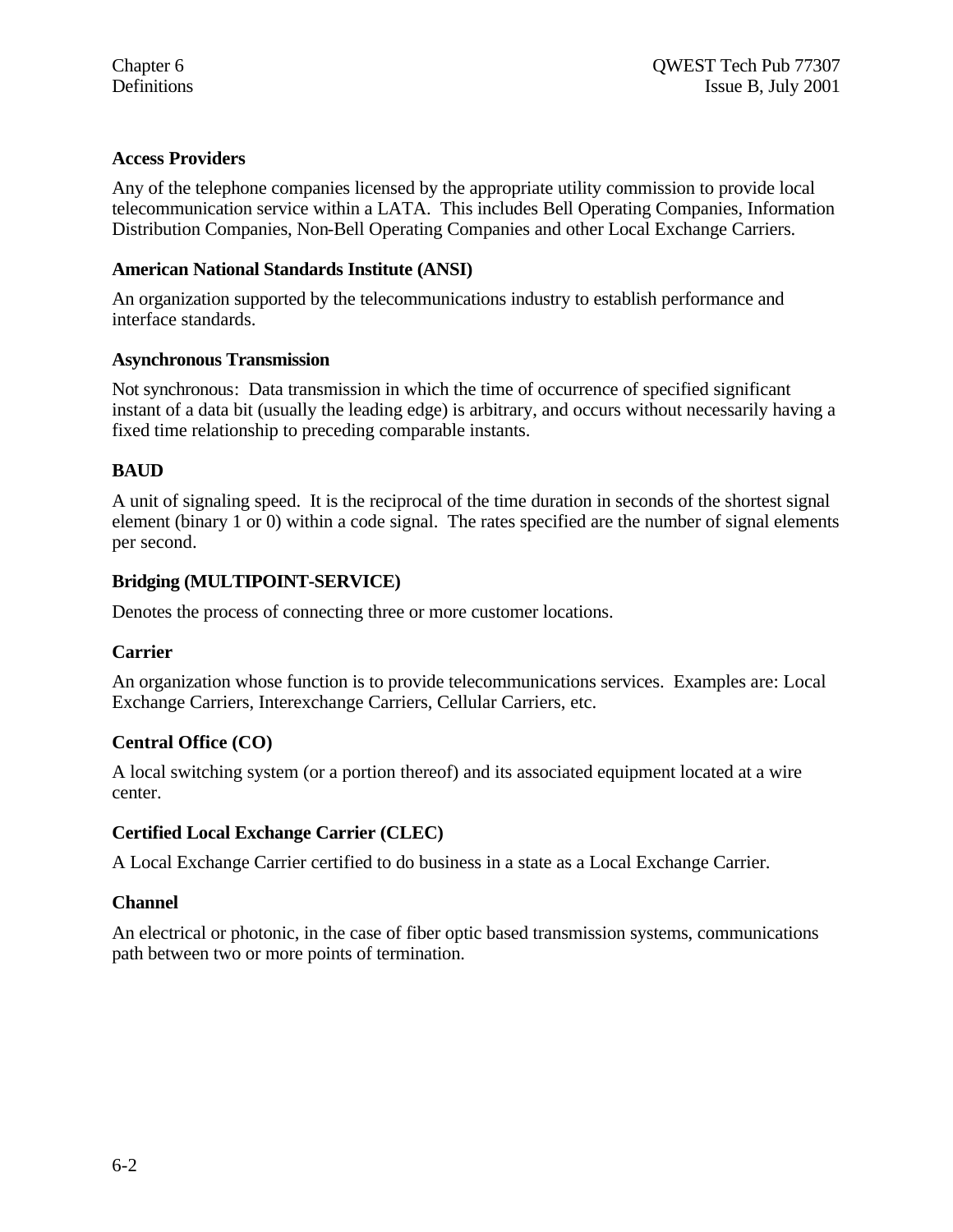#### **Customer Interface**

The interface with a customer at a point of termination.

#### **Customer Premises**

Denotes a building or portion(s) of a building occupied by a single customer or End-User either as a place of business or residence. Adjacent buildings and the buildings on the same continuous property occupied by the customer and not separated by a public thoroughfare are also considered the same customer's premises.

#### **Customer Premises Equipment (CPE)**

All telecommunication equipment located at a customer's location.

#### **Customers**

Denotes any individual, partnership or corporation who subscribes to the services provided by QWEST. Customers are divided into two distinct and separate categories: (1) carriers, who provide services for hire for others, and (2) End-Users, who request services only for their own use.

#### **Decibel (dB)**

A unit measurement of transmission loss, gain, or relative level. It is the logarithmic unit of signal power ratio most commonly used in telephony. It is used to express the relationship between two signal powers, usually between two acoustic, electrical, or optical signals; it is equal to ten times the common logarithm of the ratio of the two signal powers.

#### **Digital Transmission Facilities**

May include both loop and interoffice facilities which perform multiplexing, demultiplexing, and transport of digital signals between the SS Exchange Termination and the Subscriber Access Termination.

#### **End Office**

A designation of a QWEST switching system that occupies the lowest level of the public switched network hierarchy. it is the designation of a switching system that connects lines to lines, and lines to trunks (a local switching system).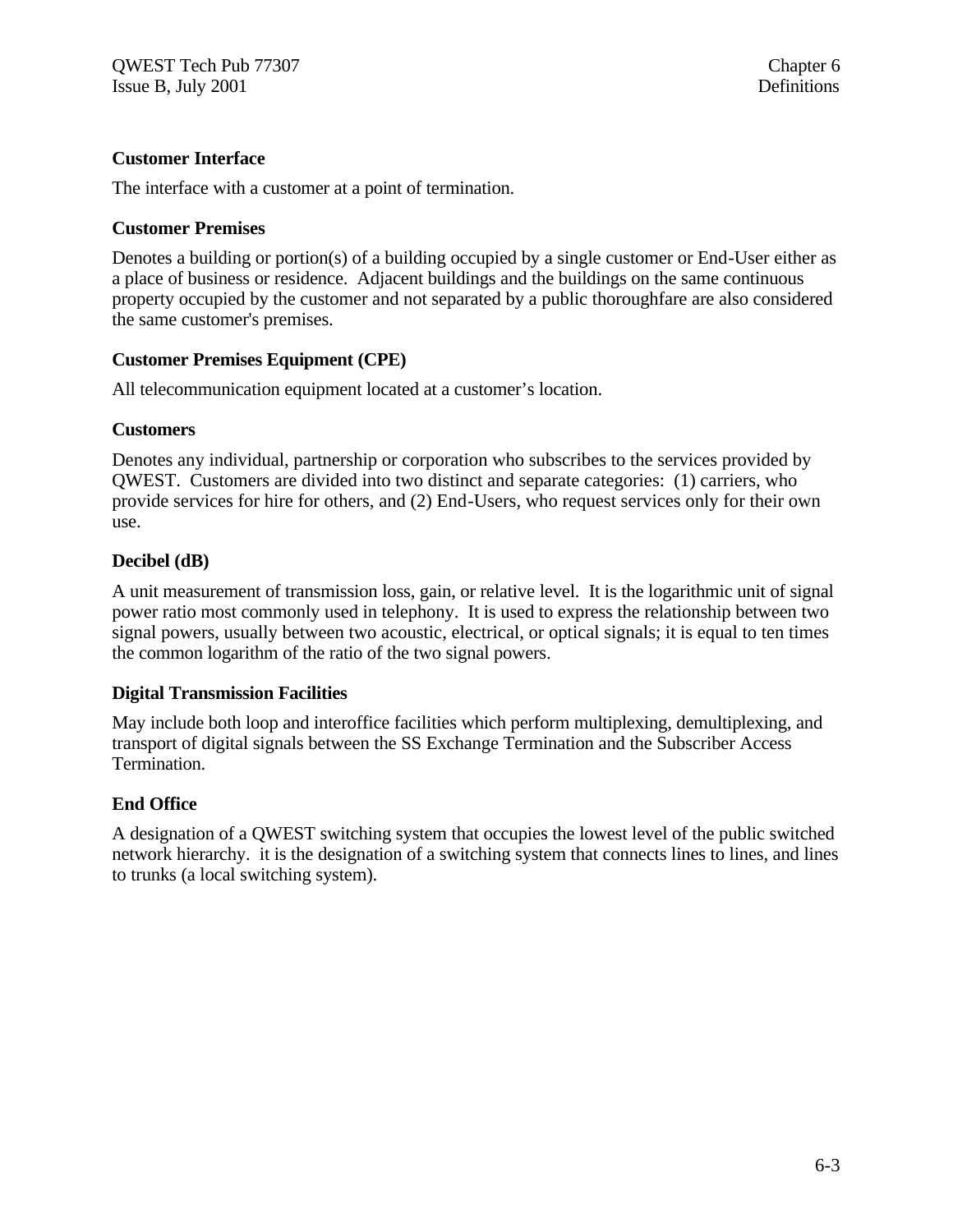# **End-User (EU)]**

The term "End-User" denotes any customer of telecommunications service that is not a carrier, except that a carrier shall be deemed to be an "End-User" to the extent that such carrier uses a telecommunications service for administrative purposes without making such service available to others, directly or indirectly. The term is frequently used to denote the difference between a Carrier interface and an interface subject to unique regulatory requirements at non-Carrier customer premises (FCC Part 68, etc.)

## **Facilities**

Facilities are the transmission paths between the demarcation points serving customer locations, a demarcation point serving a customer location and a QWEST Central Office, or two QWEST offices.

# **Frequency-Shift Keying (FSK)**

A form of frequency modulation in which the modulating wave (often a binary signal) shifts the output frequency between predetermined values and the output wave has no phase discontinuity.

# **Full Duplex (FDX)**

Simultaneous transmission in both directions between two points.

# **Half-Duplex**

Transmission in either direction between two points, but not simultaneously.

## **Impedance**

The total opposition offered by an electric circuit to the flow of an alternating current of a single frequency. It is a combination of resistance and reactance and is measured in ohms.

## **Kilobit/Second (kbit/s)**

One thousand (1000) bits/second

#### **Local Access and Transport Area (LATA)**

A geographic area for the provision and administration of communications service. It encompasses designated exchanges that are grouped to serve common social, economic and other purposes.

## **Megabit per Second (Mbit/s)**

One million (1,000,000) bits per second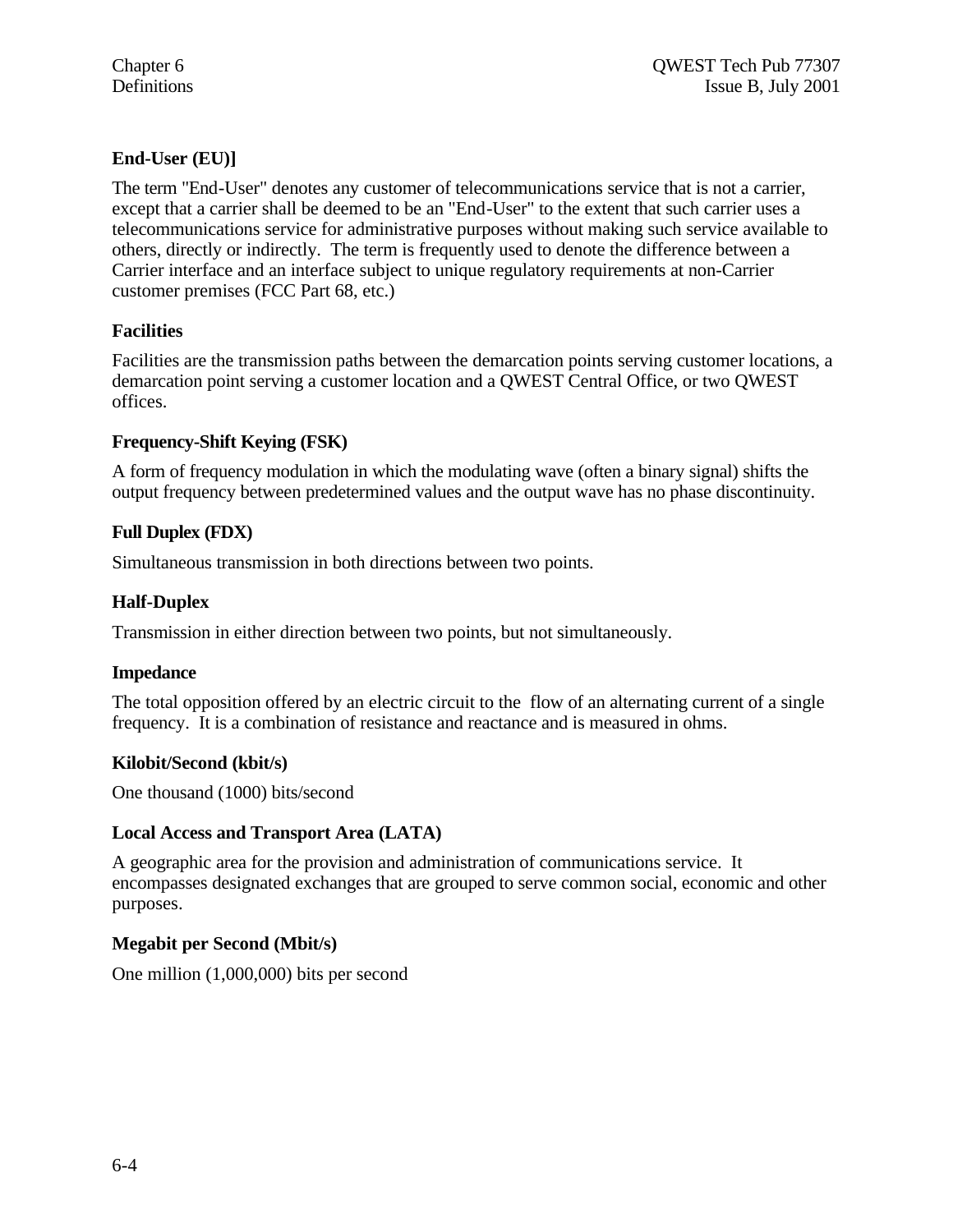## **Metallic Facilities**

A facility that consists of continuous metallic conductors, i.e., devoid of electronic enhancements that would corrupt Direct Current continuity.

# **Multiplexer (Mux)**

An equipment unit to multiplex, or do multiplexing: Multiplexing is a technique of modulating (analog) or interleaving (digital) multiple, relatively narrow bandwidth channels into a single channel having a wider bandwidth (analog) or higher bit-rate (digital). The term Multiplexer implies the demultiplexing function is present to reverse the process so it is not usually stated.

## **Network**

The interconnected telecommunications equipment and facilities.

# **Network Channel (NC) Code**

The Network Channel (NC) code is an encoded representation used to identify both switched and non-switched channel services. Included in this code set are customer options associated with individual channel services, or feature groups and other switched services.

# **Network Channel Interface (NCI) Code**

The Network Channel Interface (NCI) code is an encoded representation used to identify five (5) interface elements located at a Point of Termination (POT) at a central office or at the Network Interface at a customer location. The Interface code elements are: Total Conductors, Protocol, Impedances, Protocol Options, and Transmission Level Points (TLP). (At a digital interface, the TLP element of the NCI code is not used.)

## **Network Interface (NI)**

The point of demarcation on the customer's premises at which QWEST 's responsibility for the provision of service ends.

## **Ohm**

The unit of electric resistance.

## **Point of Termination (PO**T)

The physical telecommunications interface that establishes the technical interface, the test point(s), and the point(s) of operational responsibility. (See Network Interface).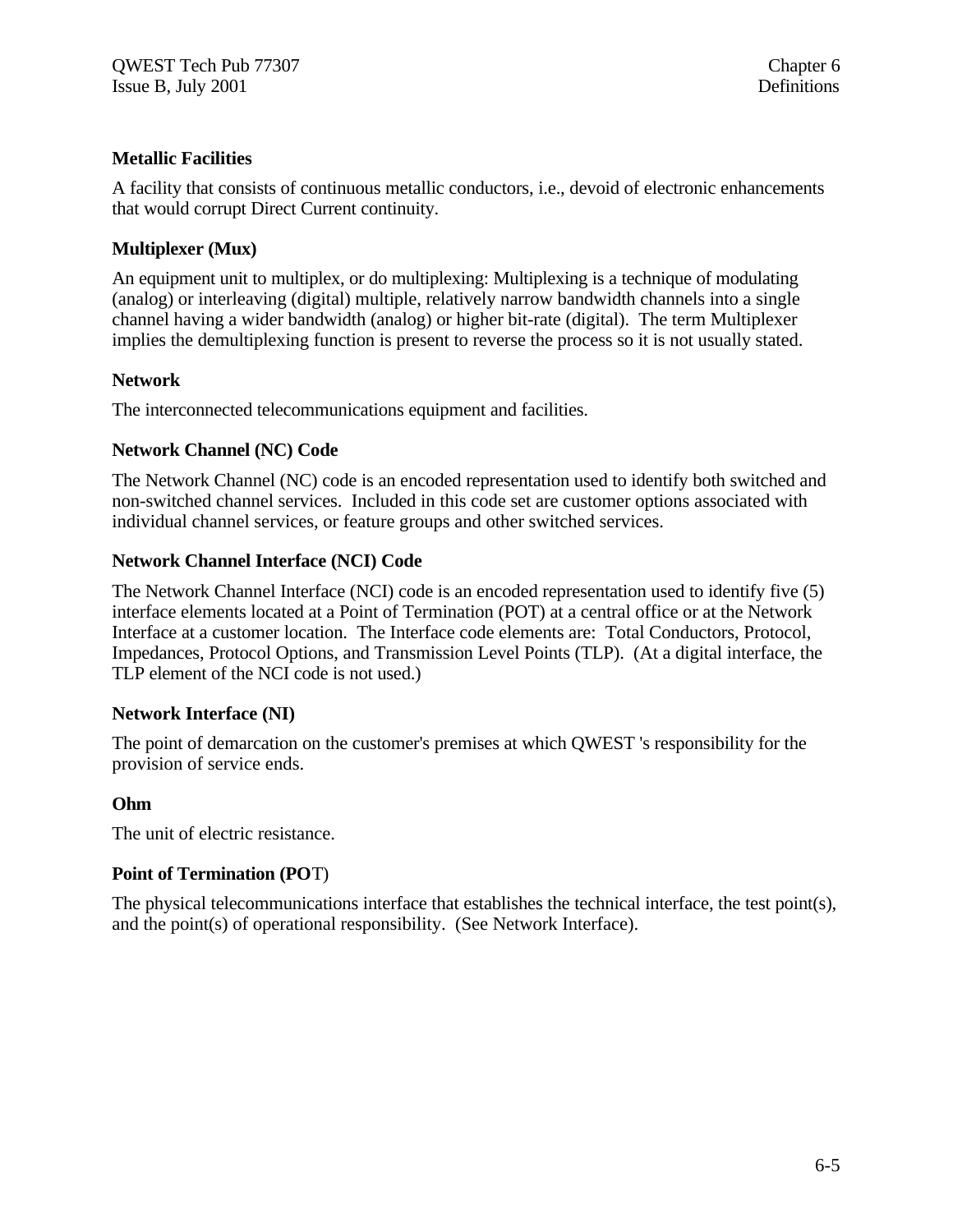#### **Premises**

Denotes a building or portion(s) of a building occupied by a single customer or end-user either as a place of business or residence.

#### **Protocol Code**

The Protocol (character positions 3 and 4 or the Network Channel Interface [NCI] Code) is a twocharacter alpha code that defines requirements for the interface regarding signaling and transmission.

#### **Serving Wire Center**

The term "Serving Wire Center" denotes a QWEST Central Office from which dial tone for the local Exchange Service would normally be provided to the demarcation point on the property at which the customer is served.

#### **Tip, ring, ground**

The conductive paths between a central office and a station. The tip and ring leads constitute the circuit that carries a balanced speech or data signal. The ground path in combination with the conductor is used occasionally for signaling.

#### **Transmission Level Point (TLP)**

A point in a transmission system at which the ratio, usually expressed in decibels, of the power of a test signal at that point to the power of the test signal at a reference point, is specified. For example, a zero transmission level point (0TLP) is an arbitrarily established point in a communication circuit to which all relative levels at other points in the circuit are referred.

## **Voice Band**

Relating to the frequency spectrum from 300 to 3000 Hz.

## **Wire Center**

A building in which one or more central offices, used for the provision of local exchange services, are located.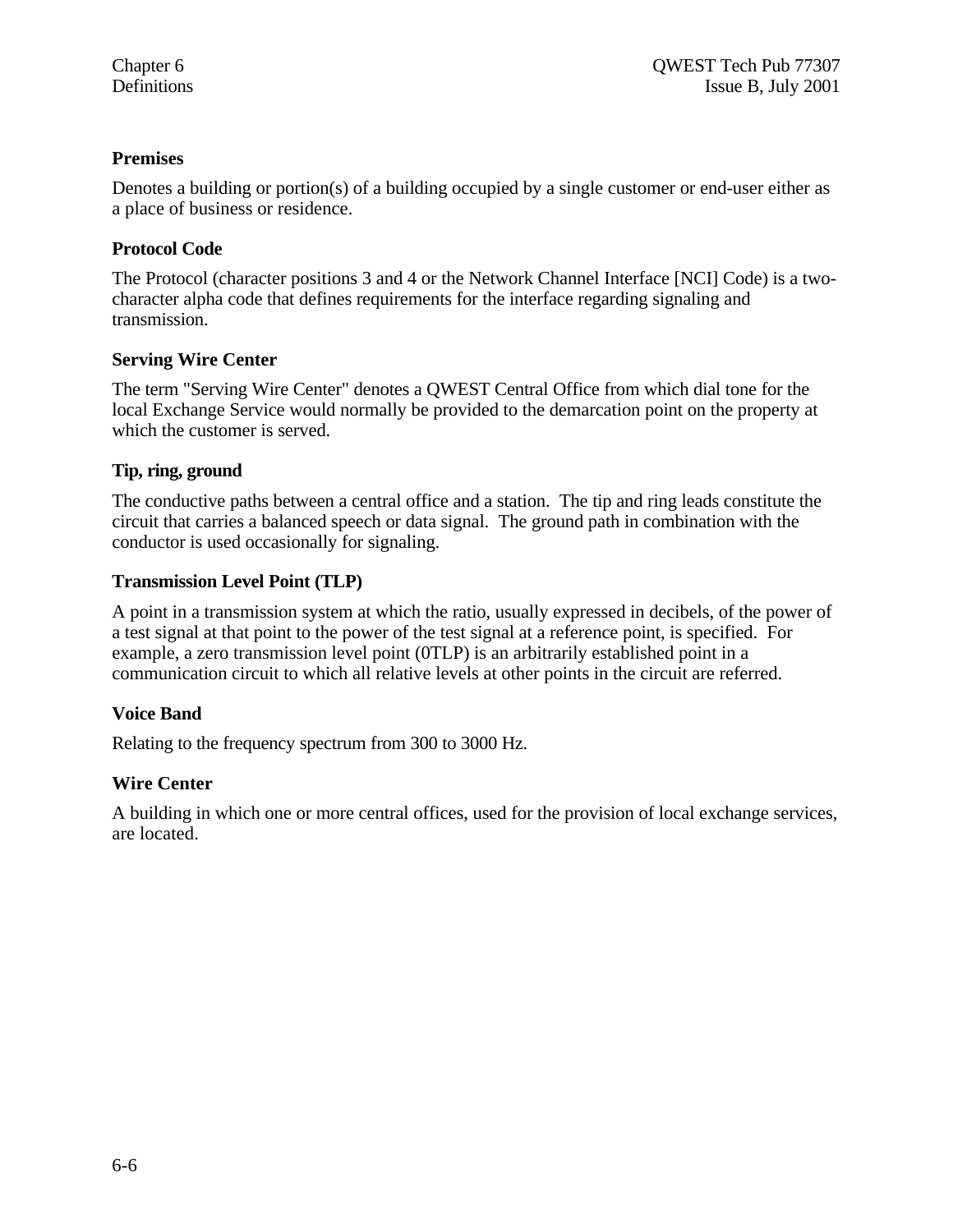# **CONTENTS**

# **Chapter and Section Page**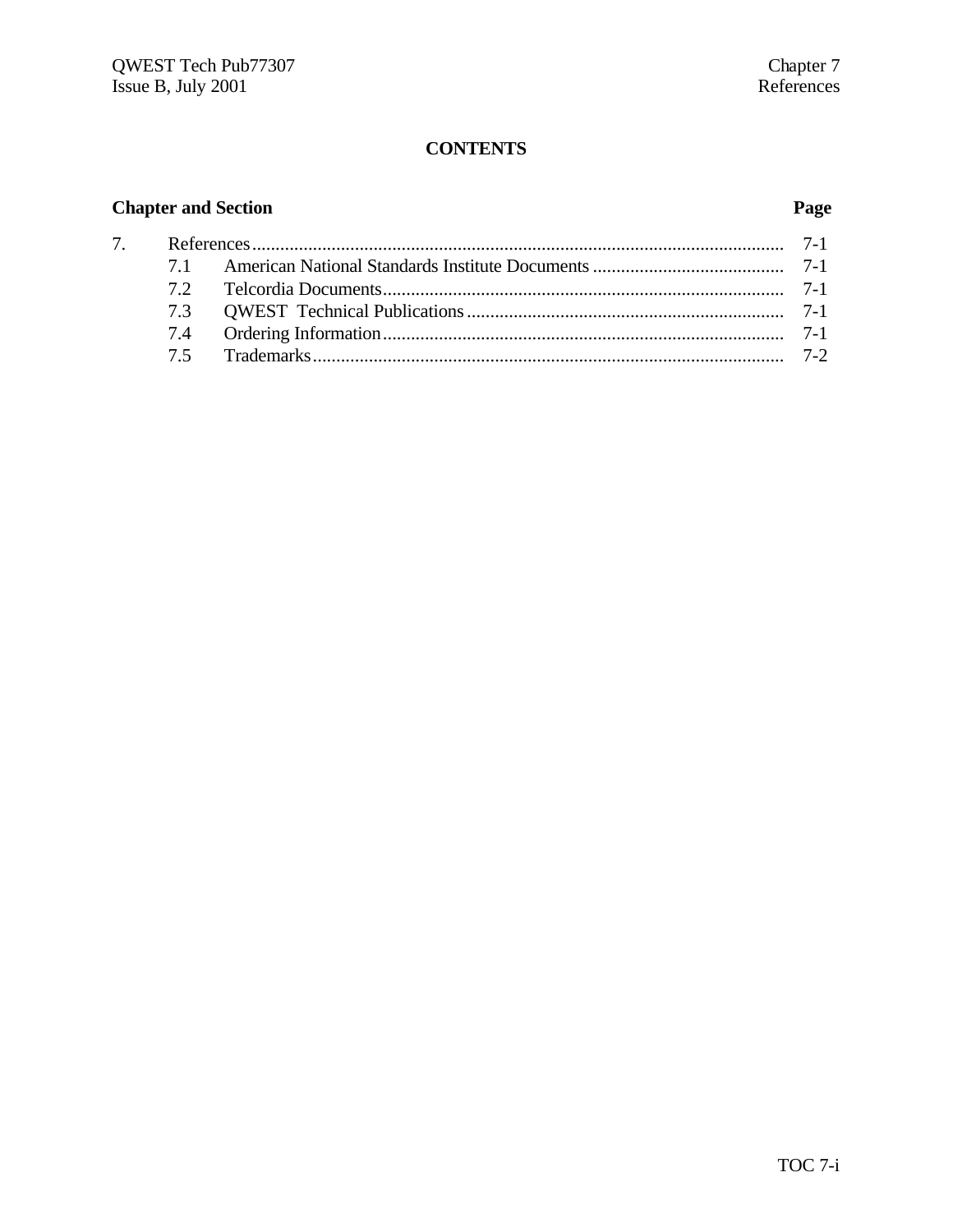#### **7. References**

#### **7.1 American National Standards Institute Documents**

ANSI T1.223-1997 *Information Interchange — Structure and Representation of Network Channel (NC) and Network Channel Interface (NCI) Codes for the North American Telecommunications System.*

#### **7.2 Telcordia Documents**

TR-NPL-000336 *Metallic and Telegraph Grade Special Access Services.* Issue 1, October 1987.

#### **7.3 QWEST Technical Publications**

| <b>PUB 77310</b> | Private Line Voice Grade Analog Channels For Access Service. Issue C,<br>July 2001.                                                 |
|------------------|-------------------------------------------------------------------------------------------------------------------------------------|
| <b>PUB 77311</b> | Analog Channels for Non-Access Service. Issue D, July 2001.                                                                         |
| <b>PUB 77324</b> | QWEST DS3 Service. Issue C, April 1993.                                                                                             |
| <b>PUB 77375</b> | 1.544 Mbit/s Channel Interfaces. Issue D, October 1995.                                                                             |
| <b>PUB 77386</b> | Interconnection and Collocation for Transport and Switched Unbundled<br>Network Elements and Finished Services. Issue F, June 2001. |

#### **7.4 Ordering Information**

All documents are subject to change and their citation in this document reflects the most current information available at the time of printing. Readers are advised to check status and availability of all documents.

Those who are not QWEST employees may order;

American National Standards Institute (ANSI) documents from:

American National Standards Institute Attn: Customer Service 11 West 42nd Street New York, NY 10036 Phone: (212) 642-4900 Fax: (212) 302-1286 Web: web.ansi.org/public/search.asp

ANSI has a catalog available which describes their publications.